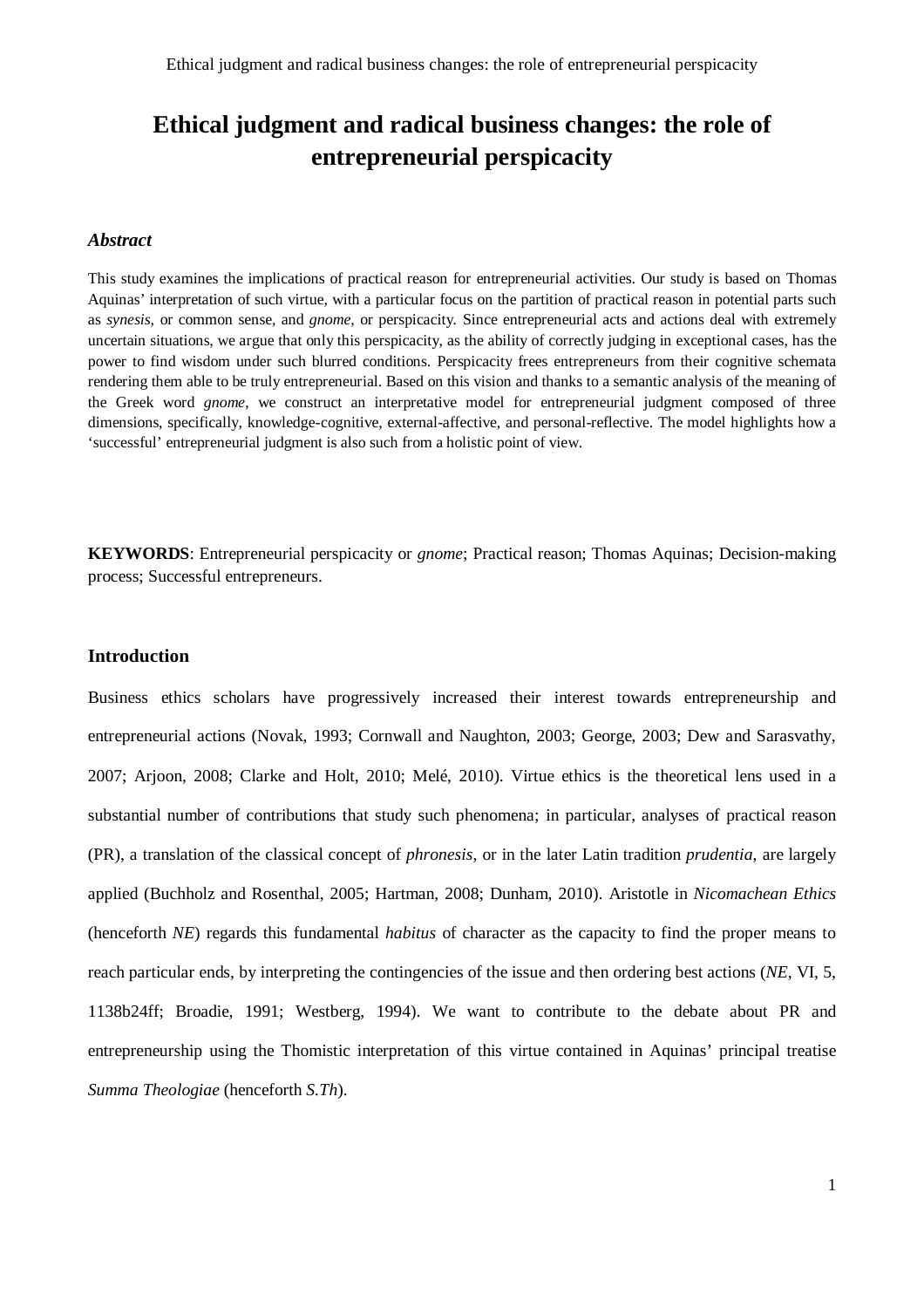In order to understand the importance of PR in the entrepreneurial world, we may consider Schumpeter's affirmation that a fundamental characteristic of entrepreneurship is "the capacity of seeing things in a way which afterwards proves to be true, [...] grasping the essential fact, discarding the unessential" (Schumpeter; 1934, p.85). This virtue should be even sharper in leaders who need to understand best actions for themselves and at the same time for their community, *i.e.* their company, and for society at large, *i.e.* societal and stakeholders' welfare, or the common good (Freeman 1994; George, 2003; Benedict XVI, 2009; Melé, 2009). We focus our attention on changing environments, crisis moments and other circumstances where uncertainty is 'high' or rather that paradigm of such uncertainty is changing. An entrepreneurial orientation or mindset is therefore required to better respond to such situations (Penrose, 1959; Covin and Slevin, 1991; Lumpkin and Dess, 1996; Teece et al., 1997).

In many cases, these entrepreneurial actions, *i.e.* actions done with an entrepreneurial orientation, have a strong morphogenetic power, which is the power to deeply reshape company routines, current paradigms, and the global fit in the environment (Helfat et al., 2007). These new arrangements affect the whole company's life, for example by unbalancing equilibria in the composition of stakeholders' interests, by redefining contingent ways through which these publics can receive satisfaction, or by the emergence of completely new ethical challenges (Cornwall and Naughton, 2003). Undoubtedly, PR is the dominant virtue to face such situations, with its ability to find proper means and 'right' courses of actions (Buchholz and Rosenthal, 2005; Nonaka and Toyama, 2007; Hartman, 2008; Méle, 2009).

Nevertheless, in order to activate entrepreneurial actions, a correct evaluation and perception of the situation by leaders is necessary (Kor et al., 2007; Eggers and Kaplan, 2013). Thus we will study the judgment process and how individuals evaluate alternatives, in order to clearly define what should be the considered approach for successful entrepreneurs. We suggest the classification of PR into parts defined by Thomas Aquinas, considering specifically those related to judgment, also called potential parts, viz. *synesis* or common sense and *gnome* or perspicacity<sup>1</sup> (*NE*, VI, 10, 1142aff; *S.Th*, II<sup>ae</sup>-IIae, q.51, a.3, a.4). *Synesis* informs judgment following shared, common, and accepted rules. *Gnome* is the mental habit which allows discernment about exceptional cases where normal rules are, to some extent, exceeded. Due to the uncertainty that is intrinsically related to entrepreneurial activities, a judgment based on a company's past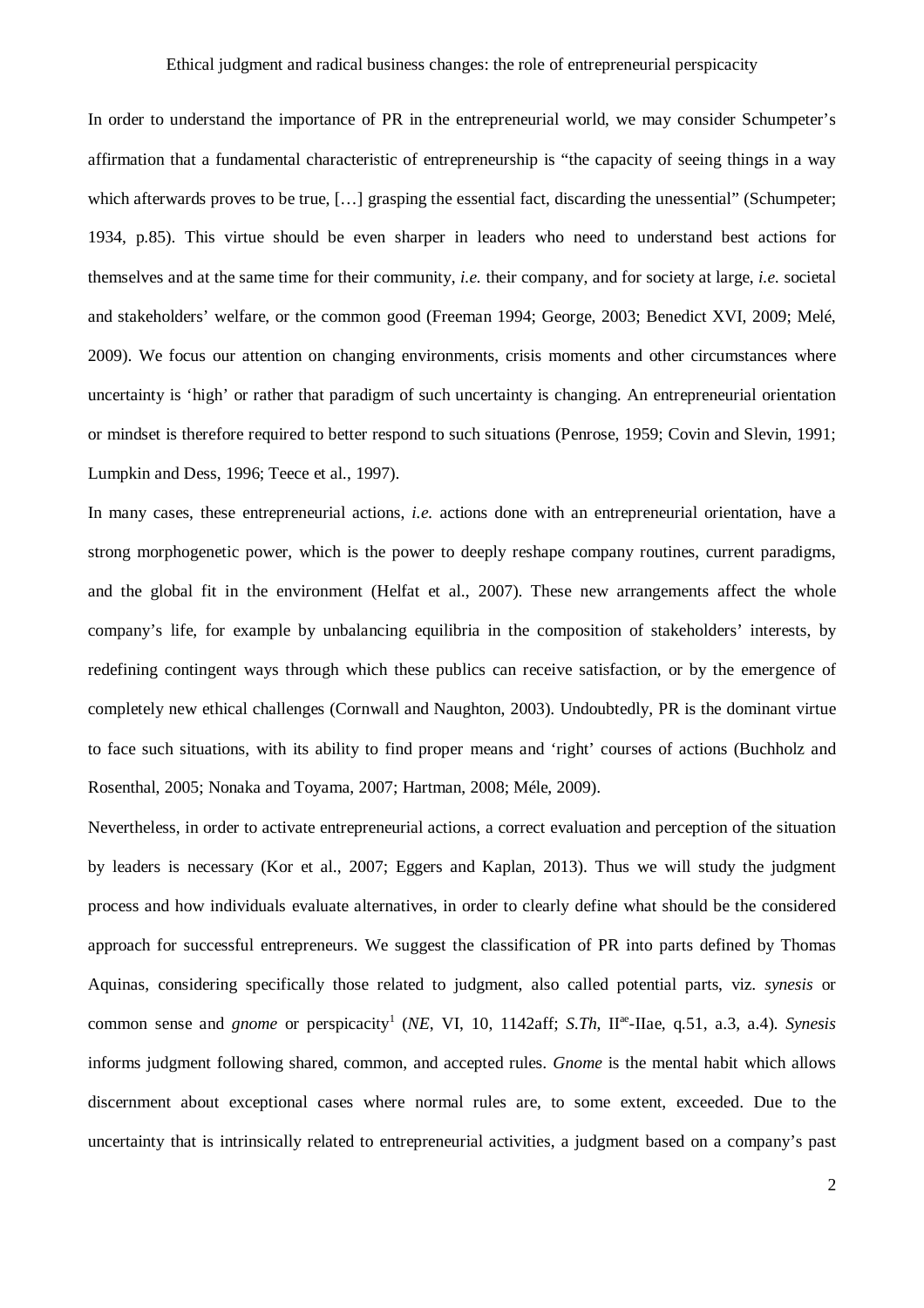experience, or on a collection of existing routines, may be insufficient to control and interpret all ethical questions and consequences. Thus a judgment based on common sense that correctly judges using ordinary norms and precepts may be 'blind' and lead to unexpected outcomes and possible inertial replies (Huff, 1990; Christensen and Bower, 1996). Instead *gnome* correctly judging controversial cases, or those which escape ordinary rules, perfectly fits entrepreneurial ontology and nature. In our interpretation, such perspicacity enacts entrepreneurial orientation (Miller, 1983; Covin and Slevin, 1991; Lumpkin and Dess, 1996) and confers moral righteousness on the actions made on the basis of such orientation.

In order to structure such claims, we offer an interpretative model of judgment based on the virtue of perspicacity or *gnome* by explicating its practical elements, *i.e.* knowledge-cognitive, external-affective, and personal-reflective dimensions. We also see that these dimensions resemble the effectuation model of action (Sarasvathy, 2001) based on three fundamental assumptions: *What* the entrepreneur knows, *Who* s/he is, and with *Whom* s/he collaborates. This perfectly places our model inside the body of entrepreneurial literature that can be used to frame the decision-making of leaders.

This study makes different contributions to diverse streams of literature. First, our work studies a relatively new concept in the business ethics literature, *i.e.* the virtue of *gnome*. In other branches of applied ethics (such as medical ethics and bioethical studies), analyses of this virtue already exist, especially in relation to controversial issues such as euthanasia, appropriate medical treatments etc. (e.g., Murphy, 2006). In business too there are delicate matters in relation to radical changes and crises, such as firing employees, reshaping governance structures and processes, and so on, which would require the same perspicacity.

Second, with reference to the entrepreneurial and managerial cognition literature, we add the virtue of perspicacity to the set of relevant characteristics involved in the cognitive process of judgment. Studies on this topic rarely present a strong account of ethical or philosophical implications (for a recent review, see Eggers and Kaplan, 2013). Indeed the virtue ethics has already put at a central stage the decision-making process specifically applied to business matters (e.g., Arjoon, 2008, 2010; Bastons, 2008; Grassl, 2010; Melé, 2010). Thus, we would like to stimulate a major debate between these two streams of literature.

3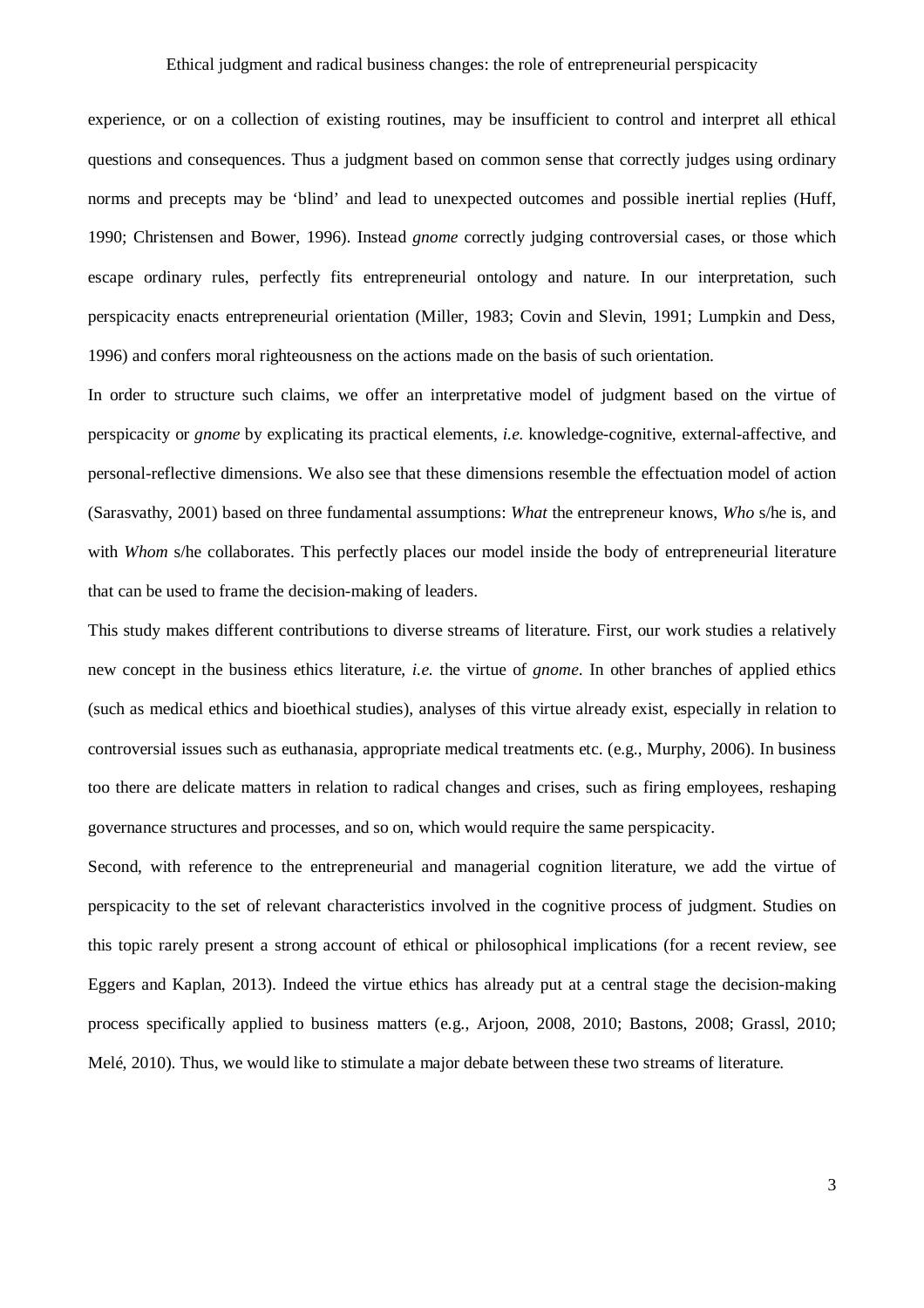Third, we offer a set of practical elements organized in an interpretative model of the process of ethical judgment. Thanks to a semantic reconstruction of the meanings of *gnome*, we show how a 'correct' entrepreneurial judgment should be made.

Our study is articulated in five sections including this introduction. The second section is dedicated to the philosophical analysis of PR, particularly its separation into parts. Further, in the third section we explicate how perspicacity can contribute to the success of entrepreneurs because of the ability to correctly recognize exceptional business cases. The fourth section presents practical elements of the virtue of perspicacity and the interpretative model of ethical judgment. Also, we present one narrative case study from which some properties of our model may be inferred. The final section is dedicated to conclusions and limitations.

## **Theoretical Elements of Practical Reason and its Parts**

## *The Importance of Practical Reason*

The highest sphere of the human soul, the intellectual part, encompasses one part of pure rationality (*dianoia*) and the character (*ethos*) is the other part. The former is related to the discovery of ultimate truths and universal concepts; the latter is led by reason but is also affected by, and needs to cope with, emotions and impulses coming from the sensitive part, viz. instincts and inclinations (*NE*, VI, 1, 1138b18ff; Aristotle, *De Anima*, III, 8, 431b20ff). In relation to this division, Aristotle proposes two sets of virtues: dianoetic virtues (*techne* or art, *nous* or intellect, *episteme* or science, *sophia* or wisdom, and PR) and ethical virtues such as justice, fortitude, and temperance, that represent the cardinal virtues (*S.Th*, I<sup>a</sup>-IIae, q.61, a.1-5). PR has always been considered to be one of the most unique virtues due to its natural duality. Fundamentally, PR has a dianoetic or intellectual nature while its context of application is strongly orientated towards practical matters as the domain of ethical virtues (*NE*, VI, 5, 1140a24ff and 7, 1141a9ff). Thus, PR is neither purely contemplative as the individuation of rational universal concepts, nor purely behavioural as derived from character (*S.Th*, II<sup>ae</sup>-IIae, q.47, a.1, a.3-4).

In an extreme synthesis, PR is the habit of finding the right means in relation to particular moral ends. PR applies universal rules and principles to real situations in order to obtain hoped for (good) outcomes (Melé, 2010, pp.641–642). The other virtues set those particular ends (*teloi*), and PR renders it possible to find 'reasoned' means and courses of action to achieve such ends (*NE*, VI, 13, 1144a8-11; *S.Th*, II<sup>ae</sup>-IIae, q.47,

4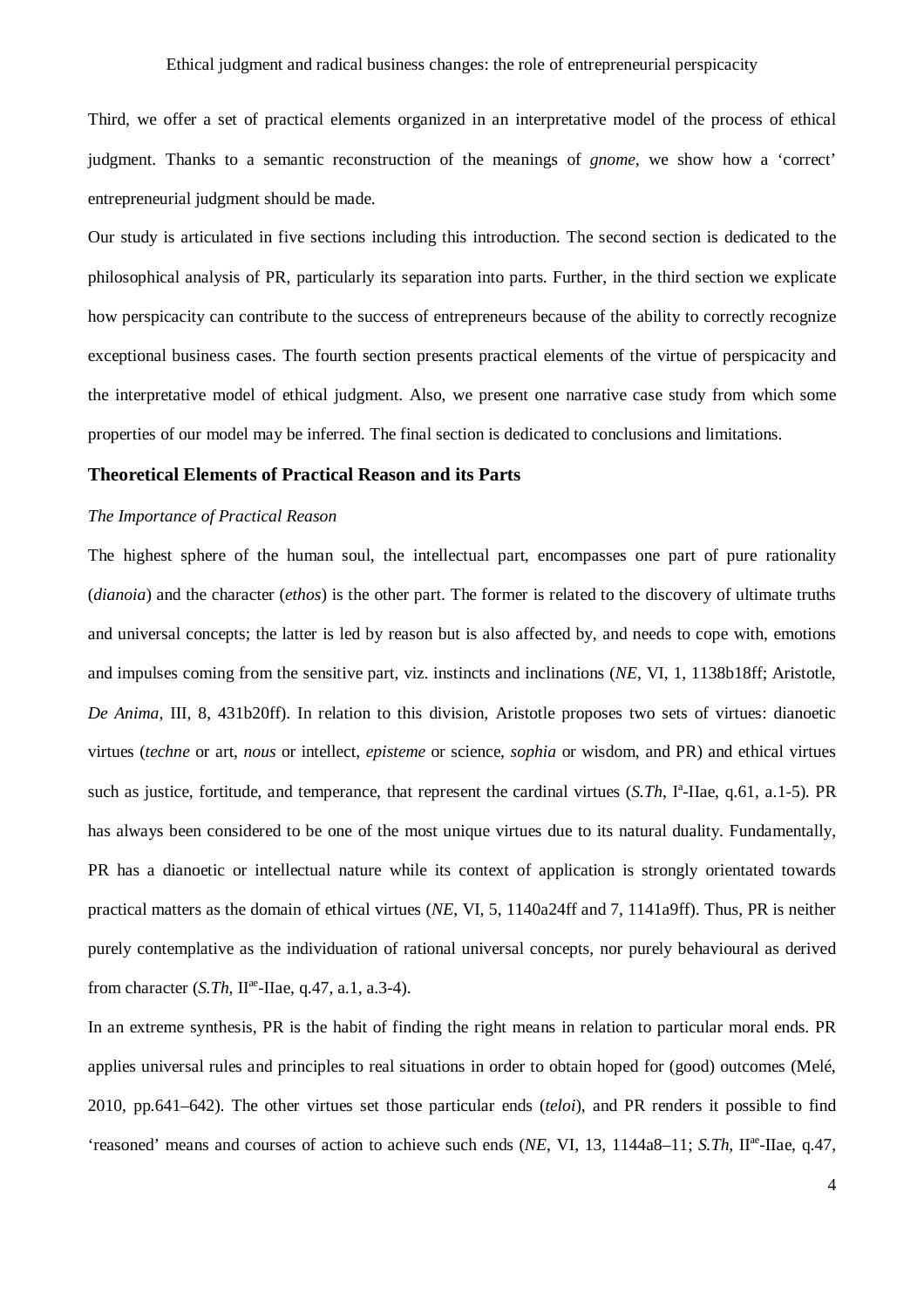a.6-7; MacIntyre, 1984). However, commanding rightful acts and thus perfecting actions, PR is not simply instrumental for other virtues. Indeed, PR actively contributes to perfect human purposes because 'well done' is not only about 'what' has been done but also arises from 'how' it is realized (*S.Th*, II<sup>ae</sup>-IIae, q.47, a.1, a.4-5).

Many scholars interpret PR as a link between ethical and dianoetic virtues (Cessario, 2002). PR confers awareness of the situation and of contingencies, orientating the ethical virtues towards the truth in order to act righteously. The awareness offered by PR is logically influenced by dianoetic virtues, which concern truth and universal concepts (*NE*, VI, 13, 1144b1ff; *S.Th*, I<sup>a</sup>-IIae, q.9, a.1; q.58, a.5; Aquinas, *Commentary on the Nicomachean Ethics*, *lectio* 11, 1275). In turn, without PR, human beings would not be able to apply to reality the universal concepts and rules derived from dianoetic virtues. These two simultaneous conditions make PR oriented towards the good and inspired by truth. Probably for all of these reasons, PR is also considered a cardinal virtue and regarded as *principal above the other* virtues (*S.Th*, I<sup>a</sup>-IIae, q.61, a.3; Aquinas, *Commentary on the Nicomachean Ethics*, *lectio* 7, 1195 and *lectio* 11, 1275), and as the one *most needed* for human life (*S.Th*, I<sup>a</sup>-IIae, q.57, a.5).

## *Integral and Subjective Parts of the Virtue of Practical Reason*

Beyond the general and recognized importance assigned to PR in business matters (Hartman, 2008; Dunham, 2010), there is a good body of recent works that specifically uses the Thomistic framework (e.g. Arjoon, 2008; Melé, 2009; Argandoña, 2011; Melé et al., 2011; Acevedo, 2012; Sison and Fontrodona, 2012). However, Aquinas' framework is still underestimated, especially in studies of managerial or entrepreneurial cognition (for a review see Huff, 1990; Walsh, 1995; Kor et al., 2007), even if some studies have applied it to the decision-making process (Bastons, 2008; Arjoon, 2010; Grassl, 2010; Melé, 2010).

In order to highlight the contributions that such interpretations can make to this debate, we need to deepen the philosophical analysis of PR. Aquinas recognizes that clustered around PR, as for the other cardinal virtues, a significant variety of other minor virtues is either integrated into or connected with the principal virtue (S.Th, II<sup>ae</sup>-IIae, q.48, a.1; Bradley, 1997). This bundle of virtues, in Aquinas, is organized according to the medieval precepts of mereology, which is a branch of philosophy completely dedicated to the wholeparts relation (Arlig, 2011). Aquinas' categorization follows the ancient tradition started by Boethius in *De*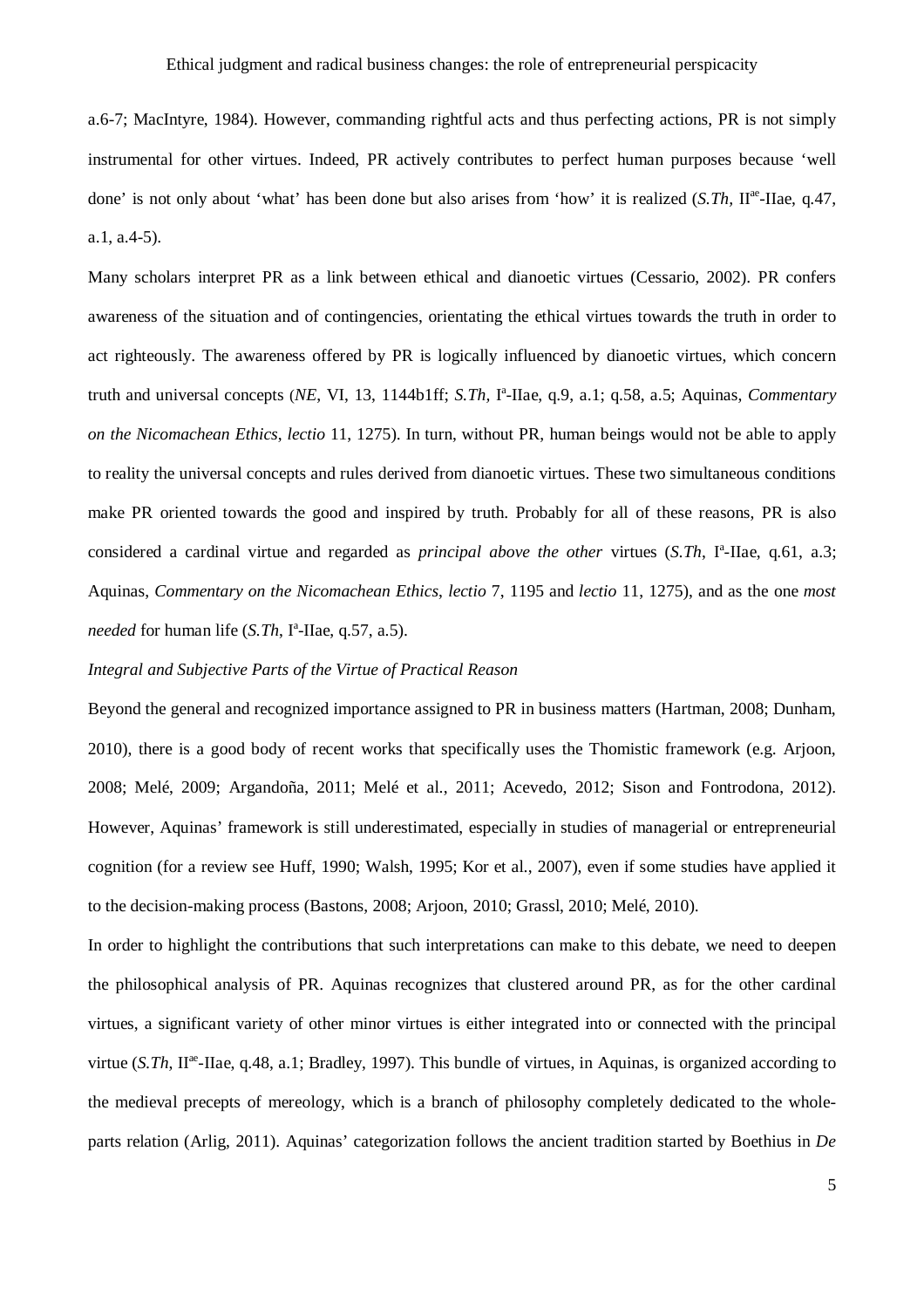*Divisione*, who recognized that a whole can be formed or divided into parts, and that depends on its nature as an integral, universal, or potential whole<sup>2</sup>.

Integral parts are essential components of a whole, for example a house is made of a roof, walls and doors. In turn, the integral whole would cease to exist as a whole without such components. Aquinas talks about integral parts of PR as being essential and characteristic activities or psychological dispositions in order to accomplish the proper act of the principal virtue (*S.Th*, II<sup>ae</sup>-IIae, q.48 a.1; Bradley, 1997; Cessario, 2002). For these reasons, such integral parts of a virtue cannot be separated from it, inasmuch as an organ of a living being is not a living being in autonomy, nor can it operate without the whole. With respect to PR, integral parts individuate eight minor virtues: memory, understanding or intellect, docility, shrewdness, and reasoning regarded as cognitive components; foresight, circumspection, and caution regarded as normative (*S.Th*, II<sup>a</sup>-IIae, q.48, a.1, q.49, a.1-8).

Universal wholes are referred to as sets of genera and species (*differentiae*) in which such universal concepts can find expression, and these expressions are called subjective parts (*S.Th*, Ia, q.8, a.2). For example, individuals are subjective parts of the universal whole, a species, in this case, of human beings. The same can be said about all other genera of animals, e.g. horses, lions, etc., which constitute the universal whole 'animal'. A marked difference with regard to integral parts is the 'cohesion' of this subjective category. If subjective parts in reality ceased to exist, for example through the extinction of a species, the universal whole itself would not perish (Arlig, 2011). Also, an integral part represents only the part that it composes inasmuch as a hand is not a whole human being. The same sense cannot be grasped in relation to subjective parts because a lion is an animal as much as a human is. In discussing the subjective parts of PR, Aquinas states a primary division between a PR dedicated to self-governing and to governing of the multitudes. Regarding the latter kind of PR, other categories are highlighted: regnative PR when the multitudes represent cities or kingdoms from the perspective of the governor; political PR refers to the same multitudes but from the perspective of the subjects being governed; domestic PR is the application of such virtue to groups bonded for life, such as a family; and military PR is the virtue to governs a multitude bounded for a purpose, such as an army (*S.Th*, II<sup>ae</sup>-IIae, q.48, a.1; q.50, a.1-4).

*Potential Parts of the Virtue of Practical Reason*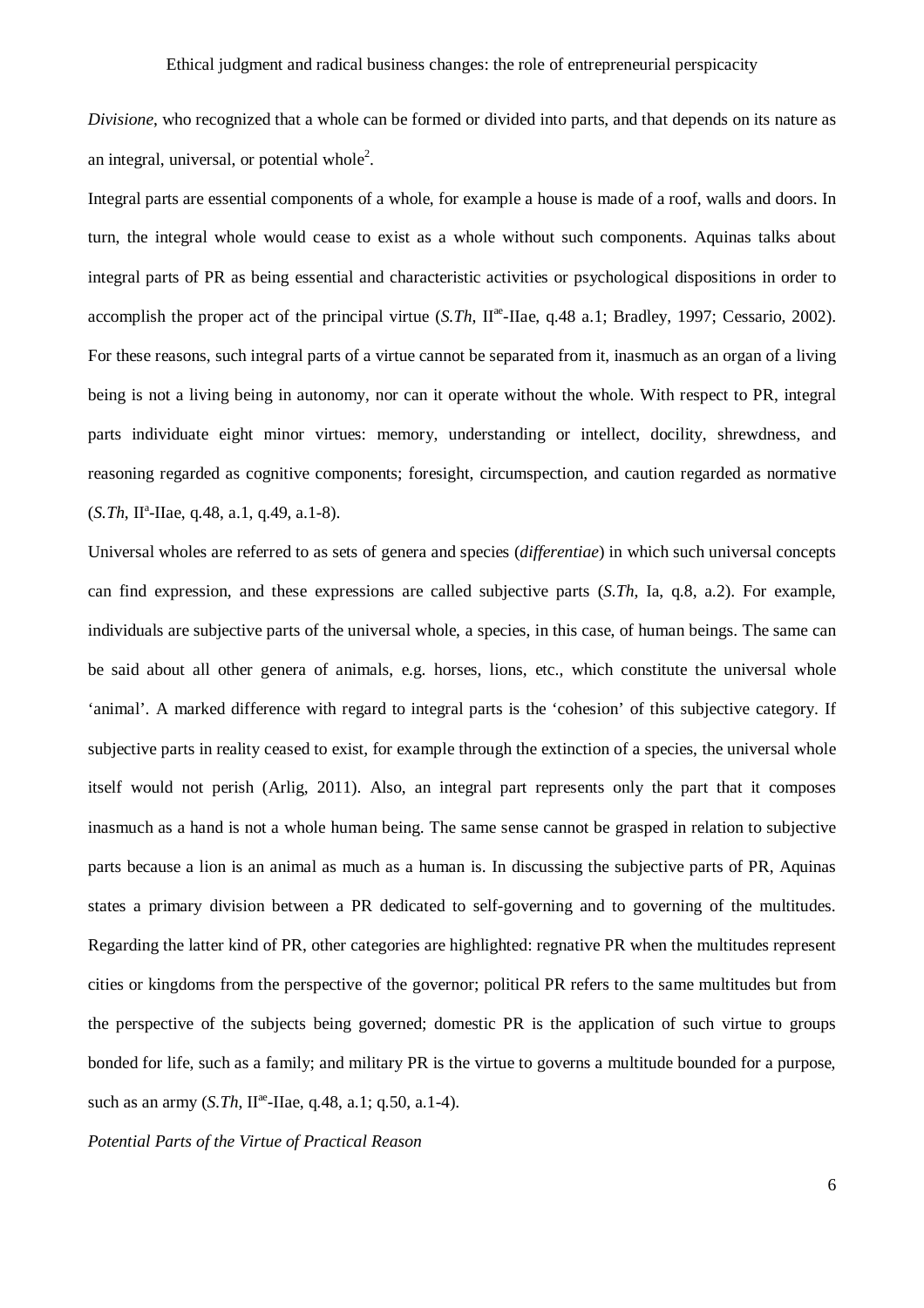Finally PR can be considered as a potential whole and so formed by potential parts. Boethius (*De divisione*, 888a) talks about wholes being composed of 'powers' (*potentiae*), which are not separable, while at the same time a differentiation can be made based on the functions of the potential parts. Potential parts are allied to the whole to express its full potency, and for this reason they are also called virtual parts as opposed to actual or integral parts (Aquinas, *Commentary on Aristotle's De Anima*, *lectio* 4-5, 262–298). As a master example of a potential whole, the human soul is often used. The soul is one and indivisible but at the same time is composed of parts, viz. vegetative, sensitive, and intellectual (Aristotle, *De Anima*, II, 3, 414a28ff). The vegetative part governs survival and procreation functions as exist in all living creatures: plants, animals and human beings; the sensitive part, which is shared by animals and human beings, directs impulses and sensible stimuli received from the external world; and the rational or intellectual part (*dianoia* and *ethos*) is the prerogative only of the human species if the immaterial or spiritual world is not considered (*S.Th*, Ia, q.78, a.1-4). As with subjective wholes, without some potential parts the whole still exists but a potential whole without one of its potential parts loses some of its power and cannot be considered as complete, similarly to what happens with integral wholes (*S.Th. Ia, q.3, a.7; Arlig, 2011*).

About virtues Aquinas says that potential parts can occur even without the principal virtue, because they are virtues themselves, but they cannot reach the perfection of the whole as this is a specific quality of the principal virtue. Using his words:

"The potential parts of a virtue are the virtues connected with it, which are directed to certain secondary acts or matters, not having, as it were, the whole power of the principal virtue […] the parts of prudence [*i.e. practical reason*] are: 'good counsel' which concerns counsel, 'synesis' which concerns judgment in matters of ordinary occurrence, and 'gnome', which concerns judgment in matters of exception to the law" (*S.Th*, II<sup>ae</sup>-IIae, q.48, a.1, *respondeo*).

Specifically, good counsel or *euboulia* is dedicated to well-researched means of actions or well-advised investigation to find convenient and appropriate means for human purposes (*S.Th*, II<sup>a</sup>-IIae, q.51, a.1-2). Common sense or *synesis* informs judgment following shared, common, and accepted rules in ordinary cases (*S.Th*, IIae -IIae, q.51, a.3); and perspicacity or *gnome*, which may be translated also as sharp-sightedness, sense of exceptionality, or maybe farsightedness is the mental habit which allows discernment about particular cases where normal rules are exceeded, *i.e.* in extraordinary or exceptional cases (*S.Th*, I<sup>a</sup>-IIae, q.57, a.6 and  $II^{ae}$ -IIae, q.51, a.4).

7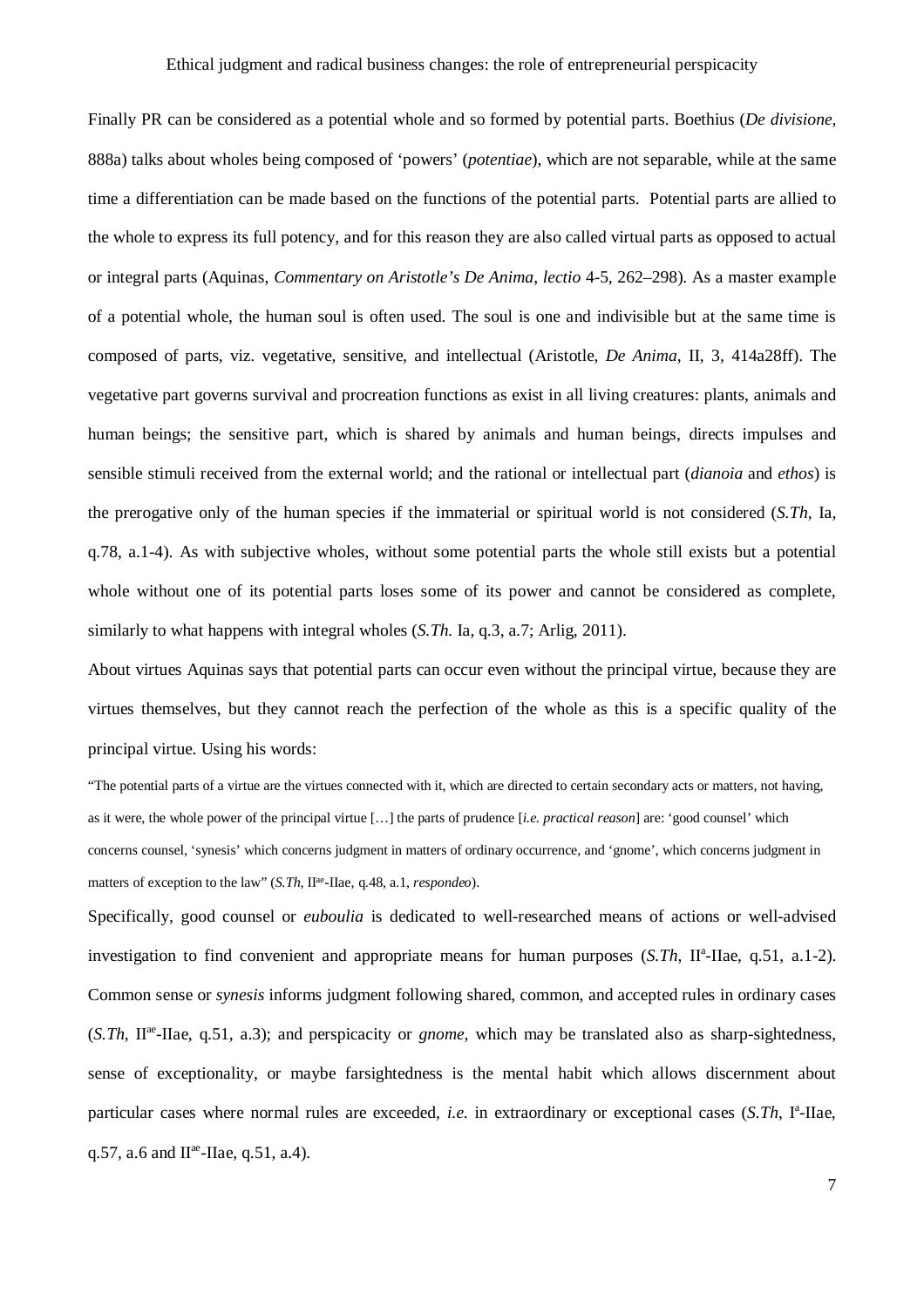These cases are considered to be 'extraordinary' because of their complexity, where it is necessary to go beyond the simple surface of the order of reality and discover what truly lies beneath. *Gnome* makes possible the application of such superior principles as equity and *epikeia* which moderate and guide the use of norms in order to obtain fairer and better results. *Gnome* may be seen as a 'trigger' of equity and *epikeia* due to the fact that they can act only when the agent is aware of being in front of a special situation. Simple application of rules would lead to injustice rather than justice, to evil instead of good (Cajetan, *Commentarius Summa Theologiae* q.120; Rodríquez-Luño, 1997).

Gnome is also the ability to identify positive or civil law's domain of application (*S.Th*, I<sup>a</sup>-IIae, q.57, a.6 and II<sup>ae</sup>-IIae, q.51, a.4; Westberg, 1994-1995). Civil law cannot cover every eventuality of reality, so doubtful situations may arise, *i.e.* exceptional cases. An example is when the application of rules is not able to explain reality or clashes with the final scope of the law. In such situations, 'wise' judges avoid strict adherence to common, established, and shared rules that are contained in civil law, in order to make reference to major principles as equity contained in natural law. Thus, the correct judgment for such exceptional cases cannot be made using the virtue of *synesis* that judges well according to common and shared rules. Rather, this judgment should be assessed using the virtue of *gnome* that judges well where higher principles of soul and natural law must be applied (Cajetan, *Commentarius Summa Theologiae* q.51, q.120; Rodríquez-Luño, 1997; Cessario, 2002).

The partition of PR into parts is shown in figure 1.

Figure 1 ABOUT HERE

\_\_\_\_\_\_\_\_\_\_\_\_\_\_\_\_\_\_\_\_\_\_\_\_\_\_

\_\_\_\_\_\_\_\_\_\_\_\_\_\_\_\_\_\_\_\_\_\_\_\_\_

Concerning the relationship between PR and its potential parts, distinctions should be drawn according to acts and activities of competence (Bradley, 1997; Cessario, 2002). Aquinas states that three acts contribute to the perfect or complete action of PR: counsel, judgment, and command (*consiliari et iudicare et praecipere* or *imperare*) (*S.Th*, I<sup>a</sup>-IIae, q.57, a.6 and II<sup>ae</sup>-IIae, q.47, a.8, a.10, q.48, a.1). In the first step, the inquiry begins with the search for available means and alternatives. In a second moment, individuals evaluate the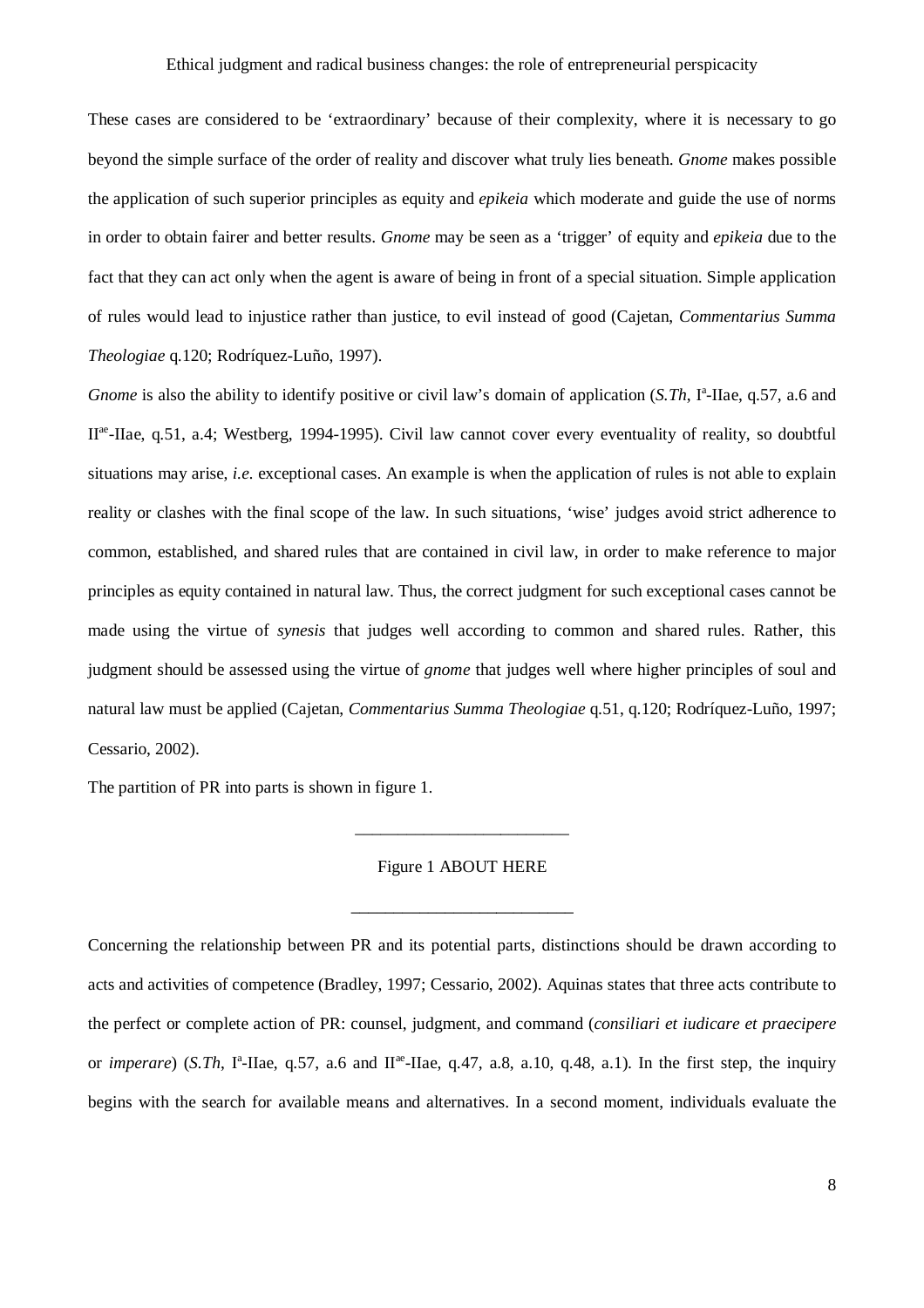appropriateness of such means for achieving a particular end, and in the final instance, command and precept are invoked to instruct an action (*NE*, VI, 11, 1143a8–11).

If PR is the right reason applied to action, command is its principal act (*principalis actus rationis practicae*), while the other activities are assigned to its potential parts, respectively *euboulia* and *synesis* or *gnome* (*S.Th*, IIae -IIae, q.47, a.2, a.8 and q.51, a.1, a.3-4; Cajetan, *Commentarius Summa Theologiae*; q.47).

Aquinas considers command as the principal act over the others because this is what makes men truly virtuous. A person can be extremely good at advising others, as with the possession of *euboulia*, but then fails to go beyond that point, displaying a lack of PR and command (*S.Th*, I<sup>a</sup>-IIae, q.57, a.6, II<sup>ae</sup>-IIae, q.48, a.1, q.51, a.1-4, q. 53, a.4). This can also be said of a person who can cleverly interpret and judge situations, *i.e.* one who correctly applies the virtue of *synesis* or *gnome*, but then performs careless actions or disorganized deeds, thereby also showing a lack of PR (*S.Th*, I<sup>a</sup>-IIae, q. 53, a.3, a.5; Cessario, 2002). Thus, good advice and sound judgment must be conveyed into 'reasoned' deeds that are led by command and PR (Westberg, 1994). Despite this, Aquinas also highlights that perfect actions of PR cannot be so if the other potential parts are inadequately developed. He explains this condition by using the parallelism of potential parts of the human soul. The intellectual part of the soul (*dianoia* and *ethos*) could not exist and be perfect if the vegetative and sensitive parts did not exist or stopped guiding the more basic human functions (*S.Th*, Ia, q.78, a.1-4). To summarize, if on the one hand potential parts of PR are just qualities, limited in their intent, on the other hand, PR is perfect when its potential parts also intervene to instruct the action.

## *Gnome* **and** *Synesis***: Different Approaches to Judgment**

As mentioned before, acts of judgment correctly involve the use of *gnome* or *synesis* depending on the situation  $(S.Th, II^a$ -IIae, q.51, a.3-4). However, we need to clearly highlight when this step takes place inside the whole action process. To this end, we used Aquinas' model of action according to Westberg's interpretation (1994, p. 119ff). It considers every human action as articulated in four stages, each of which occurs as a results of the dynamic interaction of intellectual and volitional aspects (*S.Th*, Iª-IIae, q.9, a.1-6) (given in parentheses): intention (*apprehensio* and *intentio*) (*S.Th*, Iª-IIae, q.12, a.1-5), deliberation (*consilium* and *consensus*) (*S.Th*, Iª-IIae, q.14, a.1-6, q.15, a.1-4), decision (*judicium* and *electio*) (*S.Th*, Iª-IIae, q.13, a.1-6), and execution (*imperium* and *usus*) (*S.Th*, Iª-IIae, q.16, a.1-4, q.17, a.1-9). We will follow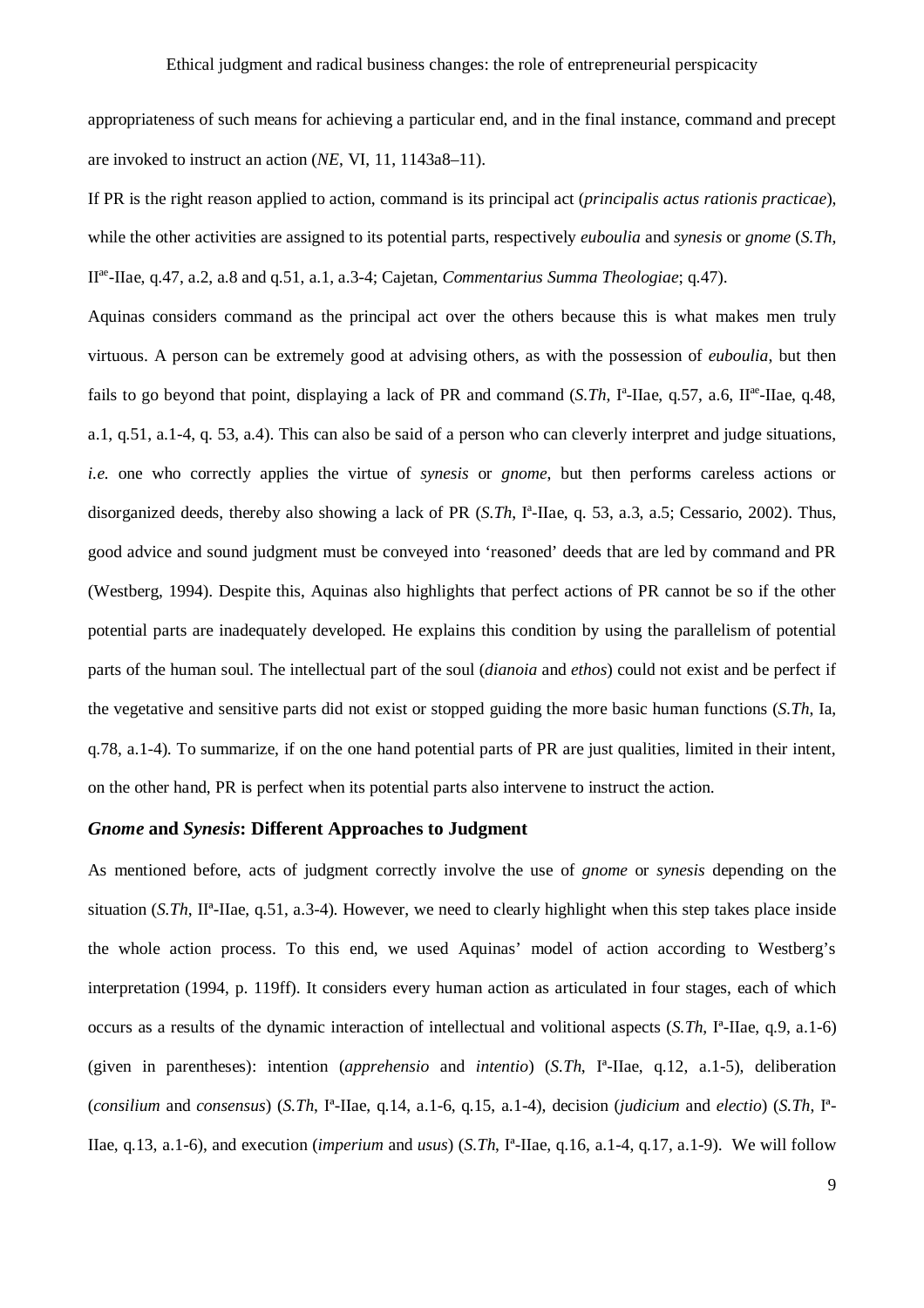Aquinas' model in explaining the practical and entrepreneurial applications of perspicacity and common sense.

## *The Decision Stage: the Step of Judgment and of Choice*

The decision stage or decision-making process in managerial terms is formed by two consequential steps: the *judicium* (the judgment) and the *electio* (the choice). In Aquinas, the first aspect is specifically understood as *iudicio electionis* (judgment of election) (*S.Th*, I<sup>a</sup>-IIae, q.13, a.1), which in managerial terms we may see as the perception and evaluation of the alternatives available in order to solve a problem. The following step is the real choice of, and the final decision about, presumably the best solution (*electio*). However, this latter step is the inclination of will towards the specific object of judgment and, under specific conditions such a moment, already belongs to the command act (*S.Th*, Ia, q, 82, a.1-4, q.83, a.1-4 and I<sup>a</sup>-IIae, q.13, a.1-2, q.16, a.1; Bradley, 1997). Indeed, all nuances of the command process should be ascribed to the principal act of PR (Cessario, 2002).

Thus, inquiring only about the evaluation of the alternative or step of judgment and excluding the real choice or final decision is correct, at least in the light of two perspectives. Philosophically speaking, only the aspect of judgment can be directly and exclusively related to considerations concerning *synesis* and *gnome*. Instead, including the choice would necessarily involve facets related to the principal virtues of PR.

Secondly, managerial literature specifically dedicated to the cognitive approach suggests that marked differences among leaders' decision-making processes may be found during the evaluation of alternatives rather than in the final decision (Huff, 1990; Walsh, 1995; Kaplan, 2008). Some leaders are able to free themselves from their previous mental schemata, judging according to higher principles that waive the current paradigm. We will call such leaders 'successful' entrepreneurs because they can change their strategic action due to the acumen of their judgment. In contrast, other leaders have a strong cognitive resistance to change led by cognitive frames stuck in an old understanding of the environment. Such a condition bounds their judgment, reducing options about what can be done (D'Aveni and MacMillan, 1990; Huff, 1990; Christensen and Bower, 1996; Eggers and Kaplan, 2013). We argue that both discerning and being aware of 'exceptional' cases, those that escape 'normal' rules, represent the first step in successfully replying to and anticipating conditions that change (Kirzner, 1973).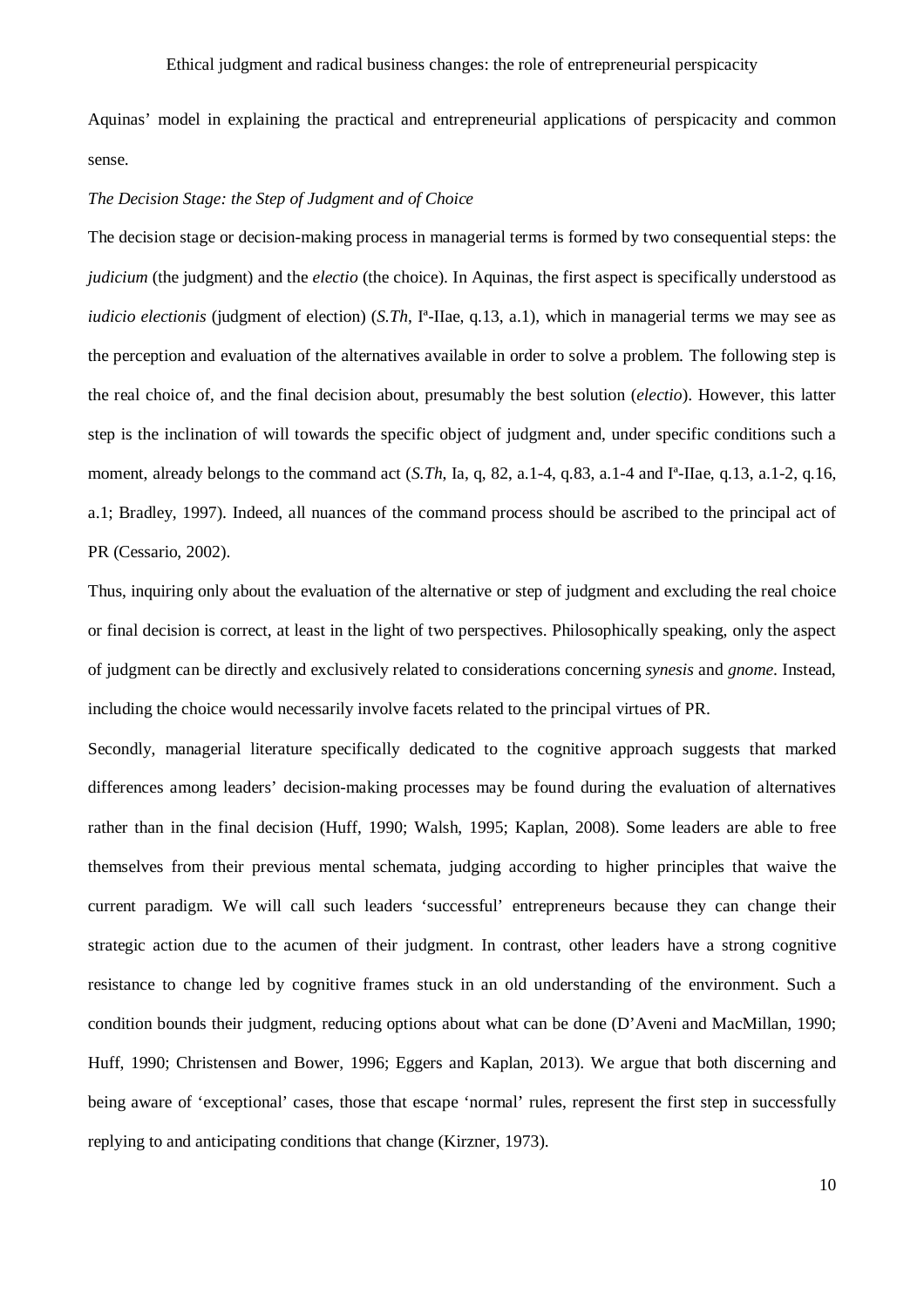## *The Emergence of Entrepreneurial Orientation*

In turbulent contexts, contingencies of business suddenly and frequently change, and such stimulations require a company's leaders to pay attention to weak signals, as to give concrete replies (Teece et al., 1997). Changeable and uncertain circumstances, at certain points, may make companies' current routines, traditions or approaches unsuitable. In particular, the strategic management literature addresses this topic with the introduction of the concept of dynamic capabilities, which are learning processes that allow the reconfiguration of resources, knowledge and competences (Teece et al., 1997).

A substantially flexible approach to the environment may be also required in order to grasp or create new opportunities in the market and to structure new paths of growth. Consequently, the entrepreneurship literature talks about entrepreneurial orientation as entrepreneurial processes, methods, practices, and decision-making styles used by leaders to act entrepreneurially (Miller, 1983; Covin and Slevin, 1991; Lumpkin and Dess, 1996, p. 136)<sup>3</sup>. Despite the fact that dynamic capabilities and entrepreneurial orientation refer to the companies and their behaviour, the initial kick-start for such processes should be made in leaders' minds (Huff, 1990; Walsh, 1995). Leaders try to match their mental images of the environment and perceptions of opportunities with the action of the company, thus ultimately, dynamic capabilities and entrepreneurial orientation are enacted by leaders' perceptions and evaluation of alternatives (Penrose, 1959; Kor et al., 2007; Eggers and Kaplan, 2013). This connection validates the possibility of studying the personal dispositions of leaders, in relation to companies' outcomes and performance.

A central topic of the managerial and entrepreneurial cognitive body of studies is to understand and discover constrains to change. Knight (1921) explains that environmental changes and uncertainty are not crucial points *per se*; rather, leaders are unable to assess what those contingencies really mean and which might be consequential (Walsh, 1995; Kaplan, 2008). In this work, particular attention is paid to misleading individual behaviours – those that drive the misleading strategic actions of the company – that are related to leaders' judgment processes (Starbuck et al., 1978; Thaler, 2000). Leaders' perceptions about opportunities and the environment affect their judgment, e.g. feasible alternatives are weighted in different ways in relation to perceived constraints (Gifford, 1992; Dew et al., 2009). Thus, leaders can fail to judge correctly due to their cognitive biases about contingencies (Huff, 1990). Judgment results are wrong and ill-directed because of the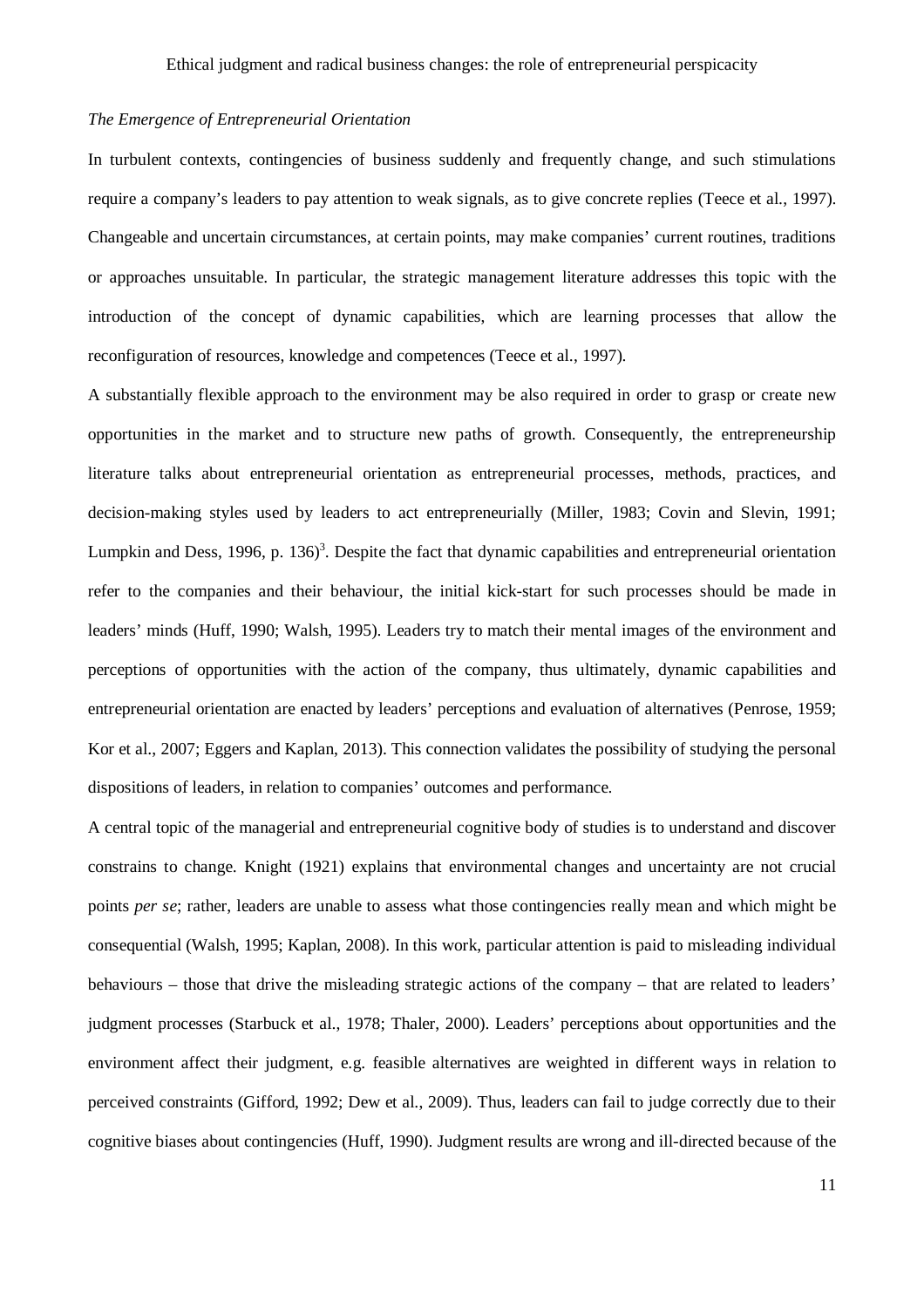particular circumstances – that need different approaches – rather than the absolute unreasonableness of the applied criteria of judgment (Kaplan, 2008). For example, procrastination on applying ordinary routines and past successful strategies during moments of radical changes in the market fails to redirect the strategic action of a company (D'Aveni and MacMillan, 1990; Christensen and Bower, 1996). As Nonaka and Toyama (2007, p. 379) suggest, successful leaders firstly 'see' and 'feel' problems, then are properly able to act.

So, the judgment, either with the use of common sense or perspicacity, ends by offering an 'image' or scenario for each alternative, basically positive or negative. When in business life a 'normal' or ordinary case is recognized, the judgment may be properly based on present paradigms and routines, as a judgment assessed on the basis of common sense. In contrast, the existing situation may be considered as an 'extraordinary case', and so the disapplication of actual paradigms and the activation of actions made with an entrepreneurial orientation may be positively evaluated, as a judgment assessed on the basis of perspicacity. Hence, in conclusion, before acting in a revolutionary way, leaders need to understand that dynamic capabilities or entrepreneurial orientation are the best solutions to face those contingent circumstances.

## *The Ability of Perspicacity and Common Sense to Frame Radical Changes*

In order to explain in business terms how judgment based on *gnome* or *synesis* may work, we use some examples drawn from the literature. Christensen and Bower's study (1996) shows the failure of established disk drive producers during the expansion phase of the PC during the1980s. The reason for the collapse was a limited innovation trajectory, completely structured on clients' base claims, *i.e.* large computer factories of that time. At the beginning of the digital era, the market for computers was mainly dominated by mainframes, while small computers to be used at home (PCs) were regarded as nothing more than toys with a limited market (Christensen and Bower, 1996). Consequently, under pressure from computer companies, the R&D activities of disk drive producers tended to continuously increase the storage space of their devices. However, such a focus rendered leaders of established companies in the disk drive industry unable to 'see' the emergence of the new market of the floppy disk associated with the use of PCs.

Another example is the one offered by D'Aveni and MacMillan (1990) on crisis management and attention from CEOs during this same period. Their results revealed that in companies which survived a crisis, their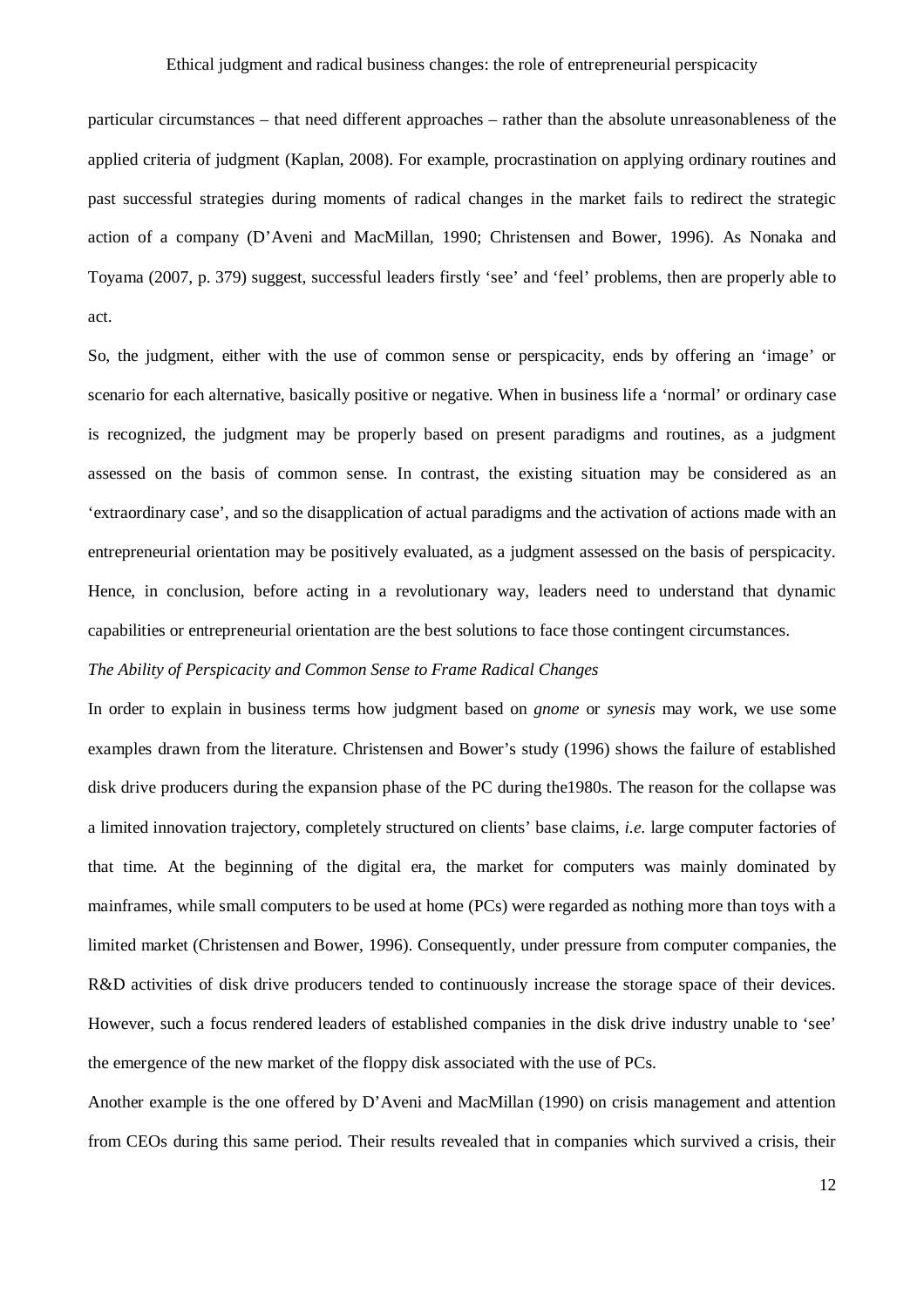leaders were more external oriented in order to grasp every possible signal from external environments. In contrast, in failed companies, leaders concentrated their attention on internal information.

It can be seen that similarities exist between the two cases. First, both situations deal with uncertainty; on the one hand the opening of the new market of floppy disks, and on the other hand a crisis phase of established companies. Second, without a doubt we can assert that the companies' reactions and those of their leaders were reasonable in a general sense but unfounded in the particular situation. Abstracting from these circumstances, listening to clients' claims, as in the first example, and taking into consideration internal information, as in the second one, can be considered good managerial practices, *i.e.* general rules that should be followed. Nevertheless, in such cases, these conducts reveal themselves to be absolutely misleading for the companies' behaviours leading to failure. Rather, successful leaders adopted almost counterfactually strategies with a disapplication of ordinary paradigms and their common way of 'feeling'. In the examples, leaders decided to go against past experience and routines, for example disregarding the reasonable expectations of their stakeholders. However, by following this path, successful leaders have saved the whole firm system, thus assuring new forms of stakeholders' satisfaction.

We can see a parallel between the cases chosen from the literature and what we presented in the philosophical part. *Gnome* is the ability to switch from a judgment based on the present paradigms and rules to higher principles. In our cases listening to clients and taking into consideration information coming from the internal environment were the basic principles, while saving the whole company system was at a higher level. Evaluating as positive the disapplication of current paradigms, perspicacity allows appropriate companies' replies *i.e.*, actions made with an entrepreneurial orientation. Thus, judgment based on *gnome* has a deeper level of consciousness and wisdom by grasping all possibly ethical implications. Instead, judgment based on *synesis* misses the sense of exceptionality that allows for a reconfiguration of paradigms 4 . Indeed *synesis* leads the judgment with the maxima 'what happens in most cases' (*id quod plerumque accidit*), while radical changes or exceptional cases are fewer in number and constitute a 'rare' material that escapes the normality (Cajetan, *Commentarius Summa Theologiae*, q.51, q. 120). Thus, the application of common sense, in situations of radical change, seems to lead to less dynamic replies or even to inertia (Huff,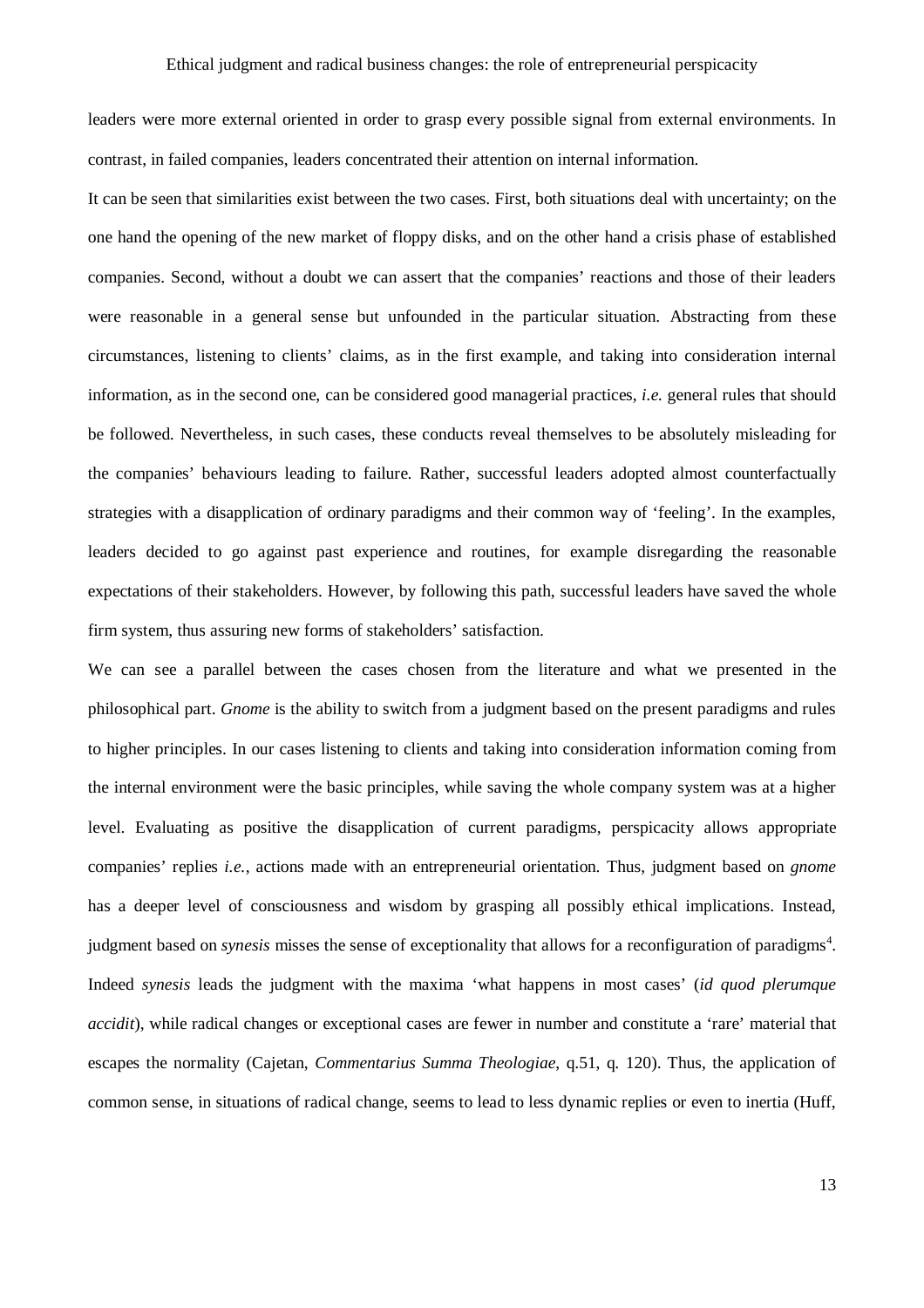1990; March, 1991; Christensen and Bower, 1996; Eggers and Kaplan, 2013). Our discussion is summarized in figure 2.

Figure 2 ABOUT HERE

\_\_\_\_\_\_\_\_\_\_\_\_\_\_\_\_\_\_\_\_\_\_\_\_\_\_

\_\_\_\_\_\_\_\_\_\_\_\_\_\_\_\_\_\_\_\_\_\_\_\_\_

## **Entrepreneurial Perspicacity or** *Gnome*

#### *The Application of the Virtue of Perspicacity to Entrepreneurial Contexts*

In the light of the previous considerations, we define 'successful entrepreneurs' to be those leaders who are able to correctly understand when routines and paradigms need to be changed, or partially disregarded, and recognize this as a major benefit for the survival of the company and its continuing prosperity. However, such survival and prosperity can only be achieved if the company acts instrumentally to create 'welfare' and contributes towards the common good for society and a large number of stakeholders.

We will regard these individuals as *successful entrepreneurs* to highlight the difference between them and the general term *leaders*. This concept of 'success' is holistic because we assumed that the judgment made on the basis of perspicacity is a 'trigger' of correct entrepreneurial orientation, which in turn is related to economic performance. As a matter of fact, many studies have already pointed out how entrepreneurial orientation can lead to higher firm performance (e.g. Miller, 1983; Covin and Slevin, 1991; Lumpkin and Dess, 1996; Rauch et al., 2009; Covin and Lumpkin, 2011).

In particular, the successful entrepreneur is a virtuous person who better interprets and judges situations in a novel way (Novak, 1993). Even assuming that leaders have the same levels of moral standards, or of even other characteristics, successful entrepreneurs will produce higher value compared with their peers who have not developed this habit (Sternberg, 1990). Thus, successful entrepreneurs show a PR more directed during the judgment by perspicacity, that allows an approach to reality more fitting to the circumstances<sup>5</sup>.

This consideration is even more true if we consider that successful entrepreneurs have understood that their success is as such only if they can deliver social and common good through their company, otherwise any kind of success would be only ephemeral (Goodpaster, 2011; Melé et al., 2011).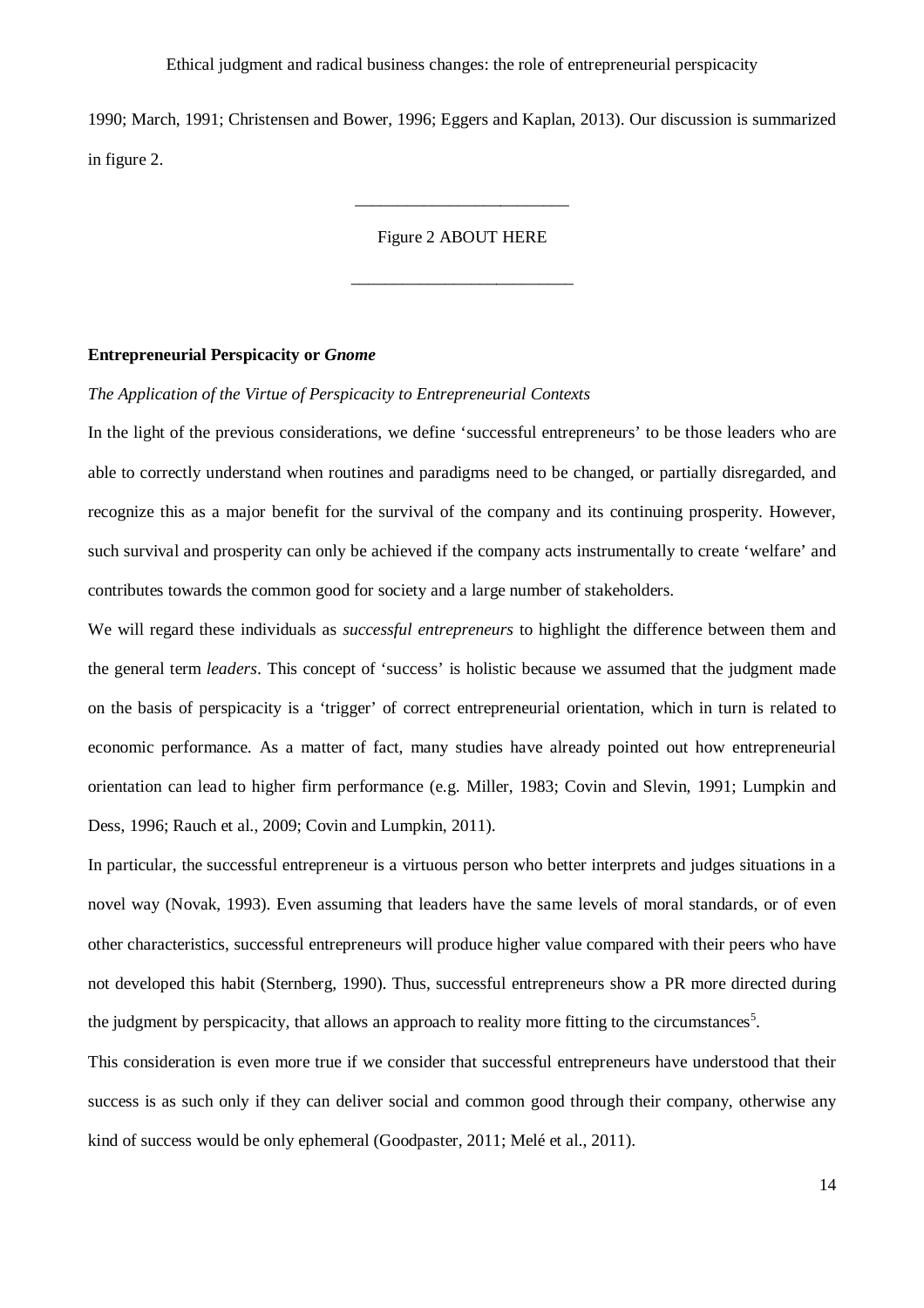Thus, this concept of 'success' recomposes the ethical dimension of acting from an economic perspective, because the ultimate goal of the company – the contribution towards common good – is the mandatory objective of both (Cornwall and Naughton, 2003). In considering the equally important roles of ethics and economics in relation to the welfare of the company, its stakeholders and society, we assume a position similar to that expressed by the Encyclical letter *Caritas in Veritate*<sup>6</sup> (Benedict XVI, 2009).

Before moving on to explain the model of judgment on the basis of perspicacity, we need to make some minor clarifications to the application of such virtue in an entrepreneurial context. First, *gnome* seems hard to practise because 'exceptional cases' occur on rare occasions. Similarly to other minor virtues connected with the cardinal virtues of fortitude, such as magnanimity and as magnificence, they can be practised only in extreme and excessive circumstances, but nevertheless they are important to guide human actions (*S.Th*, II<sup>ae</sup>-IIae, q.129, a.1-2, 134, a.1-3). However, considering the business life of the last few decades, radical changes in the market have always occurred at an increasing rate. Thus, in this historical moment, perspicacity is not relegated to hypothetical situations but it represents, although not sufficiently, a necessary virtue for entrepreneurship.

Second, as with any other virtue, *gnome* is not an inclination given by nature but it must be practised. This means that simply being exposed to entrepreneurial activities is not enough for developing perspicacity. Becoming an expert in such a 'skill' requires considerable effort, so only some individuals will take this step, despite their experience and tenure as leaders (Starbuck et al., 1978; Krueger, 2007). Leaders must be engaged in the process until such behaviours become habitual for their character. Thus, from this perspective we may see virtues, in our case, perspicacity, as 'deliberate practices' towards the right medium (Ericsson and Charness, 1994). In philosophical terms, *gnome* can be virtually acquired studying past 'exceptional cases' and from an effort to continuously improve discernment of reality and probably the same can be said in an entrepreneurial context (Cajetan, *Commentarius Summa Theologiae*, q.51).

A third aspect to clarify is the relation between *gnome* and PR regarding entrepreneurial behaviours. We are not arguing that autonomously perspicacity renders leaders' actions rightful. We showed in the philosophical part that *gnome*, and *synesis*, are only 'virtually' practical (*S.Th*, Iª-IIae, q.13, a.1-2); PR is needed to complete the action. Entrepreneurial orientation and related practical actions have greater implications and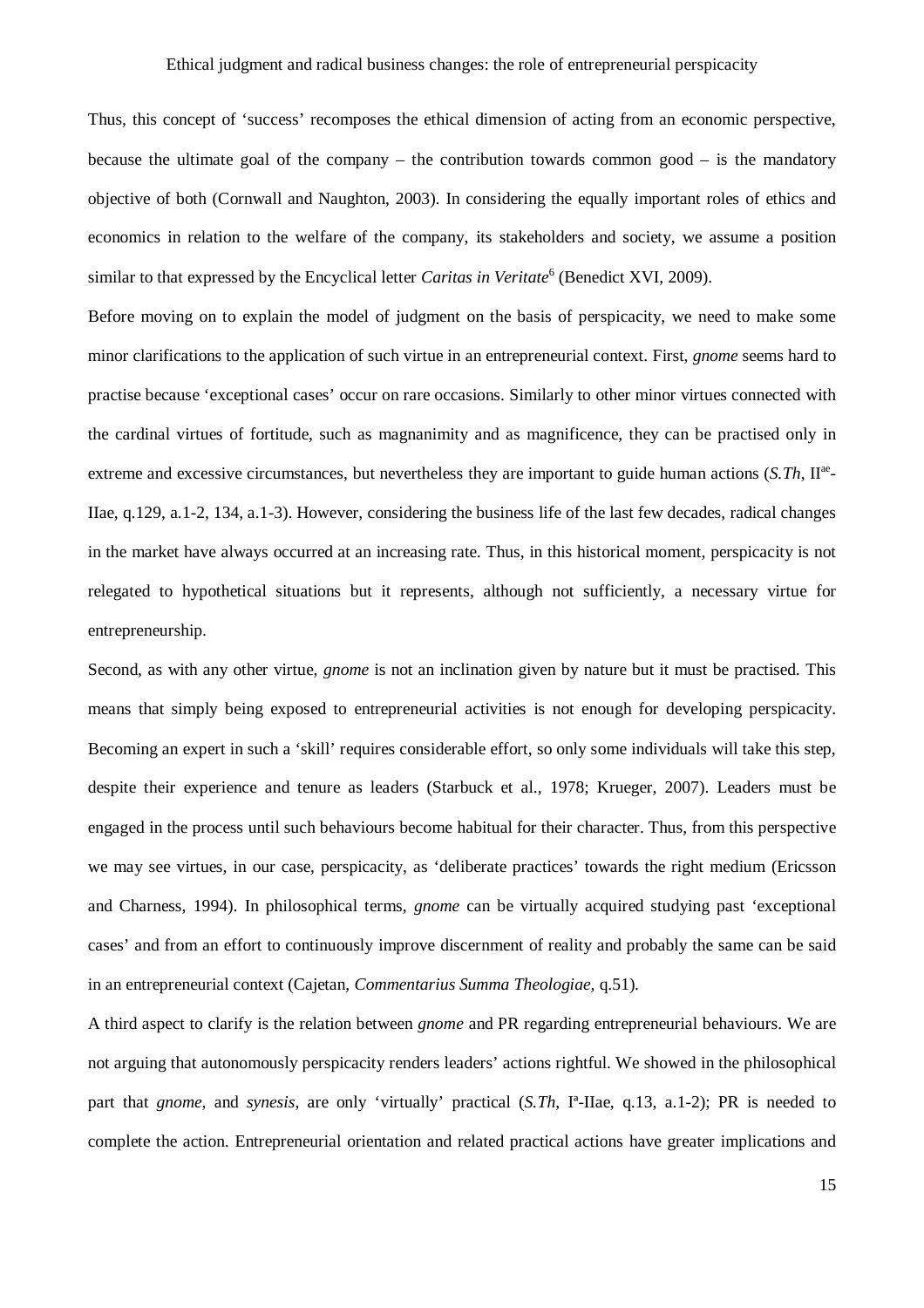complications than the simple process of judgment (Covin and Slevin, 1991; Covin and Lumpkin, 2011). Due to this complexity, PR is the only virtue able to find the proper means and the right course of action for this matter (Buchholz and Rosenthal, 2005; Nonaka and Toyama, 2007; Hartman, 2008; Méle, 2009). *Gnome* being only a (potential) part of PR cannot be a panacea for entrepreneurship; thus to be confident of success in every aspect of business life, it is not just about recognizing when to 'break the rules' and acting consequentially. Nevertheless, our contribution highlights that perfect PR is instructed by a reasoned judgment (*S.Th*, IIª-IIae, q.48, a.1-4) that in uncertain contingencies must be exerted with perspicacity.

Finally, *gnome* and *synesis* do not exclude each other; rather they exist in the same person forming a complete moral judgment. In personal or business life, ordinary and exceptional cases will always exist and consequently *gnome* and *synesis* must simultaneously exist too. We do not want to channel the erroneous idea that judgment based on *synesis* is generally a 'wrong' way to judge situations. We simply suggest that under extremely uncertain conditions, this judgment is incomplete and not deep enough to grasp all possible ethical implications. Thus from an entrepreneurial point of view, it seems that in the composition of PR as a potential whole, perspicacity needs to play a prominent role to achieve a lasting prosperity of the firm. On the other hand, judgment based on perspicacity may be inappropriate when ordinary situations are faced. If disapplication of rules and paradigms is not necessary, perspicacity could even be harmful. However, against this possible interpretation, Aquinas himself asserts that being able to judge extraordinary cases is a sign of profound wisdom and this condition renders it easier to assess every eventuality (*S.Th*, IIª-IIae, q. 51, a.4). In relation to this consideration, it seems relevant to assert that *gnome* self-discerns the correct border of its domain thanks to a deeper understanding of what lies beneath the surface of every situation (Cessario, 2002). *Semantic Reconstruction of the Concept of* Gnome

For the sake of parsimony, hereafter we refer to 'entrepreneurial *gnome* or perspicacity' as the ability to detect correctly exceptional cases and in turn to correctly enact the entrepreneurial orientation process. Theoretically speaking, we have already explained why entrepreneurial perspicacity can express the expertise of successful entrepreneurs. Here, we want to identify some practical elements of this virtue and how this judgment can work. Practical implications can be deduced from an accurate semantic analysis of the definition of *gnome*.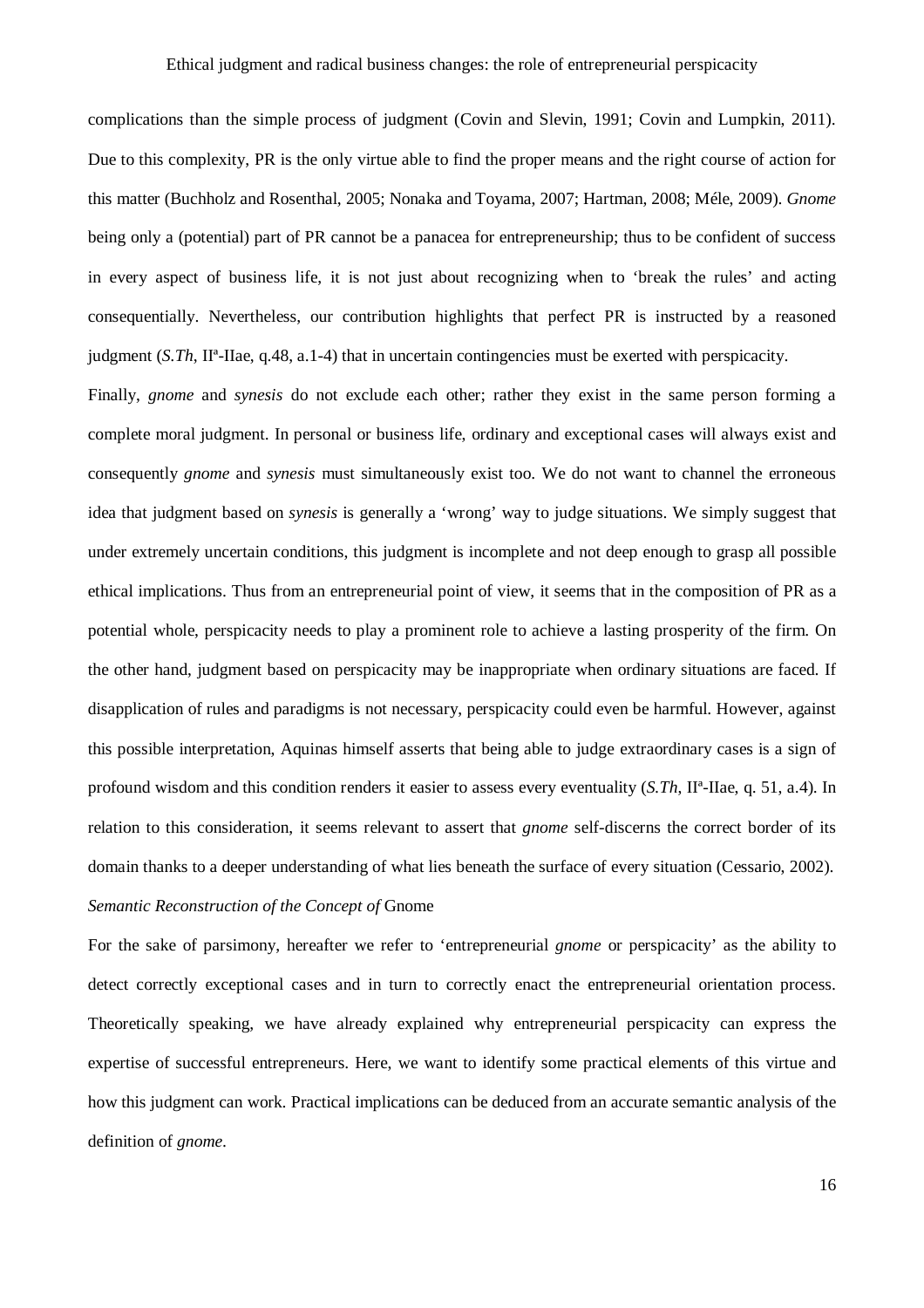Despite the fact that for this work we only employed the interpretation of Aquinas of the virtue of *gnome*, in the semantic analysis for several reasons we preferred to make reference to Aristotle's original text, rather than to Aquinas' treatise. First of all, working on the Aristotelian concept renders our analysis similar to the interpretation that Aquinas may have used to elaborate his own concept. Aquinas probably had a wide range of possibilities to interpret the word *gnome*, but all were derived from the Biblical Greek because Latin did not have a really 'direct' translation. This situation may also be inferred by reading the original text of Aquinas; for the potential parts of PR he used transliterations, while for other concepts well-established in the Latin language tradition, translations are employed, e.g. for some of the integral parts of PR. Second, Aristotle's work was the main reference of the Aquinas interpretation, especially regarding the virtue of PR (Westberg, 1994). Finally from a practical perspective, by working on the original Biblical Greek text, we avoided large losses of semantic contents in the multiple translation process, *i.e.* from Greek to Latin, from Latin to modern European languages, and for those different from English, a further round of translation.

Commentators and translators of Biblical Greek manuscripts have agreed that *gnome* has a complex meaning, also in relation to its derivations. For example, Rackham (trans., Aristotle, ed.1968) clearly assesses that meanings of this set of words ranges from 'judgment', 'good judgment', 'well-judging' in sense of considerate and kindly, or to 'judgment with'. Furthermore, in some languages, *i.e.* modern Italian and Spanish, *gnome* has assumed new and different interpretations from the original concept. *Gnome* in such languages means an experiential dictum, while the word is probably related to the capacity of producing these kinds of dicta as suggested by Natali (trans. Aristotle, ed.1999). The unclear translation of *gnome* may hinder its pragmatic use; thus, we have assessed a semantic analysis of the passage that explicates *gnome* in Aristotle's treatise (*NE*, VI, 11, 1143a19–24). Table 1 is a comparison of *gnome* and its derivatives (*syngnomonas*, *echein […] gnomen*, *syngnomonikon*, and *sygnome(n)*) in 20 contributions either in the English, French, German, Italian, or Spanish language. Thanks to this deep semantic analysis performed with the strong support of expert translators<sup>7</sup>, we have reconstructed some meaningful classes of elements, that we have called dimensions, in order to form our interpretative model of the step of judgment.

Table 1 ABOUT HERE

\_\_\_\_\_\_\_\_\_\_\_\_\_\_\_\_\_\_\_\_\_\_\_\_\_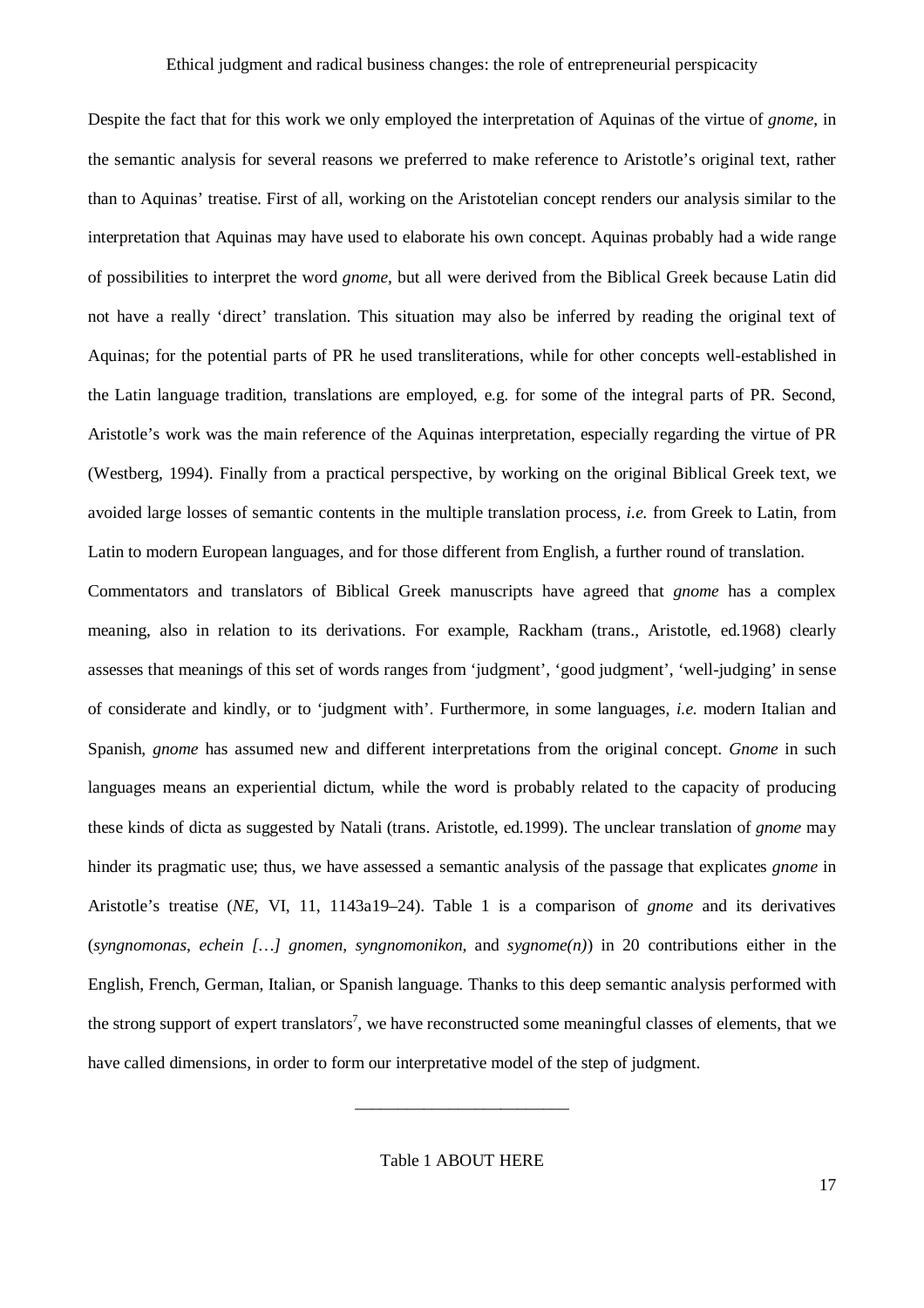\_\_\_\_\_\_\_\_\_\_\_\_\_\_\_\_\_\_\_\_\_\_\_\_\_\_

*The Three Dimensions of Perspicacity: Knowledge-cognitive, External-affective, and Personal-reflective* In table 2 we reported three classes of meanings that emerged from the semantic analysis. Each of them represents one dimension of our model, which explains the process of a judgment made on the basis of entrepreneurial perspicacity<sup>8</sup>.

## Table 2 ABOUT HERE

\_\_\_\_\_\_\_\_\_\_\_\_\_\_\_\_\_\_\_\_\_\_\_\_\_\_

\_\_\_\_\_\_\_\_\_\_\_\_\_\_\_\_\_\_\_\_\_\_\_\_\_

First of all, perspicacity, similarly to PR, is intimately tied to an aspect related to knowledge, with expressions such as *discernment*, *distinction*, *judgment*, and *reason* mainly assigned to the Greek word *gnome* (*γνωμη*). The virtue of *gnome* in this facet displays a deeper understanding, a conscious discernment of what the contingencies of life are. Indeed, a very sensible, discriminating judgment is needed to distinguish what should be treated in ordinary and common ways from what necessitates a more accurate comprehension. Despite similarities with PR, here the final scope of such knowledge is not action but the evaluation of alternatives, perfecting only the *modus operandi* of judgment. Thus, this dimension effectively signals the relevant elements that should be taken into consideration during moral reasoning (Hartman, 2008). Peculiar characteristics to this dimension are: its nature that seems to be more related to the purely rational part of the soul (*dianoia*); its contents that are related to categories of possibility and impossibility (*aletheia*, truth); and its focus that is oriented towards initial hints elaborated from the alternatives. In a managerial fashion, we can say that this aspect approaches reality interpreting weak signals so that successful entrepreneurs become aware of the 'prodromes or initial symptoms' of change (Kirzner, 1973; Kor et al., 2007). We considered this dimension to be a *knowledge-cognitive dimension*.

The second aspect is related to the word *sygnome*, either nominative or accusative cases (*συγγνωμη*/*συγγνωμην*). Different translations depict this concept as: *compassion*, *consideration for others*, *forgiveness*, *indulgence*, *mercy*, and *sympathy*. The virtue of *gnome* in this dimension demonstrates a 'caring' aspect regarding other people, a connection to an external dimension of judgment (Alberti, 2008). This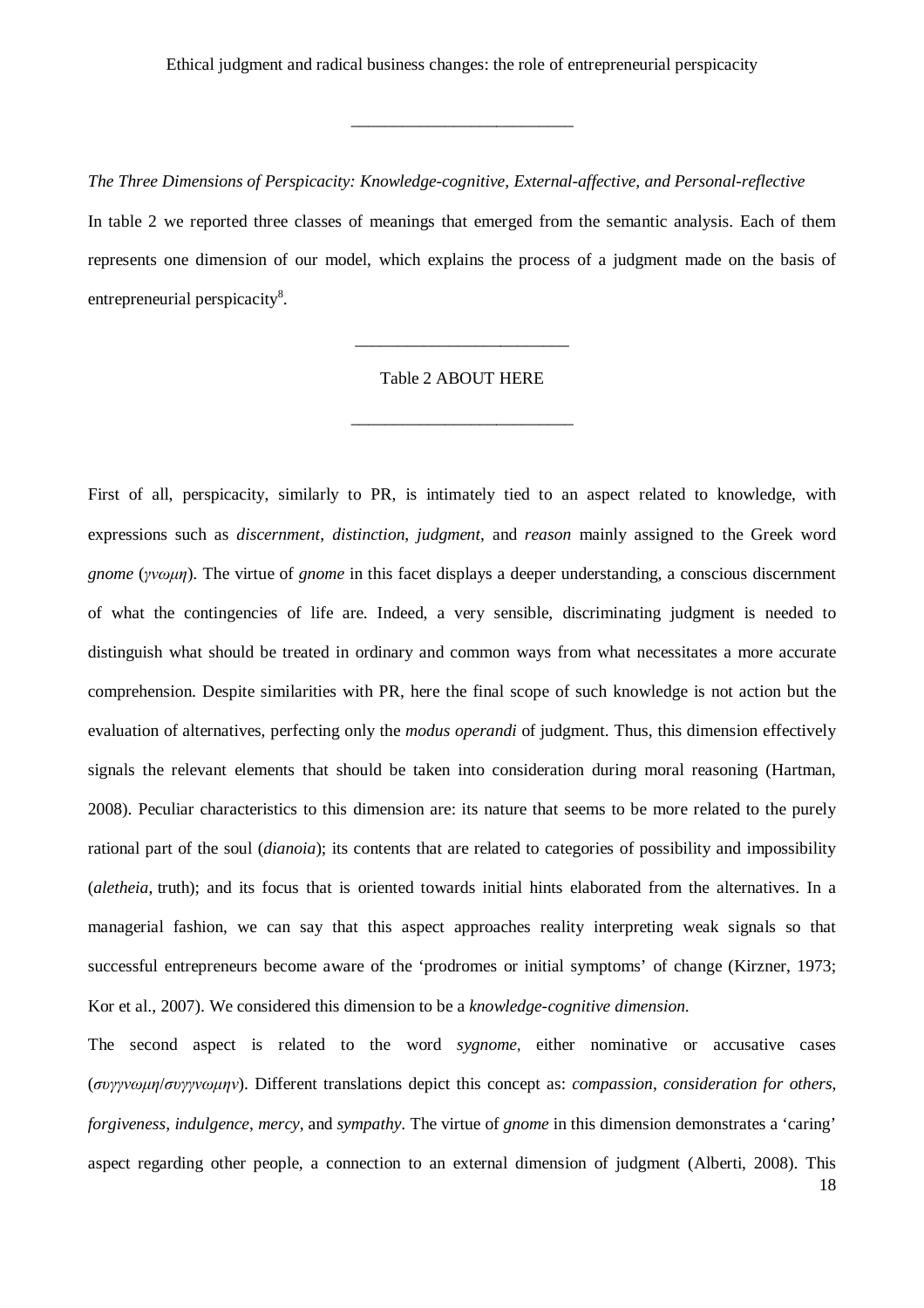distinction reveals perhaps the most marked difference between judgment made using perspicacity or common sense, because the latter has less power to trigger equity and *epikeia* that fundamentally are dispositions towards others (Rodríquez-Luño, 1997).

This dimension has almost complementary peculiarities to the previous one: its nature seems to be more related to the affective part of the soul (*ethos*), its contents are more ethical in nature, and its focus is oriented towards outcomes especially the 'gut' feeling that the outcomes of each alternative invoke in the agent who needs to judge. In a managerial fashion, this dimension lets entrepreneurs 'feel' the problem and not simply be aware of its connotations (Nonaka and Toyama, 2007). Thus, the process of evaluating alternatives is enlarged and takes into consideration together the prompts and sensations about outcomes. For all these reasons, this aspect is a component of the moral sensitivity (Haidt, 2001; Buchholz and Rosenthal, 2005) and we call it the *external-affective dimension* of the virtue of perspicacity.

The third bundle of terminologies inquires about a personal dimension of this accurate judgment based on the virtue of *gnome*, and it is related to many terms such as *syngnomonas* (*συγγνωμονας*), *echein […] gnomen* (*εχειν […] γνωμην*), *syngnomonikon* (*συγγνωμονικoν*), and *sygnomen* (*συγγνωμην*). Despite the fact that all of these meanings refer to a habit possessed by individuals, this dimension is not homogeneous like the others, but markedly different orientations can be seen.

One orientation is devoted to the self of who judges, in our case the entrepreneurs, how to handle deeper levels of knowledge about the judgment *i.e.* input coming from the knowledge-cognitive dimension. This personal ability to judge, mainly contained in the first two words, is regarded as: *be*(ing) *considerate*, (being) *discrete*, *have*(ing) *discretion*, *have*(ing) *right judgment*, (being) *judicious*, *reasonable men* and *wise*. The other orientation, however, is devoted to instructing the self of the subject who is evaluating, in relation to the ability to 'sense' other people's expectations, desires and feelings. This orientation regulates the ways in which the evaluating subject becomes connected to others and pushes towards developing a sense of caring for the external environment. The other terms of this dimension received translations such as: *be*(ing) *sympathetic judges*, *benign*, *disposed to exercise kind consideration*, *have*(ing) *forgiveness*, *be*(ing) *able to show proof of kindness*, (being) *well-intentioned*.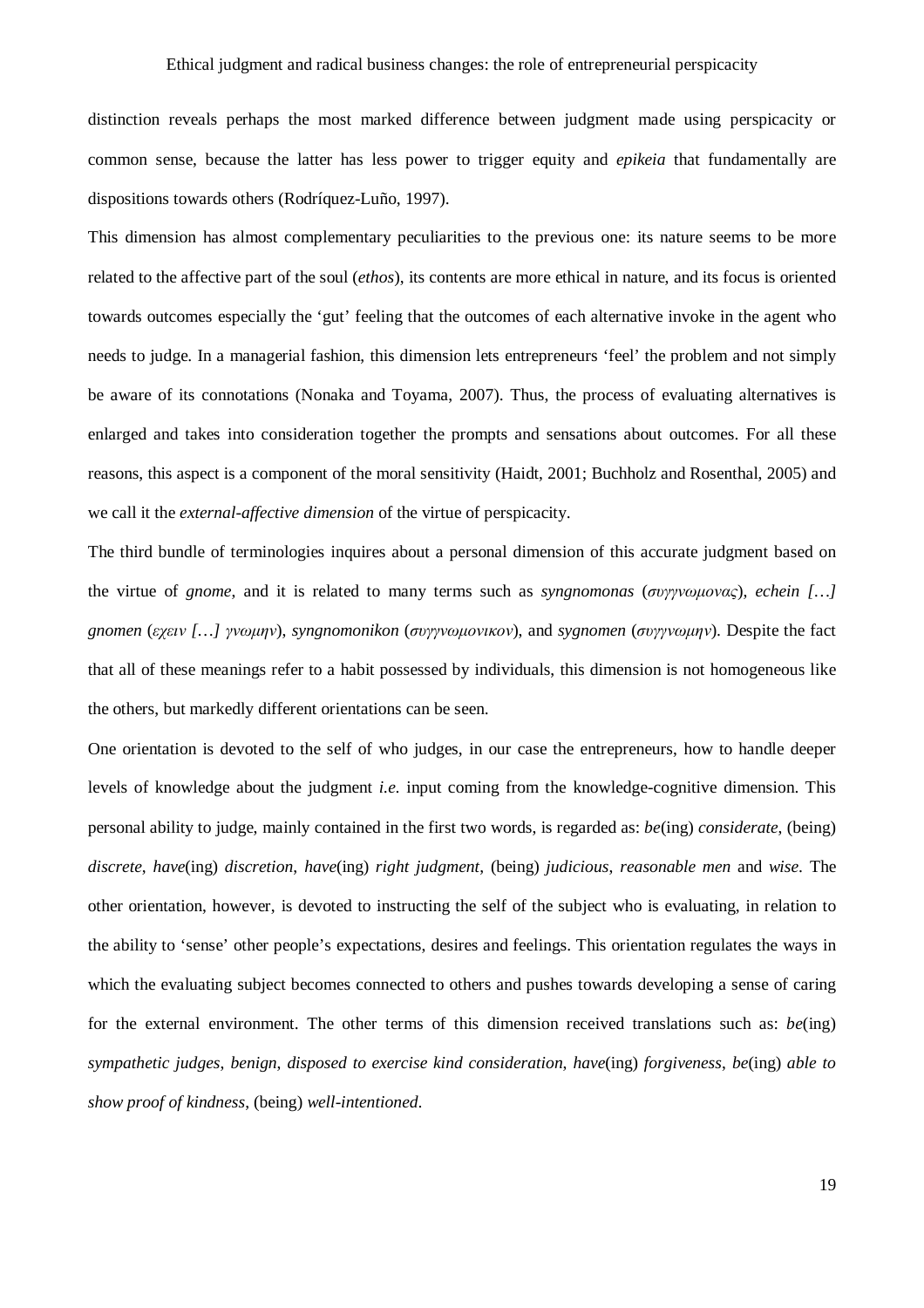These two orientations neither state the level of knowledge of the judgment that is considered in the first dimension, nor the disposition towards the other that is considered in the second dimension of our composition of the virtue of perspicacity. Instead, the two orientations of the last dimension recompose the whole judgment process into a personal and perspicacious vision of the reality as it is. The personal dimension seems to emulate the 'hybrid' nature of the principal virtues of PR, balancing the more rational part of judgment (knowledge-cognitive dimension) with the more sensitive part (external-affective dimension), as much as PR does in relation to the dianoetic and ethical virtues. Thus, this dimension perfects the action of judging alternatives to channel clues and signals coming from a blurred reality, a 'gut' feeling about the outcomes of each of the available alternative, and the personal reinterpretations of both. Hence, the personal dimension seems to be the embodiment of moral imagination (Carroll, 1980; Buchholz and Rosenthal, 2005). We could also call this component the *personal-reflective dimension*.

All these dimensions may potentially be regarded, following the medieval precepts of mereology, as the integral parts of *gnome*. Thus, without all of them there is no judgment based on *gnome* (Boethius, *De Divisione*, 880a).

Our interpretative model states that the judgment of alternatives (*iudicio electionis*) begins with moral reasoning. The knowledge-cognitive dimension scans initial symptoms, weak signals, and hints coming from the circumstances in order to establish an 'alarm system' in the minds of the entrepreneurs, especially if deviations from 'normality' are detected. Indeed, this is a moment of moral reasoning. Then, successful entrepreneurs become 'sensible' to the problem, with the intervention of the external-affective dimension. This moment of moral sensitivity comprises feelings that entrepreneurs mature regarding possible alternative's outcomes, especially in relation to stakeholders' welfare and the production of a common good. At this step, the initial judgment, mainly rationality based, is enriched by feelings of appreciation or uneasiness in relation to potential outcomes of each alternative. In doing that, entrepreneurial judgment becomes 'responsible' and 'human', a fundamental trait required of a fair and successful entrepreneur<sup>9</sup> (Cornwall and Naughton, 2003). Finally, in a very personal way, entrepreneurs elaborate interpretations about conjectures and feelings acquired during previous steps. This ability concludes the process of judgment and imagines multiple and flexible scenarios for the set of alternatives, a fundamental process of what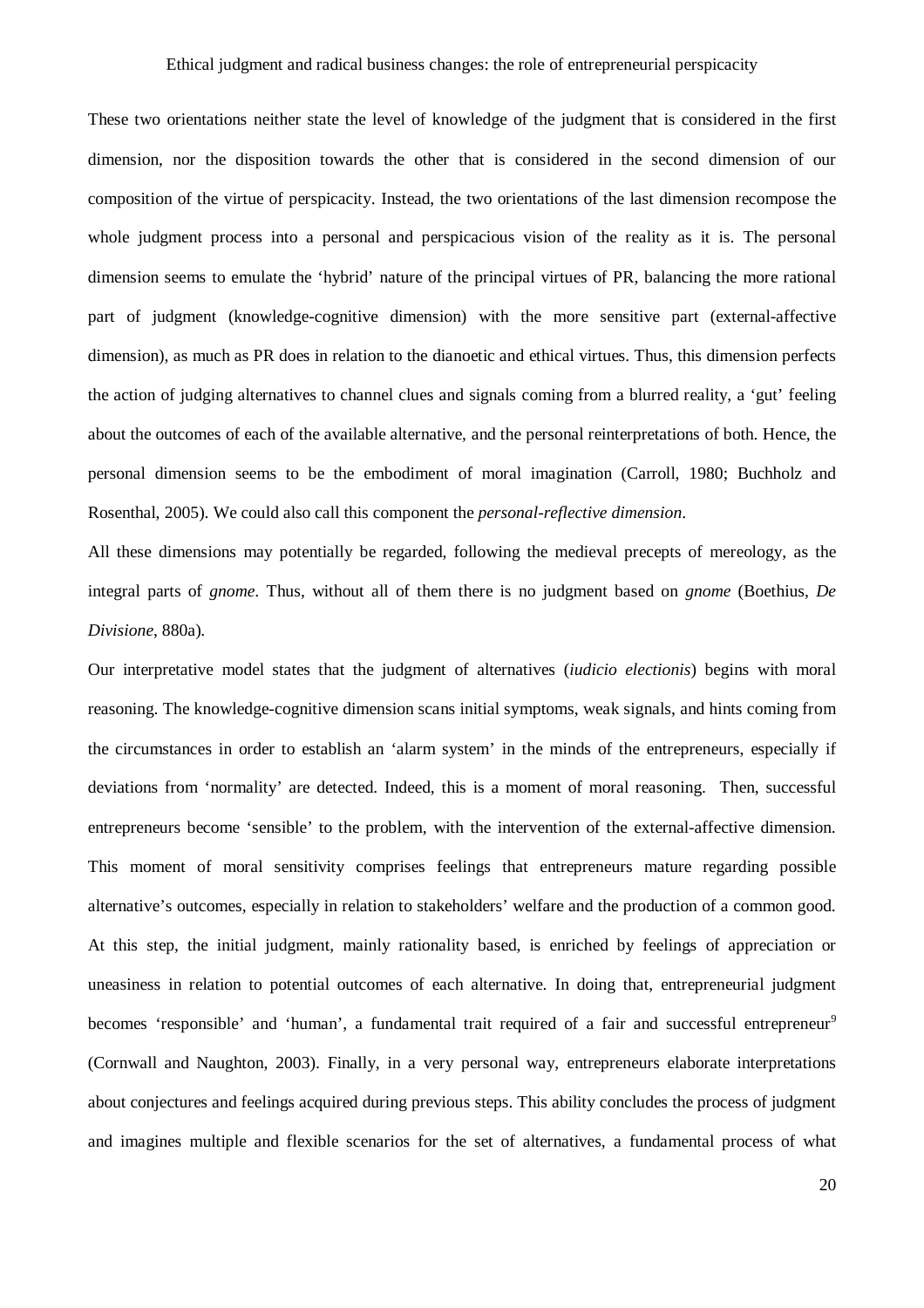Carroll terms moral imagination (1980, p. 9). With these final scenarios given by the personal-reflective dimension of perspicacity, successful entrepreneurs will be able to understand correctly any uncertainty of the circumstances, and if the case requires it, will disregard current paradigms of action and engage in processes of entrepreneurial orientation. Figure 3 visualizes the formation of a judgment based on entrepreneurial perspicacity.

## Figure 3 ABOUT HERE

\_\_\_\_\_\_\_\_\_\_\_\_\_\_\_\_\_\_\_\_\_\_\_\_\_\_

\_\_\_\_\_\_\_\_\_\_\_\_\_\_\_\_\_\_\_\_\_\_\_\_\_

However, again we highlight that perspicacity only confers the perfect 'frame', the light under which alternatives should be judged whereas the whole entrepreneurial action, *i.e.* actions done with entrepreneurial orientation, are the domain of PR.

## *Entrepreneurship Studies and Entrepreneurial Perspicacity*

We want to ground our analysis of entrepreneurial perspicacity in the entrepreneurship literature in order to validate our model. To do this, we have taken into account works of entrepreneurial ethics that have the process of judgment as their central issue.

Buchholz and Rosenthal (2005, p. 308-309) regard flexibility in moral judgment – which is not moral relativity – as extremely crucial for entrepreneurship. Strict adherence to 'pre-established' rules, considered as judgment based on common sense in our analysis, betrays a lack of sensitivity and even encourages immoral behaviours. They also assert that key features of such flexibility are moral imagination and sensitivity. Clarke and Holt (2010, p. 320) talk about the entrepreneurial dilemma as being a balance between external pressures and personal judgment. The authors claim that successful entrepreneurs can sustain their judgment and action even when they diverge from the common perception. These two works arrive at similar conclusions, even though actually they do not share the same ontology: the adherence to an external common way of feeling and to pre-established rules, *i.e.* the application of common sense, can be harmful if applied and followed without deeper discernment of uncertain contingencies (Dunham, 2010).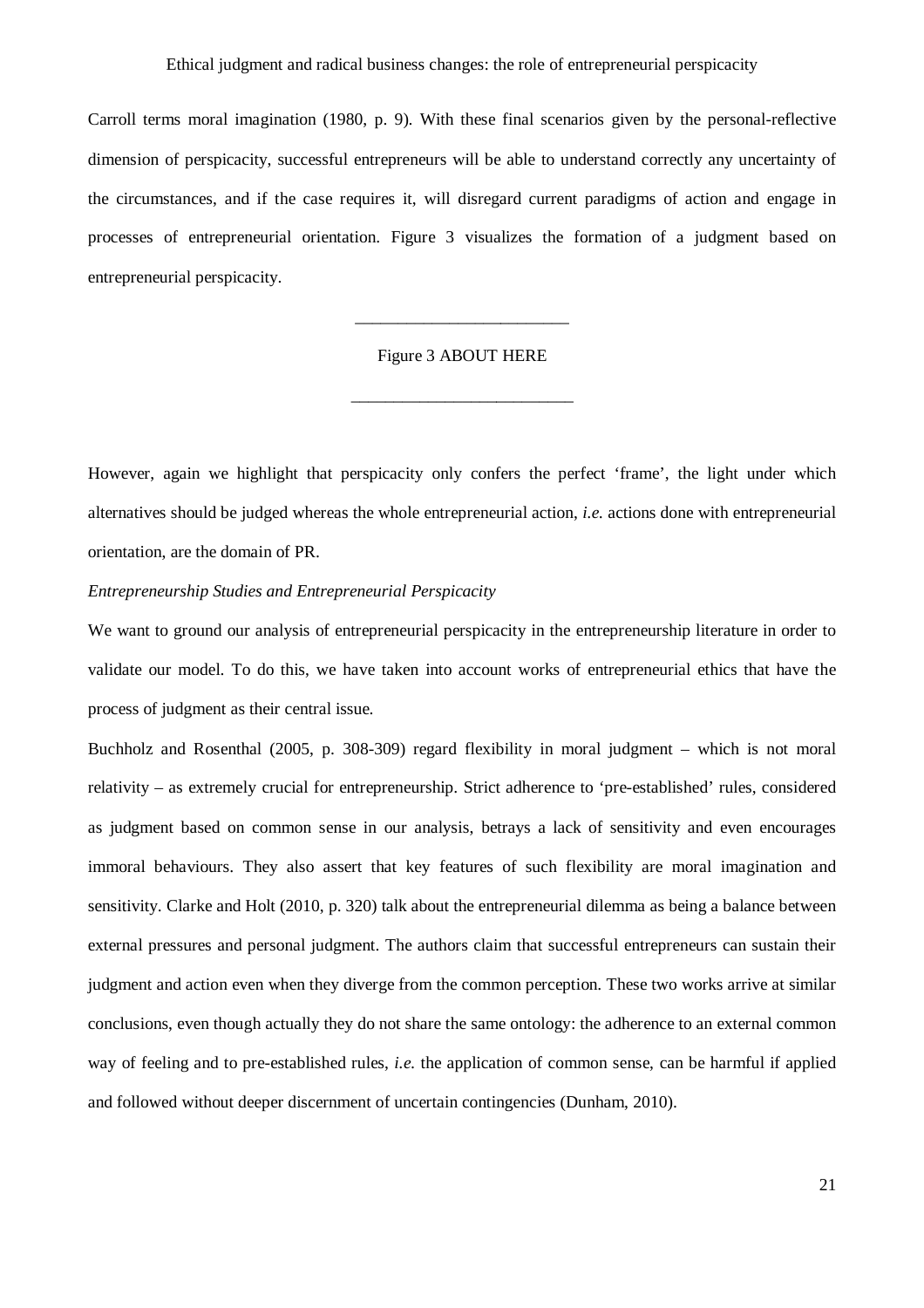Considering specifically our conceptual model and its elements as knowledge-cognitive, affective-external, and personal-reflective dimensions, we found a strong similarity to the effectual approach (Sarasvathy, 2001; Sarasvathy and Dew, 2005). For entrepreneurial studies effectual logic is a relatively new paradigm, which definitely opposes the basic assumptions of the so-called causal logic, *i.e.* traditional thoughts derived from economic theories. The main assumptions of effectual logic are compared to those of causal logic, given in parentheses here, in order to highlight the opposed ontologies: 1) creative vision about the future (versus predictive and controlling vision); 2) taking action considering the means of disposition (versus purely goalorientation); 3) risk and resources are evaluated in terms of affordable loss (versus focus on expected returns); 4) attitude towards stakeholders and orientation to partnership (versus competitive attitude); and 5) unexpected circumstances considered as opportunities to be leveraged (versus consideration as threats to be avoided)<sup>10</sup>. In particular, Sarasvathy and Dew (2005) argue that the entrepreneurial process begins with three resources: the identity of the entrepreneur, the amount and the kind of knowledge possessed, and the network of agents with whom one can collaborate.

In a successive study the same authors reinterpret these three resources in terms of ethical challenges to be answered: *What* the entrepreneur knows, *Who* s/he is, and with *Whom* s/he collaborates (Dew and Sarasvathy, 2007). Undoubtedly these questions resemble our dimensions, although the effectuation model globally embraces entrepreneurship and the entrepreneurial process as a whole, going beyond the simple step of judgment.

The knowledge-cognitive dimension poses relevant issues for a deeper understanding of the abstract knowledge of entrepreneurs. In other words, this dimension supports individuals in managing their knowledge endowment, e.g. by indicating which part of such patrimony proves to be more relevant to the particular contingencies of the moment or suggesting actions to acquire missing elements. The externalaffective dimension takes care of the entrepreneur's relations and manages these interactions to understand others' feelings and expectations. Finally, the personal-reflective dimension channels the other considerations into a personal judgment 'appropriate' for the identity of the entrepreneur. This phase brings to light visionary and creative scenarios for future outcomes (Kraut, 1991). Yet in line with what we have said before, it has been found that expert entrepreneurs, here considered as successful, employ distinctive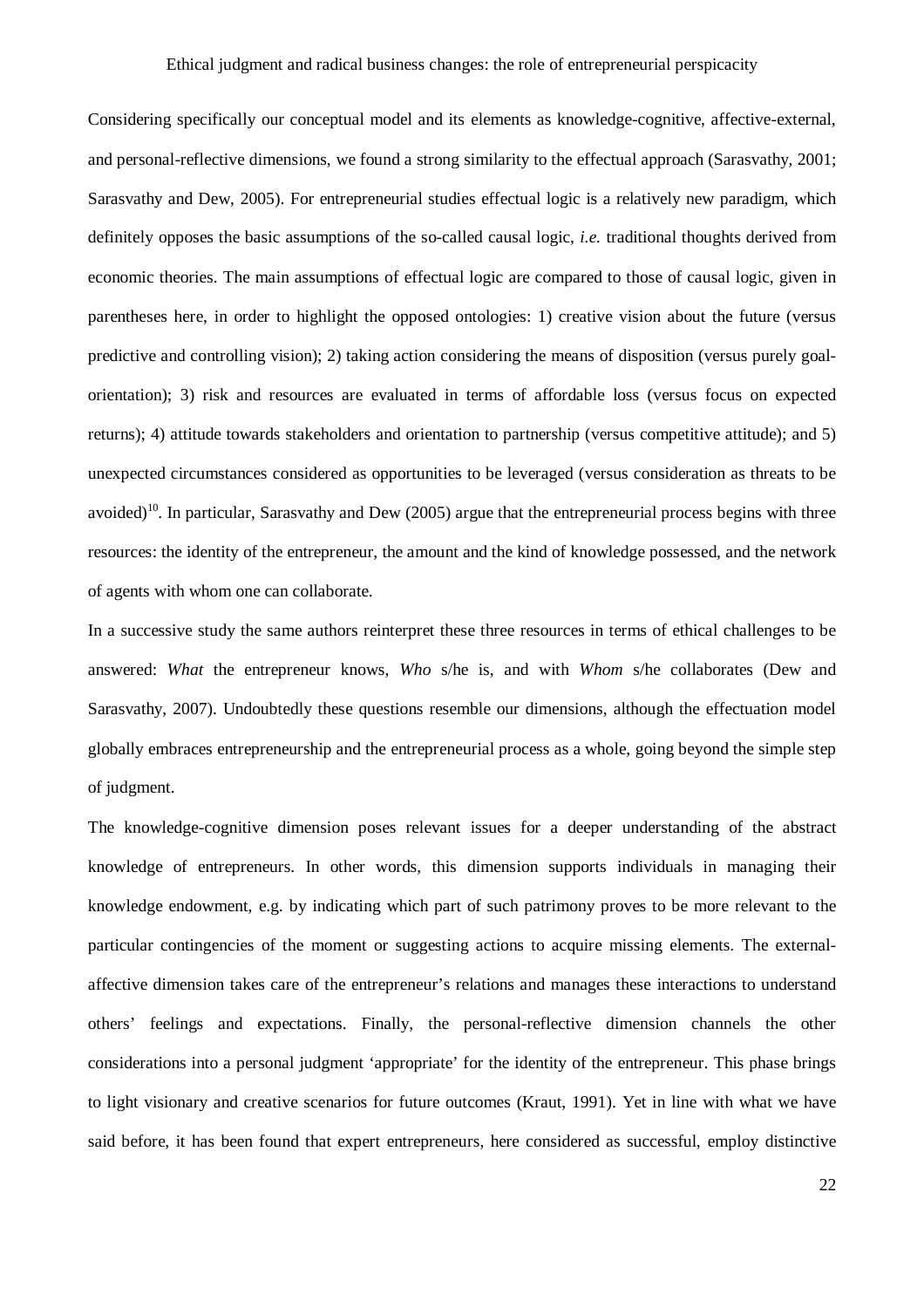effectuation logic, *i.e.* our three dimensional model, to frame entrepreneurial problems more than any other approach (Dew et al., 2009).

## *Narrative Case Study of a Successful Entrepreneur*

To conclude our work, we present the narratives about *Geox Spa* and its founder Mario Moretti-Polegato that may represent a case of employment of entrepreneurial perspicacity. Geox's success is publicly acknowledged<sup>11</sup> and self-evident just by considering the results that in less than 20 years the company developed from a start-up to a world leader in the shoes and fashion industry. Data collection came from a mix of sources such as financial reports, documental archives, interviews, newspapers, the company's website, and academic case studies about the company and its environment (Ciappei and Simoni, 2005; Sammarra and Belussi, 2006; Camuffo et al., 2008).

We acknowledge that this is a limitation of our paper because considerations are just inferred through a reconstruction of the story's evidences. Hence, we cannot assure that such judgments are univocally and directly related to the use of perspicacity. Nevertheless, the interpretation we made may be useful for further studies to employ our theory about entrepreneurial perspicacity and its dimensions.

With regard to Geox's history, we have paid special attention only to the start-up moment where uncertainty was extremely high and consequently perspicacity may have played a central role. The founder of Geox, Mario Moretti-Polegato, comes from a third-generation entrepreneurial family. After attaining a degree in Agricultural Science, he started his career as an entrepreneur in the family business that was mainly focused on the winegrower and wine-making industry. During that early period he developed his entrepreneurial passion for business and for the 'enjoyment' of creating something productive.

During a trip to Reno (Nevada), he decided to go hiking after a wine convention. The high temperature and arduous effort soon made walking unbearable. His rubber-soled shoes, despite being suitably designed for hiking, overheated his feet and made them sweat excessively. Therefore, in search of relief, he used a pocketknife and cut holes into the soles of his sneakers (Geox Press Map, 2012).

Since that experience, he became interested in this problem, especially after having worked out that no footwear producers had ever found a solution. The technical issue was how to combine at the same time in a sole the necessity for freshness, while keeping the feet dry preventing groundwater from coming in. Moretti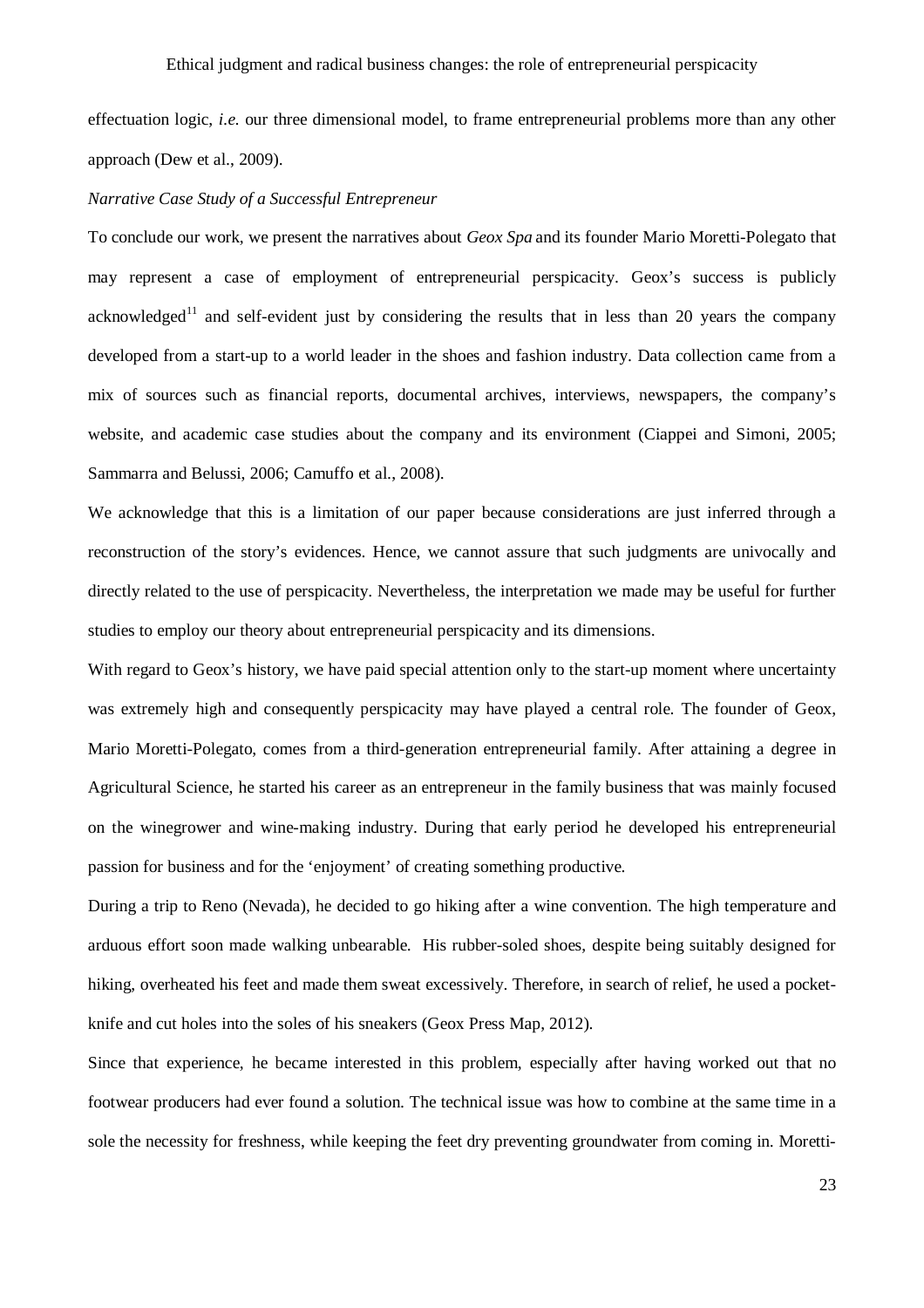Polegato then spent three years studying and experimenting, and finally came up with a patent for the first model of Geox's shoes. The technology resolved the problem of rubber soles by using an integrated system of a perforated sole with a thin internal membrane, promoted as 'the shoes that breathe'<sup>12</sup>. However, the first search for a partner to develop an industrial production of the model was unsuccessful as all the major footwear manufacturers such as Nike, Adidas, Timberland, etc., turned down his proposal (Camuffo et al., 2008). Nonetheless, instead of abandoning the programme, Moretti-Polegato decided to carry on and start production in a small leather laboratory belonging to his family in the district of Montebelluna.

Another crucial element at the beginning of the activity was how to commit employees to such an uncertain project. Moretti-Polegato engaged five young employees, workers from the district, to supervise the strategic functions of the embryonic company. He promised great returns within a short time if they were prepared to take care of the venture. Moretti-Polegato, by avoiding an autocratic leadership style and paying particular attention to the empowerment process, developed in them a strong sense of affiliation and identification, which in turn assured a winning initial team for the company (Ciappei and Simoni, 2005).

At the moment of the commercial launch, Moretti-Polegato developed a smart entry strategy in order to approach an already saturated market: the shoe industry. The first model of these shoes was made for children and distributed free of charge to schools and other children's institutions. With this bottom-up process, the children's segment facilitated the consecutive entrance of Geox shoes to the mainstream market, where adults, parents, or relatives of those children were already familiar with the brand and the product. The marketing communication strategy during the launch was based on the technical characteristics of the product rather than simply appealing to the 'Italian style' (Camuffo et al., 2008). This strategy, quite untypical for Italian fashion companies, was adopted because Moretti-Polegato was convinced that his product would attract customers with 'real needs', more than those only interested in extremely trendy designs.

Considering this small narrative about the entrepreneur and the company, we have given evidence of salient aspects, interpreted in the light of our framework. At the beginning of his entrepreneurial journey, Moretti-Polegato probably had experienced contrasting feelings and signals coming from the circumstances.

24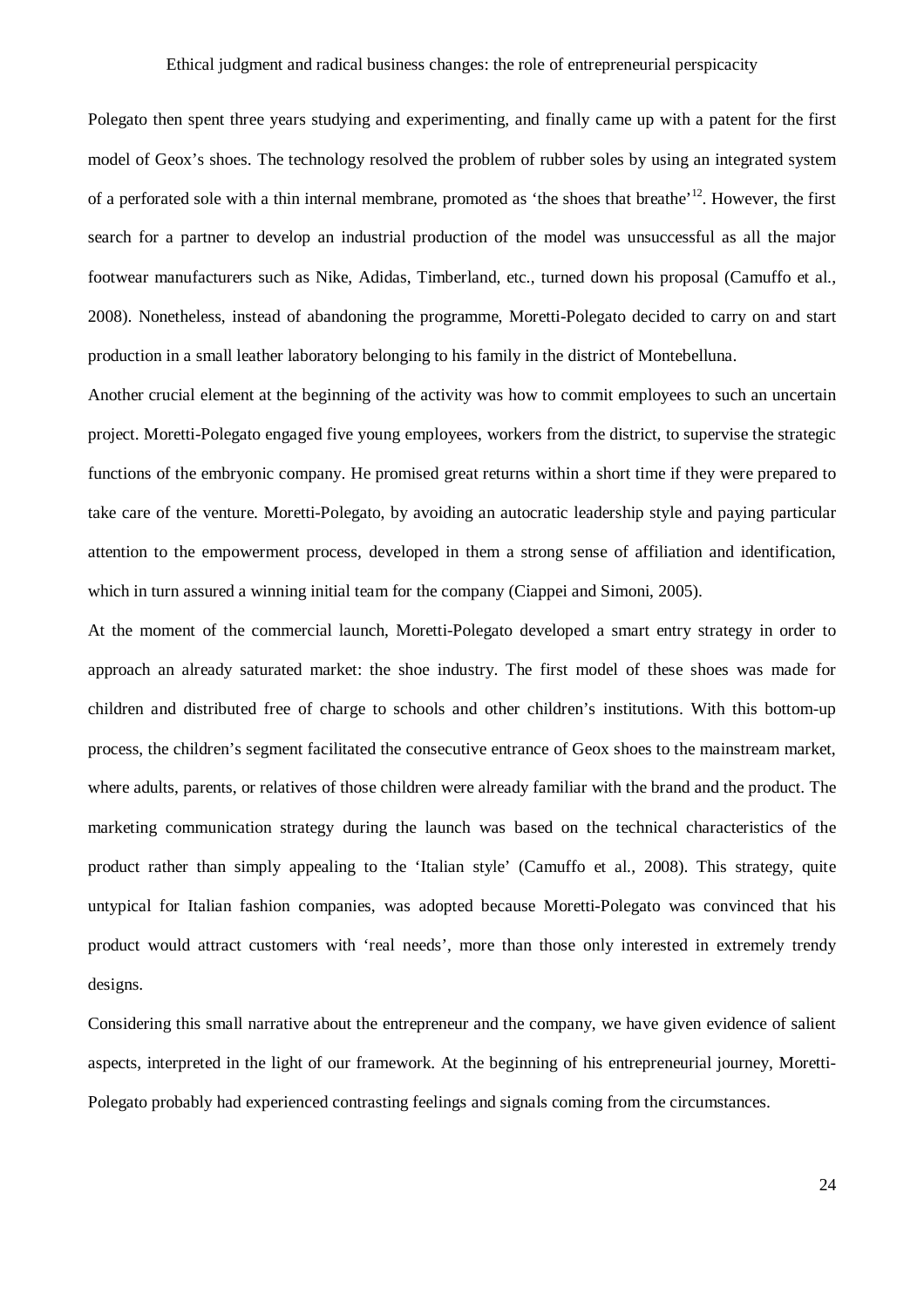His experience in the US signalled a 'real' need for users of rubber-soled shoes; however, producers were not showing any interest in that need or, even worse, they did not see the problem at all. His knowledgecognitive dimension probably began to ponder this opening set of alternatives and to reveal elements of dystonia in respect to his knowledge. Even if an entrepreneur coming from the wine-making industry could not directly apply his factual knowledge to the situation, his higher principles of entrepreneurial judgment may have awakened a sense of alertness for new opportunities.

After that, the external-affective dimension probably came into play. We can infer this from his engagement with his employees. Of course, as we have repeated during this study, behaviour is not the domain of judgment or of *gnome*. However, good behaviour, correctly ordered by PR in execution, is also the result of an initial 'good' judgment (*S.Th*, II<sup>ae</sup>-IIae, q.48, a.1, q.51, a.1-4).

Finally, especially in the launch phase, we can conceive that a great role was played by the personalreflective dimension of perspicacity, which had judged as positive a partial disapplication of current paradigms. Both the entry and communication strategies *prima facie* may appear as counterfactual. First, despite a strong investment in technologies and innovation made by Geox during the start-up phase, the entrepreneur decided to enter into a less competitive, but also initially less remunerative, segment. With common sense, a leader would have avoided such a counterfactual course of action or, in other words, would have regarded such an alternative in a negative light. The circumstances indeed presented extremely uncertain revenue levels against a huge investment. However, this decision turned out to be wise; on the one hand it let final customers of Geox become familiar with the product through their children's experience; at the same time, dangerous business reactions from the incumbents of the industry were avoided thanks to a non-direct and not compelling foray into the main market. Secondly, the communication strategy deliberately avoided emphasis on a potential 'strength' of the company, *i.e.* the Italian style. This would probably have appealed to some segments of customers over the short term, but on the other hand it would have confused customers belonging to Geox's real target, *i.e.* people with a real need for 'smart comfort'.

## **Conclusion**

This study aims to enrich the scholarly discourse of business ethics on the interpretation of PR in entrepreneurial activities. We have introduced new elements of reflection thanks to Aquinas' interpretation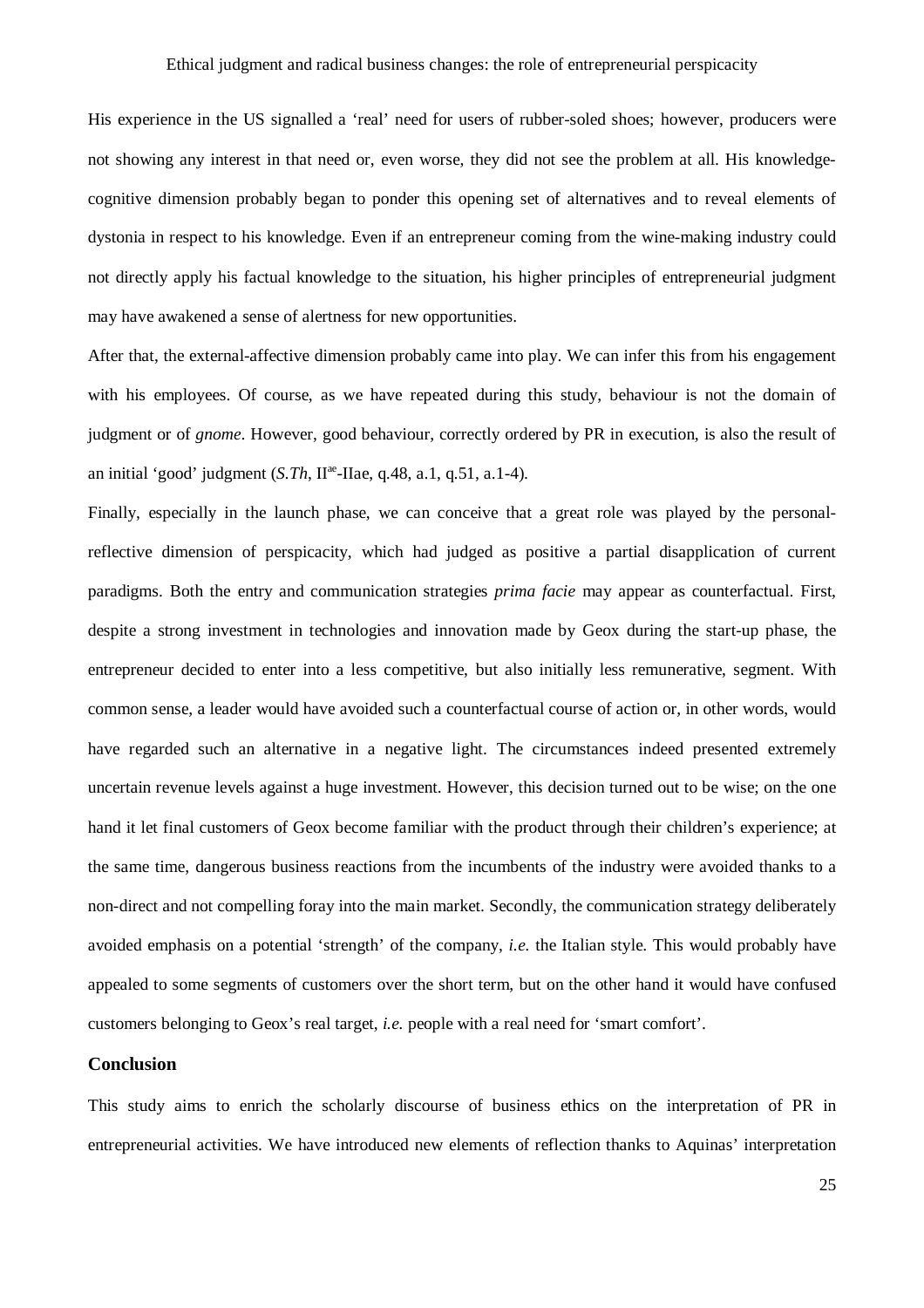of PR and its potential parts, in particular *gnome* and *synesis*. These two secondary virtues share the same domain viz. the judgment but only the former, assuming exceptionality of the contingencies, can obtain fairer outcomes. The latter instead consists of judgments more oriented towards experience and is based on already consolidated rules and norms. Unfortunately, radical changes and uncertainty bring revolutions of paradigms and this may render consolidated routines useless.

Then, as a result of the semantic reconstruction of the meaning of *gnome*, we highlighted how a 'correct' entrepreneurial judgment should be performed. Specifically, we emphasised the three dimensions of our model, *i.e.*, knowledge-cognitive, external-affective, and personal-reflective. The knowledge-cognitive dimension offers insights and hints about becoming aware of being confronted by an exceptional case. The external-affective dimension then stimulates sensations about potential outcomes proposed by the alternatives. Finally, the personal-reflective dimension allows entrepreneurs to develop multiple and flexible scenarios to counter prevailing paradigms. Judgments made using perspicacity as the 'trigger' of correct entrepreneurial orientation in turn lead to higher performance (Rauch et al., 2009; Covin and Lumpkin, 2011). A major reliance on entrepreneurial perspicacity in the composition of PR thus permits entrepreneurs advantageously to create value for the firm and for society while at the same time being themselves enriched and experiencing their lives flourishing (Cornwall and Naughton, 2003; George, 2003; Benedict XVI, 2009; Goodpaster, 2011). In this way, entrepreneurial work is 'good' not only in relation to positive outcomes but for the entrepreneurs themselves who become 'perfected' through their activities (MacIntyre, 1984).

This work makes different contributions to knowledge which are all related to the virtue of *gnome*. First we have applied this concept to business ethics, where, to the best of our knowledge, it was still missing. This concept, even though beyond the particular focus of our studies, can be used to address delicate situations of business and controversial ethical issues. We have also validated the idea that virtues are involved in the cognitive decision-making process (Arjoon, 2008, 2010; Melé, 2010). We individuate three practical elements to interpret how the judgment based on perspicacity may work. Also our interpretation can be used in combination with, and enlarged by, previous models which specifically involve virtues in their consideration (e.g. Bastons, 2008; Grassl, 2010).

26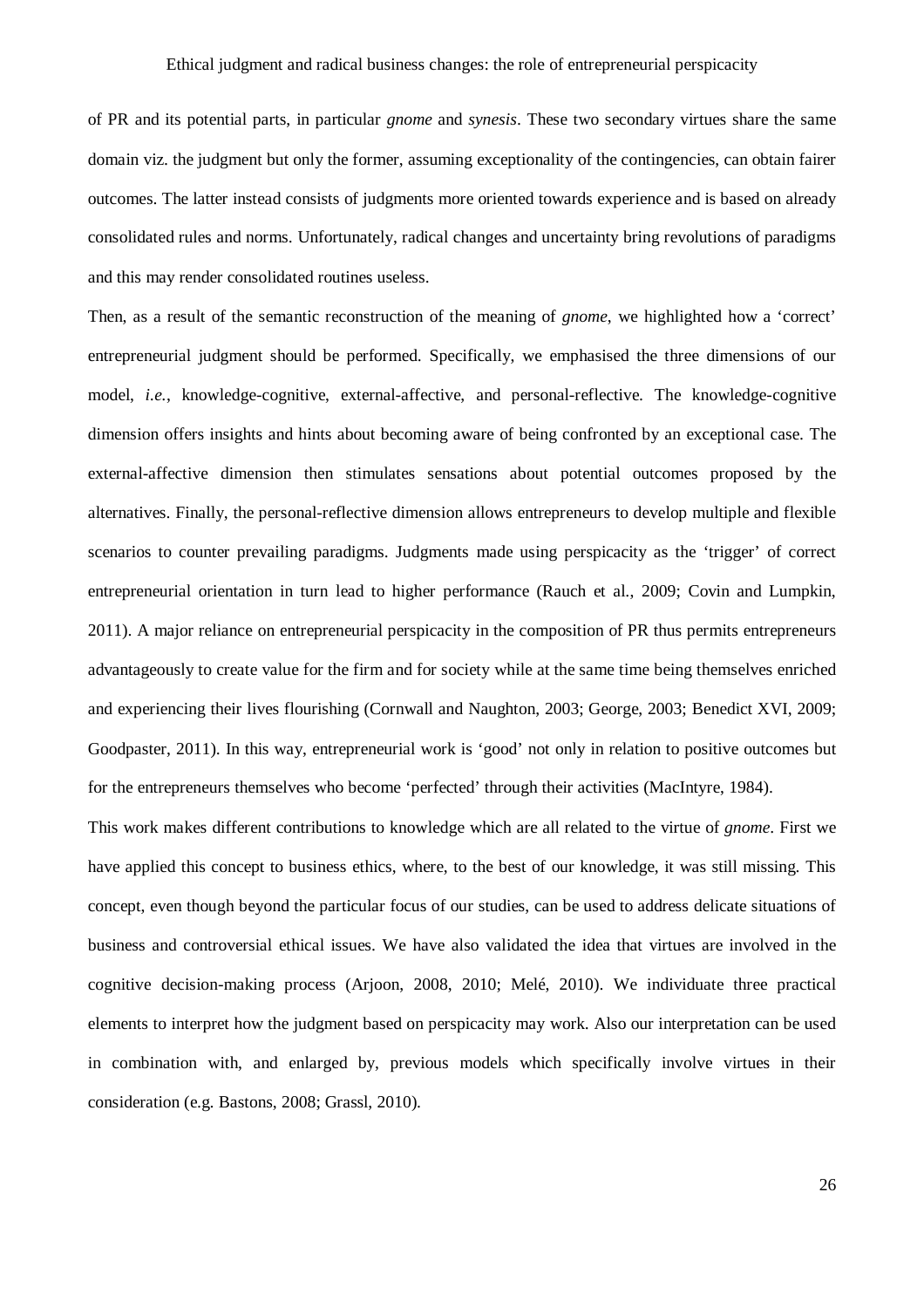Obviously our paper has limitations, as our theses are untested in an empirical setting. The presentation of a narrative case study is not sufficient to support our claims with strong evidence. Further research is needed to address this gap, for example in an experimental setting, by presenting hypothetical situations to entrepreneurs. In this way, judgment based on perspicacity or common sense could emerge critically analysing the replies of the involved subjects.

 $\overline{a}$ 

<sup>2</sup> The debate on such partition has evolved during the centuries up today (for a recent evolution of the discipline see, Husserl, 1973; Simons, 1991; Smith and Smith, 1995). However, in this work we will take into account only the thoughts of Aquinas and the medieval perspective on the subject, despite the fact that this classification has evolved and been partially criticised. However, a long discussion on the proper assignation of *gnome* to PR is beyond the scope of this paper. Future works could study the problem solving process with a holistic approach in order to blend virtuously *euboulia* and *synesis* or *gnome* and PR.

<sup>3</sup> Entrepreneurial orientation is typically characterized either by a three-dimensional concept where keys factors are innovation, risk-taking, proactivity (Miller, 1983) or by a more complex model where also autonomy and aggressiveness are added to the original three key factors (Lumpkin and Dess, 1996; Covin and Lumpkin, 2011).

<sup>4</sup> The study of *synesis* and its applications is beyond the scope of this paper. However, a judgment of alternatives (*iudicio electionis*) based on common sense contributes to structure the balance of fair routines, and thus it is clearly necessary to achieve prosperity and sustainability of a business, especially in more stable phases.

<sup>5</sup> The entrepreneurs here considered as 'successful' are not 'categorically' better than their peers. Rather their faculties of judgment are more oriented by *gnome* than *synesis* and thus in the composition of their virtue of PR as a potential whole, *gnome* plays a relevant role. In practical terms, it has been proved that successful entrepreneurs employ an approach similar to our model of judgment (Dew et al., 2009), confirming the foundation of our claims. We are thankful to one of the anonymous reviewers for the comment on this aspect.

<sup>1</sup> From now on we will use the word 'perspicacity' interchangeably with '*gnome*' and the word 'common sense' interchangeably with '*synesis*'. In particular, the Biblical Greek transliterations have been mainly maintained from a philosophical perspective, while in contexts of a more entrepreneurial nature we have tended to use the translated expressions.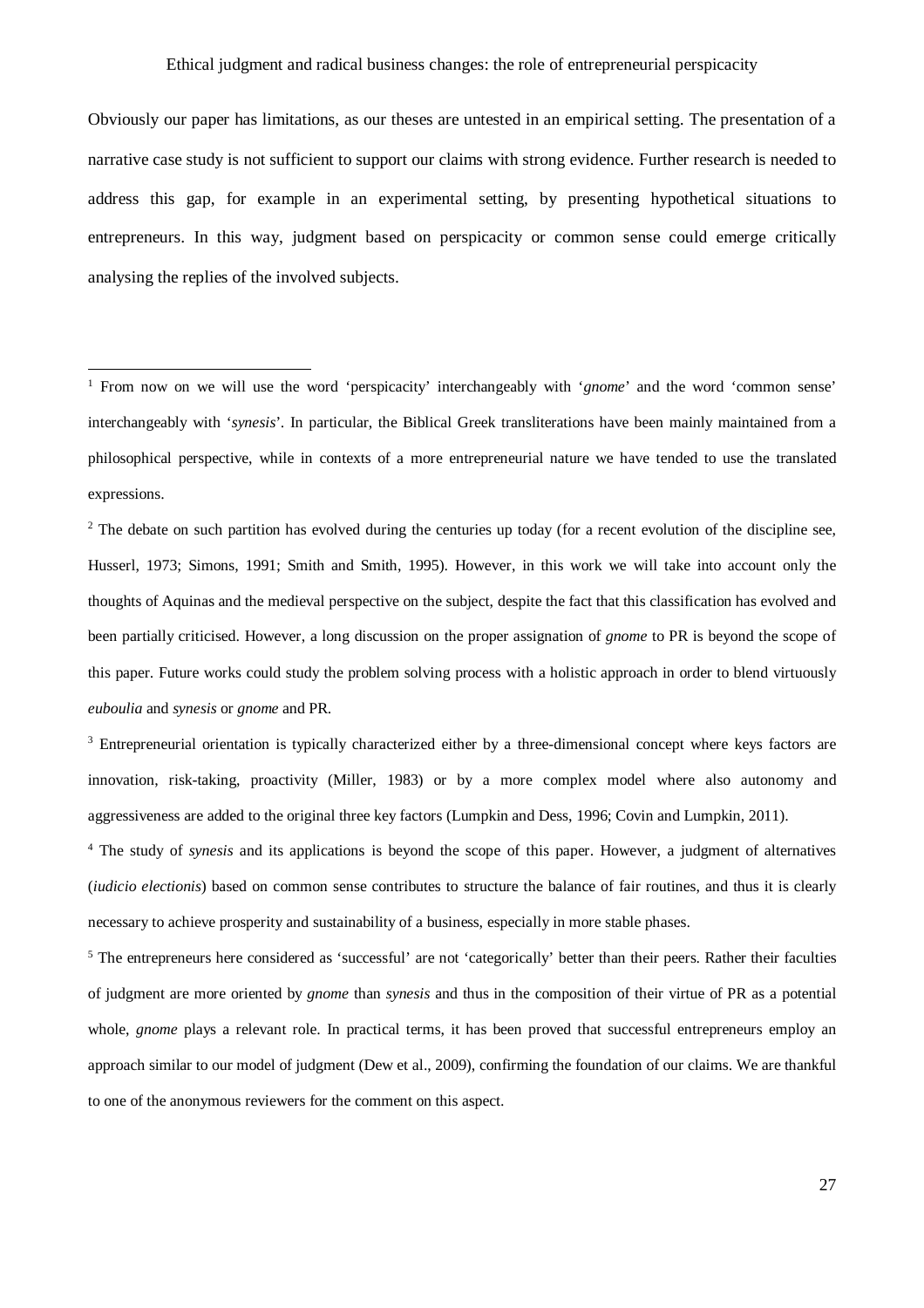<sup>6</sup> For a review of the topic, see the special issue of 2011 "The Encyclical-letter 'Caritas in Veritate': Ethical Challenges for Business", *Journal of Business Ethics* **100**(supplement 1).

 $\overline{\phantom{a}}$ 

 $\frac{7}{1}$  This particular part of the study was possible thanks to the collaboration of some university lecturers in ancient and foreign languages (Biblical Greek, English, French, German, and Spanish) who have kindly participated in this project. Each lecturer offered suitable translations, either in English or in Italian, for the analysed paragraph. Then, the English lecturer together with the authors revised and corrected the nearest translations.

<sup>8</sup> We have found categories that may be similar to an extensive definition of PR (*S.Th.*, II<sup>a</sup>-IIae, q. 48, a.1). However, we also defined the function of *gnome* with regarding to PR and the borders of the two. *Gnome* governs an intellective act without a final command/execution. For the sake of clarity, in the definition of our dimensions, we have also reported terminology taken from the '*Three-Dimensional wisdom scale*' (Clayton and Birren, 1980; Ardelt, 2004). This scale attempts to measure three characteristics of wise people: cognitive as knowledgeable, experienced, intelligent, pragmatic, and observant; affective as understanding, empathic, peaceful, and gentle; and reflective as introspective and intuitive. This classification, in fundamental terms, seems to replicate our findings. However, this scale refers to PR in general, thus it could lead to misleading interpretations of our dimensions that instead only refer to *gnome* or perspicacity.

<sup>9</sup> The model suggests that the first step of the judgment based on perspicacity is moral reasoning followed by moral sensitivity. However, in recent evolutions of the pertinent literature, this sequential approach has been criticised (e.g. Haidt, 2001; Zhong, 2011). Moral sensitivity is seen as an almost 'instinctual' reaction that later is channelled into a more conscious discourse thanks to the moral reasoning. Regardless of what sequence is assumed to be true, this does not invalidate our model. Both insights, coming from moral reasoning and sensitivity, are then recomposed into the personal-reflective dimension that creates final scenarios for each alternative, forming the base of moral imagination (Carroll, 1980; Buchholz and Rosenthal, 2005).

<sup>10</sup> For a complete explanation of effectual logic, see Sarasvathy (2001) and Sarasvathy and Dew (2005).

 $<sup>11</sup>$  The entrepreneur was awarded the 'Italian Entrepreneur of the Year' in 2002. This event is sponsored and organized</sup> by the financial services company *Ernst & Young*. The selection criteria usually are: entrepreneurial spirit, performance, strategic leadership, global environmental impact, innovation, and personal integrity. The 'Hall of Fame' of this event can be viewed at <www.ey.com>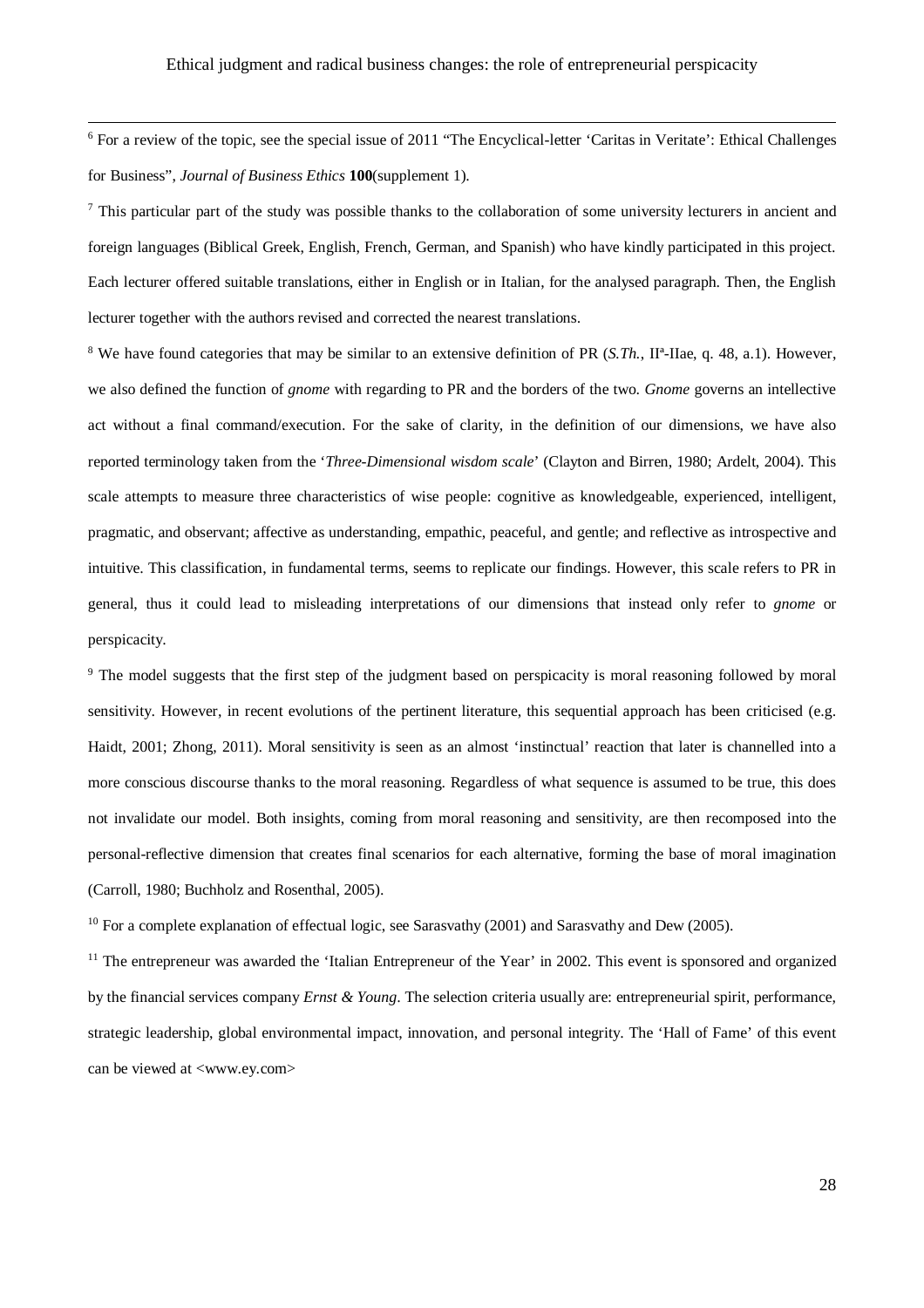$12$  For this patent and his continuous commitment to innovation, Moretti-Polegato was nominated for a life-time achievement award at the European Inventor award ceremony in 2012, sponsored by *CNBC* in partnership with the *Financial Times*.

 $\overline{\phantom{a}}$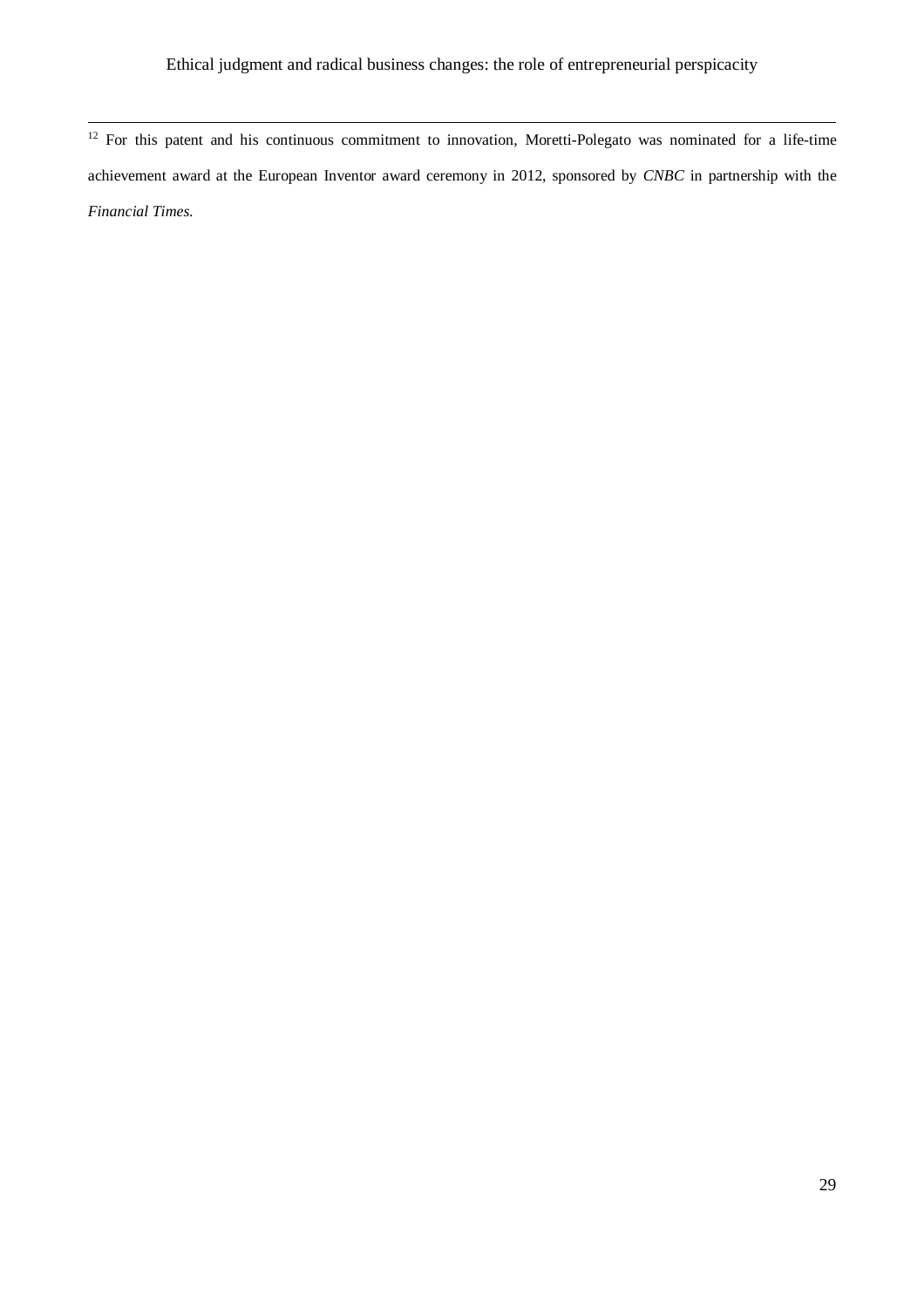## **References**

Acevedo, A.: 2012, 'Personalist Business Ethics and Humanistic Management: Insights from Jacques Maritain', *Journal of Business Ethics* **105**(2), 197–219.

Alberti, A.: 2008, *L'Arte del Vivere: Aspetti dell'Etica Aristotelica ed Epicurea* (Il Nuovo Melangolo, Genoa).

Aquinas Thomas: 1947, *Summa Theologiea*, trans. Fathers of the English Dominican Province (Benzinger Press, New York).

Aquinas Thomas: 2010, *Aquinas' Summa Theologiae*, trans. S. Loughlin (T&T Clark International, New York).

Aquinas Thomas: 1951, *Commentary on Aristotle's De Anima*, trans. K. Foster and S. Humphries (Yale University Press, New Haven MA).

Aquinas Thomas: 1964, *Commentary on the Nicomachean Ethics*, trans. C. I. Litzinger (Henry Regnery Company, Chicago).

Ardelt, M.: 2004, 'Wisdom as Expert Knowledge System: A Critical Review of a Contemporary Operationalization of an Ancient Concept', *Human Development* **47**, 257–285.

Argandoña, A.: 2011, 'Beyond Contracts: Love in Firms', *Journal of Business Ethics* **99**(1), 77–85.

Aristotle: 1961, *De Anima*, trans. W. D. Ross (Clarendon Press, Oxford).

Aristotle: 1824, *L'Ethique a Nicomaque*, trans. F. Thurot (Editions Firmin Didot, Paris).

Aristotle: 1911, *Die Nikomachische Ethik*, trans. E. Rolfes (F. Meiner, Leipzig).

Aristotle: 1918, *La Ética de Aristóles*, trans. P. S. Abril (Real Academia de Ciencias Morales y Políticas, Madrid).

Aristotle: 1923, *The Ethics of Aristotle*, trans. J. E. C. Welldon (MacMillan & Co., London) (original. ed., 1908).

Aristotle: 1931, *Ética a Nicòmaco*, trans. F.G. Palés (De L. Rubio, Madrid).

Aristotle: 1949, *L'Etica Nicomachea*, trans. G. Dal Sasso (Tipografie Del Seminario, Padua).

Aristotle: 1968, *Nicomachean Ethics*, trans. H. Rackham (Harvard University Press, Cambridge MA) .

Aristotle: 1970, *L'Ethique a Nicomaque*, trans. R. A. Gauthier and J. Y. Jolif (Publications Universitaires, Louvain).

Aristotle: 1979, *L'Ethique a Nicomaque*, trans. J. Tricot (Vrin, Paris).

Aristotle: 1993, *Etica Nicomachea*, trans. C. Mazzarelli (Rusconi Libri, Milan).

Aristotle: 1994, *Etica Nicomachea*, trans. A. Plebe (CDE, Milan).

Aristotle: 1996, *Etiche*, trans. L. Caiani (UTET, Turin).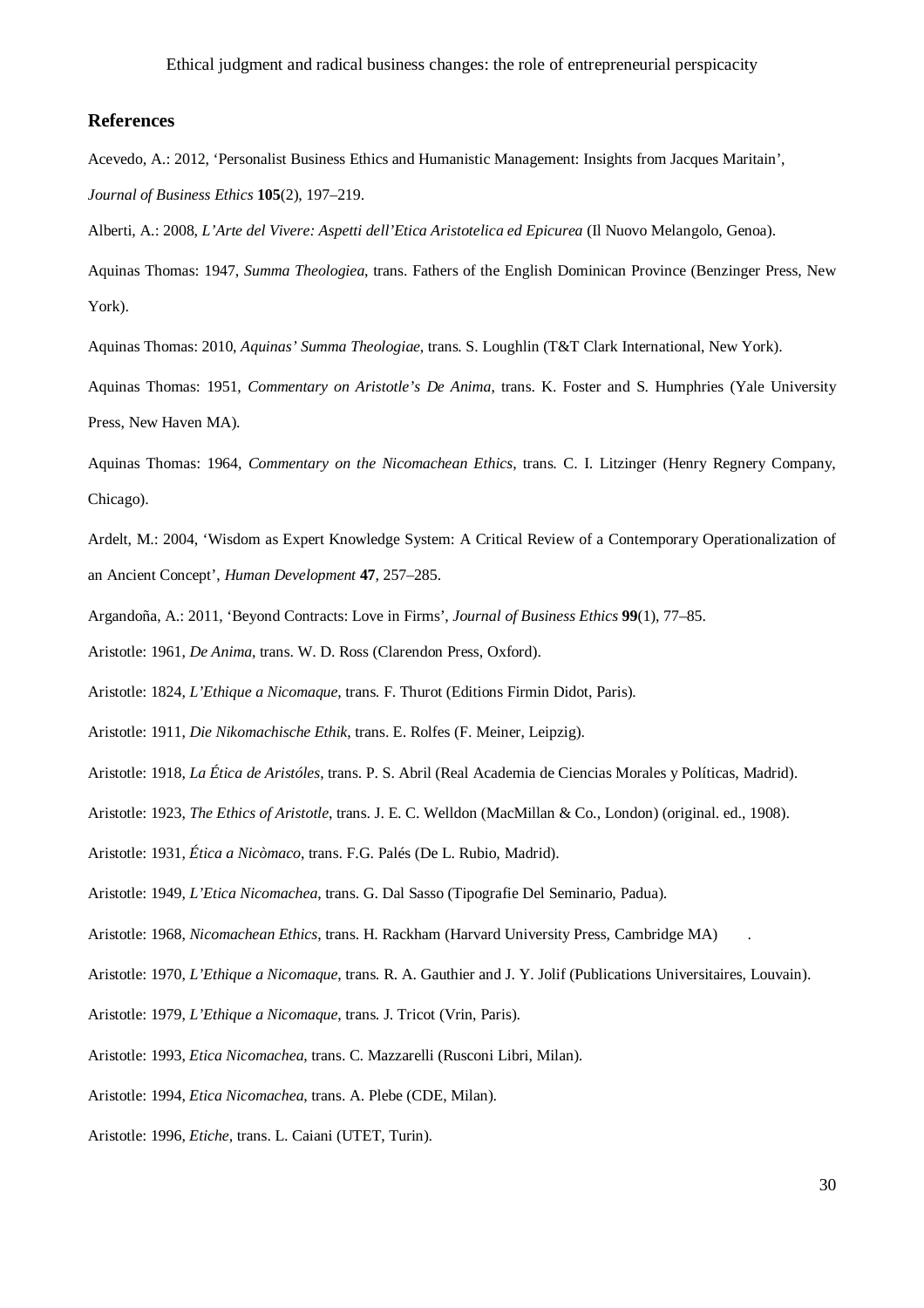Aristotle: 1998, *Etica Nicomachea*, trans. F. Bolino (Il Melangolo, Genoa).

Aristotle: 1998, *Nicomachean Ethics*, trans. W. D. Ross (Oxford University Press, Oxford).

Aristotle: 1999, *Etica Nicomachea*, trans. C. Natali (Ed. Laterza, Bari).

Aristotle: 2002, *Etica Nicomachea*, trans. M. Zanatta (BUR Rizzoli, Milan).

Aristotle: 2002, *Nicomachean Ethics*, trans. C. Rowe (Oxford University Press, Oxford UK).

Aristotle: 2008, *Die Nikomachische Ethik*, trans. A. Lasson (Ravensburg Grinverl, Munich).

Arjoon, S.: 2008, 'Reconciling Situational Social Psychology with Virtue Ethics', *International Journal of Management Reviews* **10**(3), 221–243.

Arjoon, S.: 2010, 'Aristotelian-Thomistic Virtue Ethics, Emotional Intelligence and Decision-Making', *Advances in Management* **3**(4), 7–13.

Arlig, A.: 2011, 'Medieval Mereology', in E. N. Zalta (eds.), *The Stanford Encyclopaedia of Philosophy*, Accessed on 20th of June 2013. Available at http://plato.stanford.edu/archives/fall2011/entries/mereology-medieval

Bastons, M.: 2008, 'The Role of Virtues in the Framing of Decisions', *Journal of Business Ethics* **78**(3), 389–400.

Benedict XVI: 2009, Encyclical Letter *Caritas in Veritate*. Accessed on 15<sup>th</sup> of February 2012. Available at http://www.vatican.va/holy\_father/benedict\_xvi/encyclicals/documents/hf\_ben-xvi\_enc\_20090629\_caritas-in

#### veritate\_en.htm

Boethius, A. M. S.: 1998, *De Divisione. Critical Edition, Translation, Prolegomena and Commentary*, trans. J. Magee (Brill, Leiden).

Bradley, D. J. M.: 1997, *Aquinas on the Twofold Human Good* (Catholic University Press, Washington DC).

Broadie, S.: 1991, *Ethics with Aristotle* (Oxford University Press, Oxford UK).

Buchholz, R. A. and S. B. Rosenthal: 2005, 'The Spirit of Entrepreneurship and the Qualities of Moral Decision Making', *Journal of Business Ethics* **60**(3), 307–315.

Caiani, L.: 1998, *Lettura all'"Etica Nicomachea" di Aristotele* (UTET, Turin).

Cajetan, Thomas de Vio: 1981, *Commentarius* in *Sancti Thomae Aquinatis, Summa Theologiea in Opera Omnia iussa edita Leonis XIII p.m.* (Typographia polygotta, Rome).

Camuffo, A., A. Furlan, P. Romano and A. Vinelli: 2008, 'Breathing Shoes and Complementarities: Strategic Innovation in a Mature Industry', *International Journal of Innovation Management* **12**(2), 139–160.

Carroll, A.: 1980, 'In Search of the Moral Manager', *Business Horizons* **30**, 7–25.

Cessario, R.: 2002, *The Virtues, or the Examined Life* (Continuum, New York).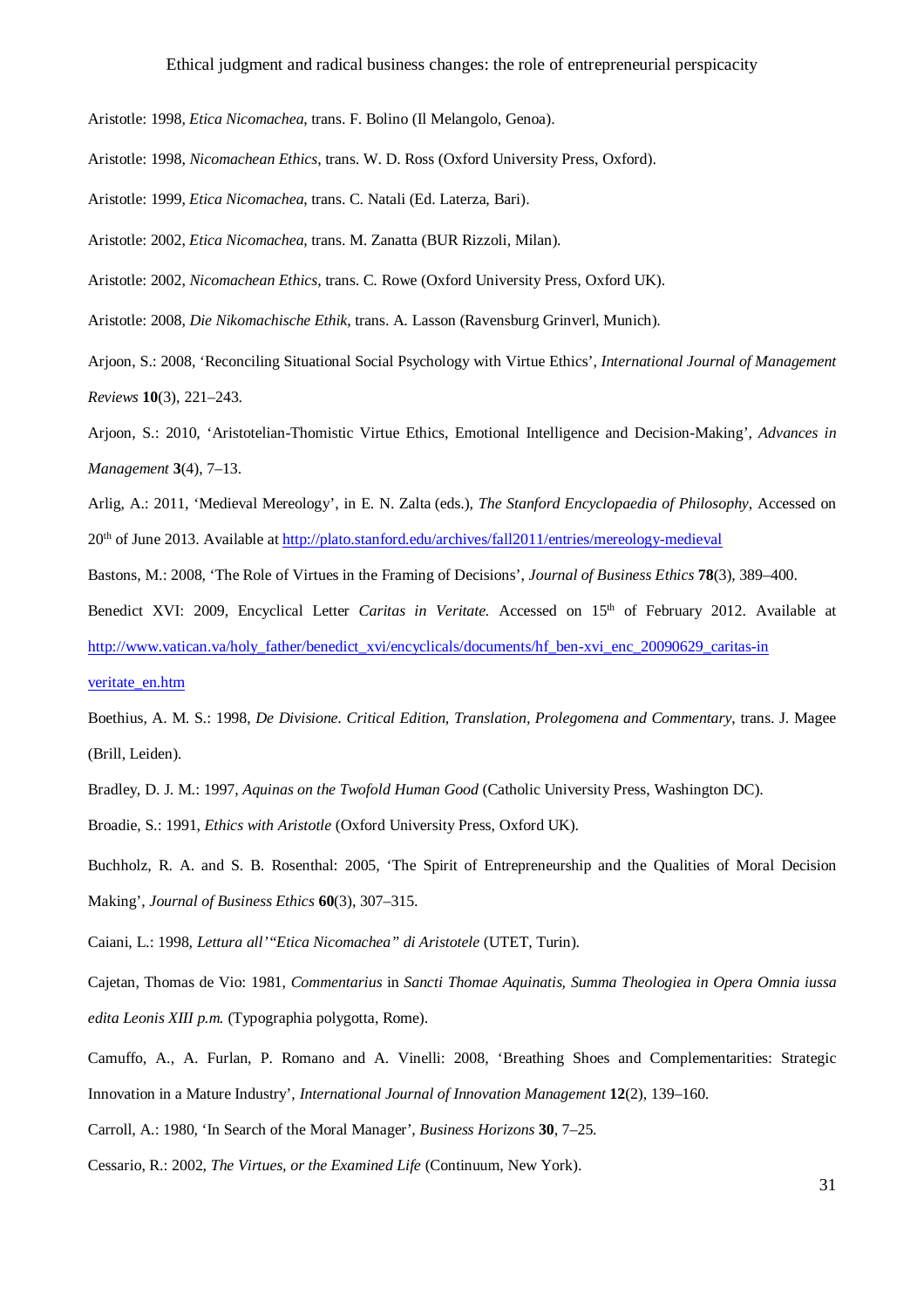- Christensen, C. M. and J. L. Bower: 1996, 'Customer Power, Strategic Investment, and the Failure of Leading Firms', *Strategic Management Journal* **17**(3), 197–218.
- Ciappei, C. and C. Simoni: 2005, 'Drivers of New Product Success in the Italian Sport Shoe Cluster of Montebelluna', *Journal of Fashion Marketing and Management* **9**(1), 20–42.
- Clarke, J. and R. Holt: 2010, 'Reflective Judgment: Understanding Entrepreneurship as Ethical Practice', *Journal of Business Ethics* **94**(3), 317–331.
- Clayton, V. P. and J. E. Birren: 1980, 'The Development of Wisdom across the Life-Span: A Reexamination of an Ancient Topic', in P. B. Baltes and O. G. J. Brim (eds.), *Life-Span Development and Behavior vol.3*, (Academic Press, New York), pp. 103–135.
- Cornwall, J. R. and M. J. Naughton: 2003, 'Who is the Good Entrepreneur? An Exploration within the Catholic Social Tradition', *Journal of Business Ethics* **44**(1), 61–75.
- Covin, J. G. and D. P. Slevin: 1991, 'A Conceptual Model for Entrepreneurial Firm Behaviour', *Entrepreneurship Theory and Practice* **16**(1), 7–24.
- Covin, J. G. and G. T. Lumpkin: 2011, 'Entrepreneurial Orientation Theory and Research: Reflections on a Needed Construct', *Entrepreneurship Theory and Practice* **35**(5), 1042–2587.
- D'Aveni, R. A. and I. C. MacMillan: 1990, 'Crisis and the Content of Managerial Communications: A Study of the Focus of Attention of Top Managers in Surviving and Failing Firms', *Administrative Science Quarterly* **35**(4), 634–657.
- Dew, N. and S. D. Sarasvathy: 2007, 'Innovations, Stakeholders & Entrepreneurship', *Journal of Business Ethics* **74**(3), 267–283.
- Dew, N., S. Read, S. D. Sarasvathy and R. Wiltbank: 2009, 'Effectual versus Predictive Logics in Entrepreneurial Decision-making: Differences between Experts and Novices', *Journal of Business Venturing* **24**(4), 287–309.
- Dunham, L. C.: 2010, 'From Rational to Wise Action: Recasting Our Theories of Entrepreneurship', *Journal of Business Ethics* **92**(4), 513–530.
- Eggers J. P. and S. Kaplan: 2013, 'Cognition and Capabilities', *Academy of Management Annals* **7**(1), 293–338.
- Ericsson, K. A. and N. Charness: 1994, 'Expert Performance', *American Psychologist* **49**(8), 725–747.
- Fazzi, R.: 1984, *Il Governo d'Impresa vol. II* (Giuffré, Milan).
- Freeman, R. E.: 1994, 'The Politics of Stakeholder Theory', *Business Ethics Quarterly* **4**(4), 409–421.
- George, B.: 2003, *Authentic Leadership: Rediscovering the Secrets of Creating Lasting Value* (John Wiley and Sons, Hoboken, NJ).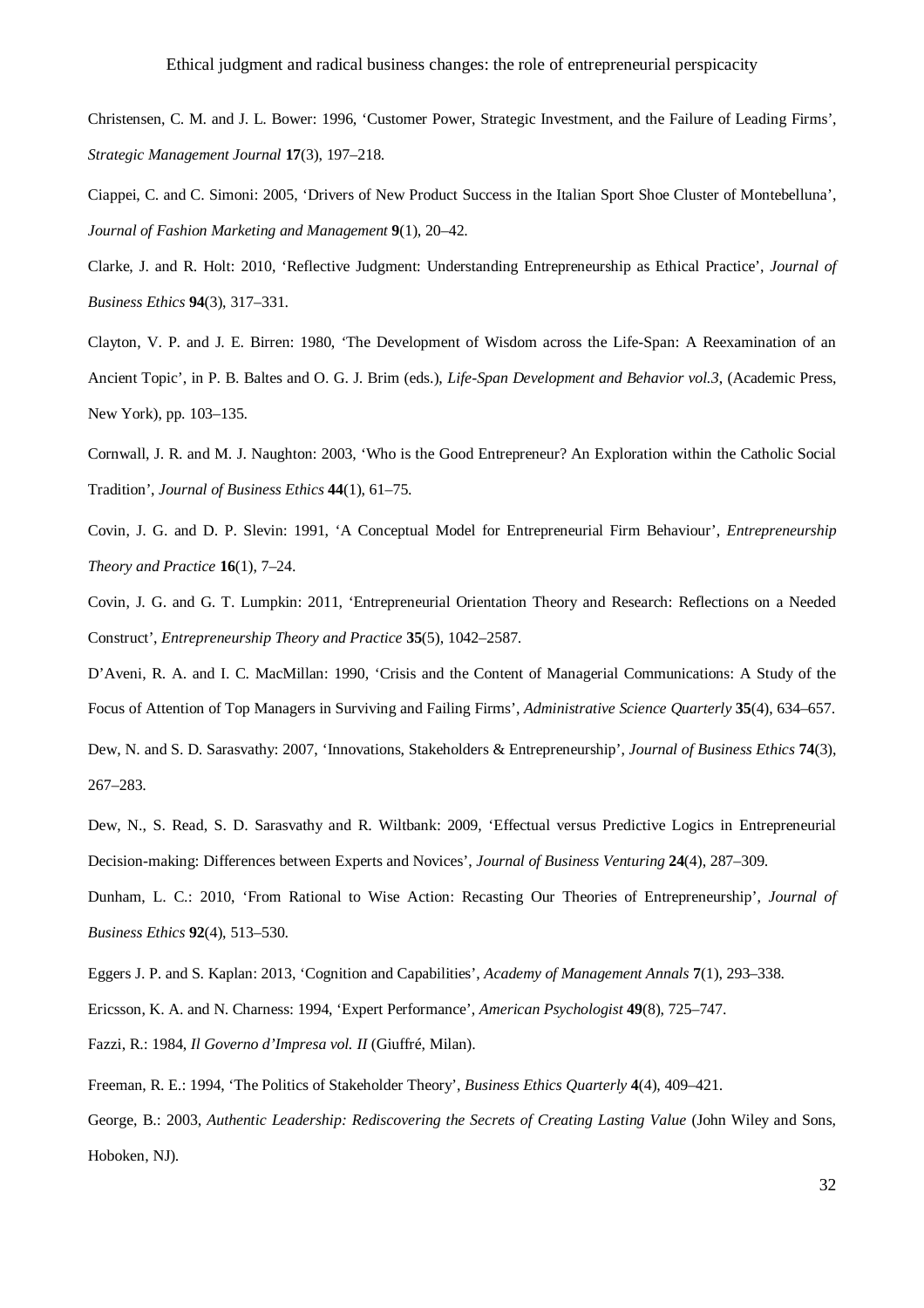- 'Geox Press Map': 2012, edited by Geox Spa Press Office. Accessed on  $9<sup>th</sup>$  of September 2012. Available at http://www.geox.biz/pdf/2012/Geox\_press\_map\_3103.pdf
- Gifford, S.: 1992, 'Allocation of Entrepreneurial Attention', *Journal of Economic Behavior & Organization* **19**(3), 265– 284.
- Goodpaster, K. E.: 2011, 'Goods that Are Truly Good and Services that Truly Serve: Reflections on "Caritas in Veritate" ', *Journal of Business Ethics* **100**(supplement 1), 9–16.
- Grassl, W.: 2010, 'Aquinas on Management and its Development', *Journal of Management Development* **29**(7/8), 706– 715.
- Haidt, J.: 2001, 'The emotional Dog and its Rational Tail: A Social Intuitionist Approach to Moral Judgment', *Psychological Review* **108**(4), 814–834.
- Hartman, E. H.: 2008, 'Socratic Questions and Aristotelian Answers: A Virtue-Based Approach to Business Ethics', *Journal of Business Ethics* **78**(3), 313–328.
- Helfat, C. E., S. Finkelstein, W. Mitchell, M. A. Peteraf, H. Singh, D. J. Teece and S. G. Winter: 2007, *Dynamic Capabilities. Understanding Strategic Change in the Organizations* (Blackwell Publishing, Malden MA).
- Huff, A. S.: 1990, *Mapping Strategic Thought* (John Wiley and Sons, New York).
- Husserl, E.: 1973, *Logical Investigation* (Routledge, London) (original ed. 1900).
- Kaplan, S.: 2008 'Framing Contests: Strategy Making under Uncertainty', *Organization Science* **19**(5), 729–752.
- Kirzner, I.: 1973, *Competition and Entrepreneurship* (University of Chicago Press, Chicago).
- Knight, F. H.: 1921, *Risk, Uncertainty and Profit* (Harper & Row, New York).
- Kor, Y. Y., J. T. Mahoney and S. C. Michael: 2007, 'Resources, Capabilities, and Entrepreneurial Perceptions', *Journal of Management Studies* **44**(7), 1187–1212*.*
- Kraut, R.: 1991, *Aristotle on the Human Good* (Princeton University Press, Princeton).
- Krueger, N. F.: 2007, 'What Lies Beneath? The Experiential Essence of Entrepreneurial Thinking', *Entrepreneurship Theory and Practice* **31**(1), 123–138.
- Lumpkin, G.T. and G. Dess: 1996, 'Clarifying the Entrepreneurial Orientation Construct and Linking it to Performance', *Academy of Management Review* **21**(1), 135–172.
- MacIntyre, A.: 1984, *After Virtue* (University of Notre Dame Press, Notre Dame FR).
- March, J. G.: 1991, 'Exploration and Exploitation in Organizational Learning', *Organization Science* **2**(1), 71–87.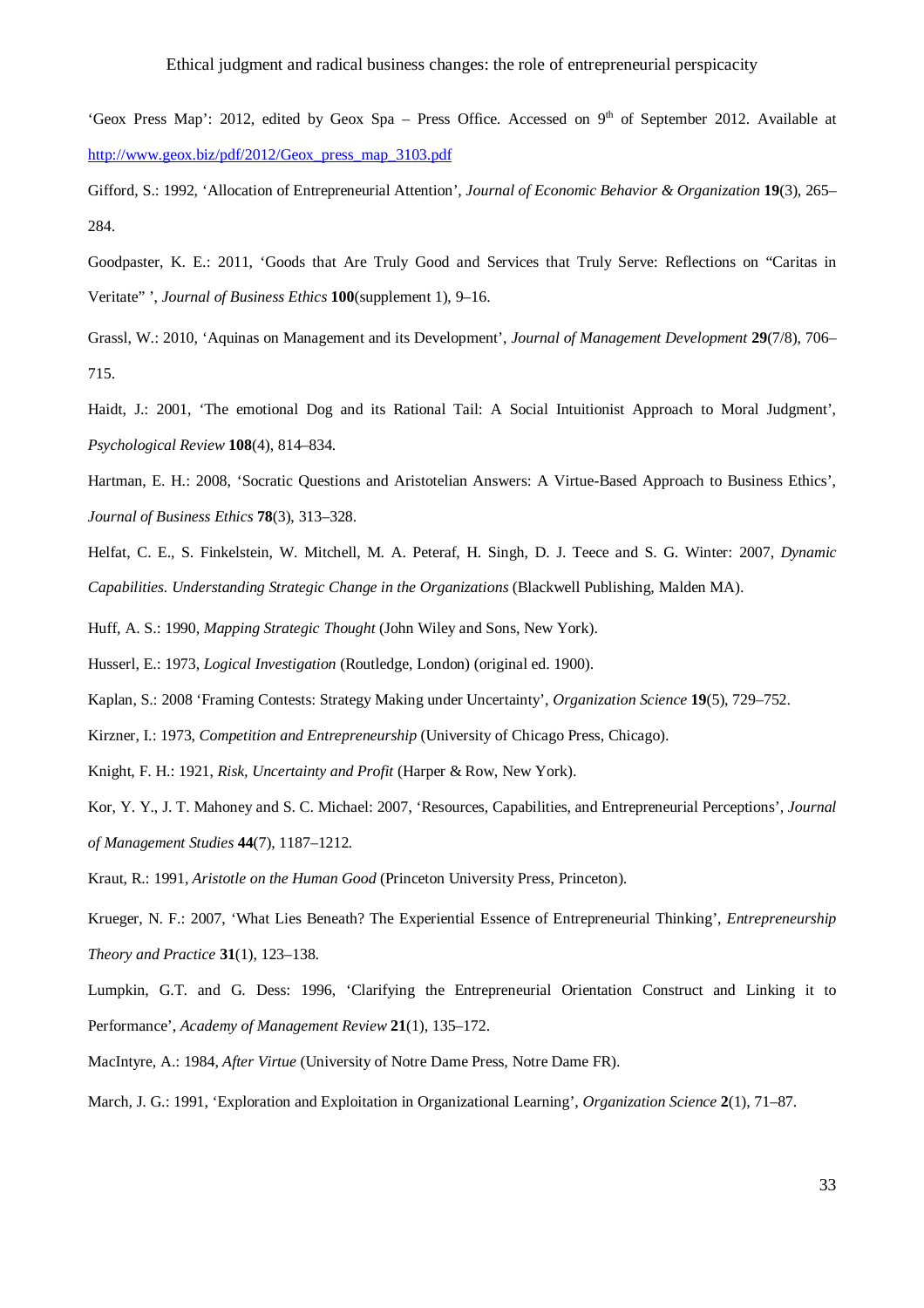Melé, D.: 2009, 'Integrating Personalism into Virtue-Based Business Ethics: The Personalist and the Common Good Principles', *Journal of Business Ethics* **88**(1), 227–244.

Melé, D.: 2010, 'Practical Wisdom in Managerial Decision Making', *Journal of Management Development* **29**(7), 637– 645.

Melé, D., A. Argandoña and C. Sánchez-Runde: 2011, 'Facing the Crisis: Towards a New Humanistic Synthesis for Business', *Journal of Business Ethics*, **99**(1), 1–4.

Miller, D.: 1983, 'The Correlates of Entrepreneurship in Three Types of Firms', *Management Science* **29**(7), 770–791.

Murphy, P. Rev.: 2006, 'Prudential Gnome, Right Judgments and Diagnostic test', *Linacre Quarterly* **73**(2), 190–193.

Nelson, R. and S. Winter: 1982, *An Evolutionary Theory of Economic Change* (Harvard University Press, Boston).

Nonaka, I. and R. Toyama: 2007, 'Strategic Management as Distributed Practical Wisdom (Phronesis)', *Industrial and Corporate Change* **16**(3), 371–394.

Novak, M.: 1993, *The Catholic Ethic and the Spirit of Capitalism* (Free Press, New York).

Penrose, E. T.: 1959, *The theory of the Growth of the Firm* (Wiley, New York)

Perotto, L.: 1998, *Commento all'Etica Nicomachea di Aristotele/S. Tommaso d'Aquino* (ESD, Bologna).

Rauch, A., J. Wiklund, G. T. Lumpkin and M. Frese: 2009, 'Entrepreneurial Orientation and Business Performance: An Assessment of Past Research and Suggestions for the Future', *Entrepreneurship Theory and Practice* **33**(3), 761–787.

Rodríquez-Luño, A.: 1997, 'La Virtù dell'Epicheia. Teoria, Storia e Applicazione (I). Dalla Grecia Classica fino a F. Suárez', *Acta Philosophica* **VI**, 197–236.

Sambrotta E.: 2009, 'Azienda di Largo Respiro: Intervista a Mario Moretti-Polegato', *Dirigente* **6**(June), 6–11.

Sammarra, A. and F. Belussi: 2006, 'Evolution and Relocation in Fashion-led Italian Districts: Evidence from Two Case-studies', *Entrepreneurship & Regional Development* **18**(6), 543–562.

Sarasvathy, S. D.: 2001, 'Causation and Effectuation: Toward a Theoretical Shift from Economic Inevitability to Entrepreneurial Contingency', *Academy of Management Review* **26**(2), 243–263.

Sarasvathy, S. D. and N. Dew: 2005, 'Toward a Technology of Foolishness: Alternative Logics Embodied in Entrepreneurial Action', *Scandinavian Journal of Management* **21**(4), 385–406.

Schumpeter, J.: 1934, *The Theory of Economic Development* (Harvard University Press, Cambridge MA).

Simons, P. M.: 1991, 'Part/Whole II: Mereology Since 1900', in H. Burkhardt and B. Smith (eds.), *Handbook of Metaphysics and Ontology* (Philosophia, Munich), pp. 209–210.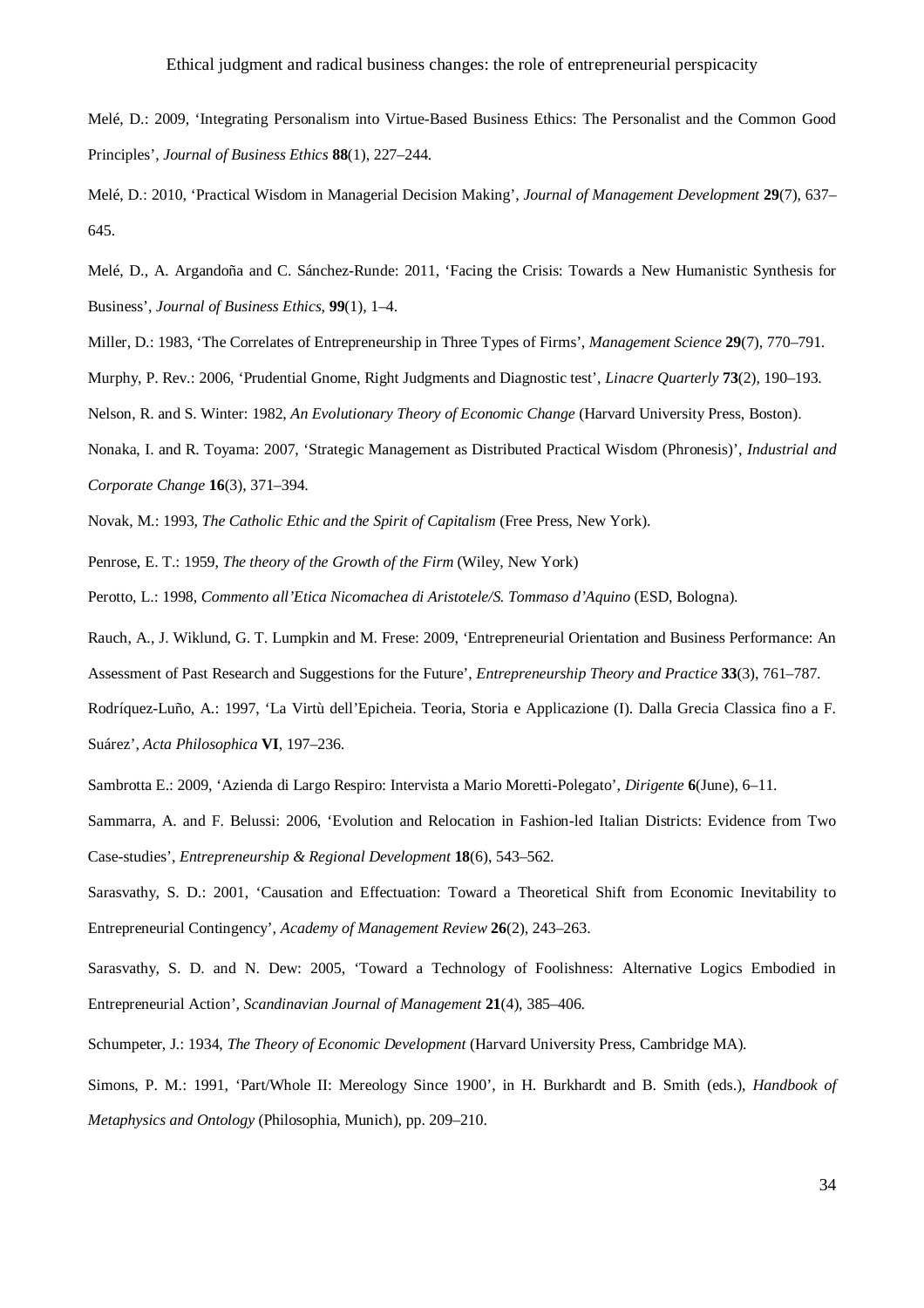Sison, A. and F. J. Fontrodona: 2012, 'The Common Good of the Firm in the Aristotelian-Thomistic Tradition', *Business Ethics Quarterly* **22**(2), 211–246.

Smith, B. and D. W. Smith: 1995, *The Cambridge Companion to Husserl* (Cambridge University Press, Cambridge).

Starbuck, W. H., A. Greve and B. L. T. Hedberg: 1978, 'Responding to Crisis', *Journal of Business Administration* **9**(2), 112–137.

Sternberg, R. J.: 1990, 'Wisdom and its Relations to Intelligence and Creativity', in R. J. Sternberg (eds.), *Wisdom: Its Nature, Origins, and Development* (Cambridge University Press, Cambridge, UK), pp. 142–159.

Teece, D. J., G. Pisano and A. Shuen: 1997, 'Dynamic Capabilities and Strategic Management', *Strategic Management Journal* **18**(7), 509–533.

Thaler, R. H.: 2000, 'From Homo Economicus to Homo Sapiens', *Journal of Economic Perspectives* **14**(1), 133–141.

Walsh, J. P.: 1995, 'Managerial and Organizational Cognition: Notes from a Trip down Memory Lane', *Organization Science* **6**(3), 280–321.

Westberg, D.: 1994, *Right Practical Reason: Aristotle, Action, and Prudence in Aquinas (Oxford University Press,* Oxford UK).

Westberg, D.: 1994-1995, 'The Relation between Positive and Natural Law in Aquinas', *Journal of Law and Religion* **11**(1), 1–22.

Winter, S. G.: 2003, 'Understanding Dynamic Capabilities', *Strategic Management Journal* **24**(10), 991–995.

Zhong, C-B.: 2011, 'The ethical dangers of deliberative decision making', *Administrative Science Quarterly* **56**(1), 1– 25.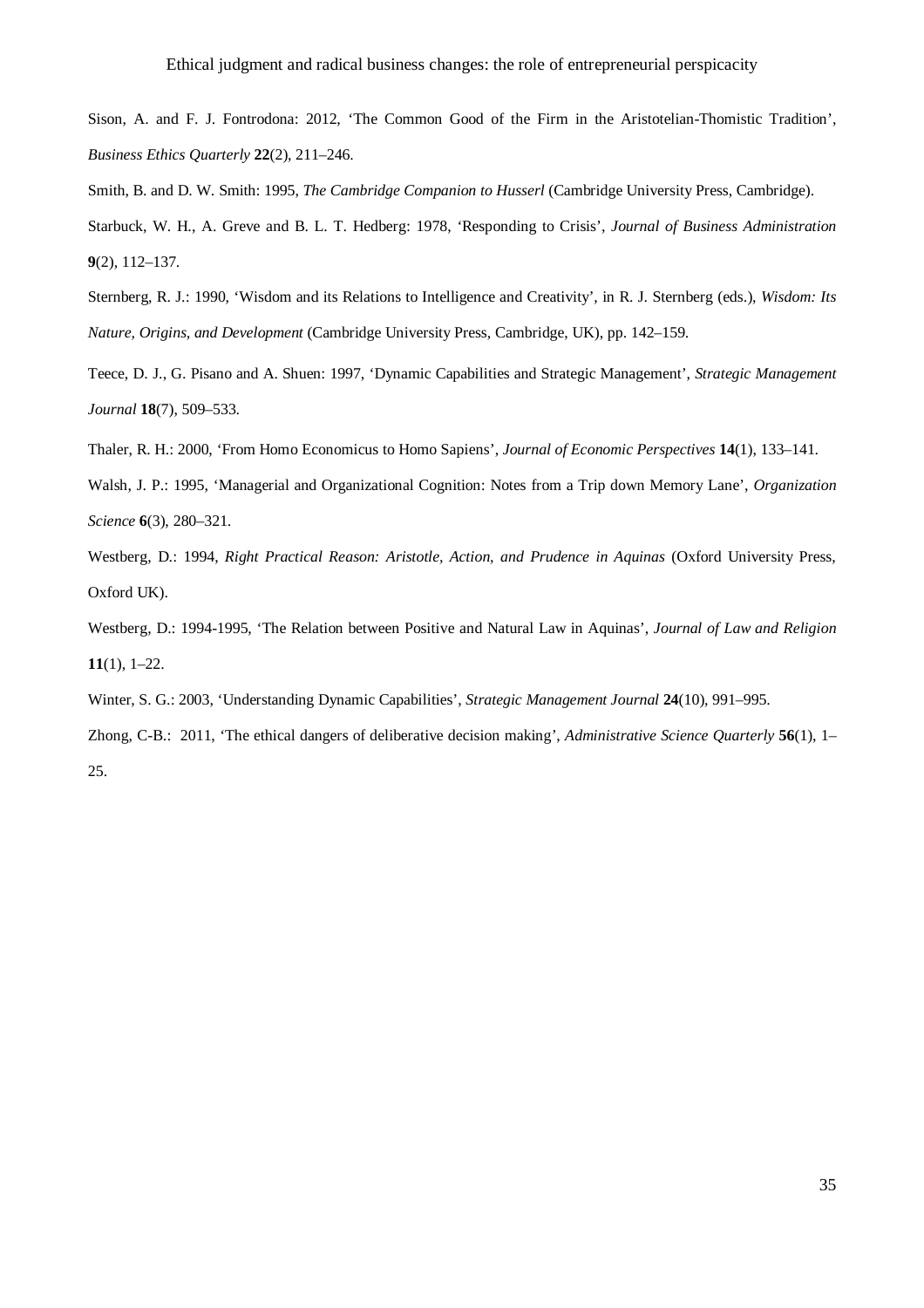



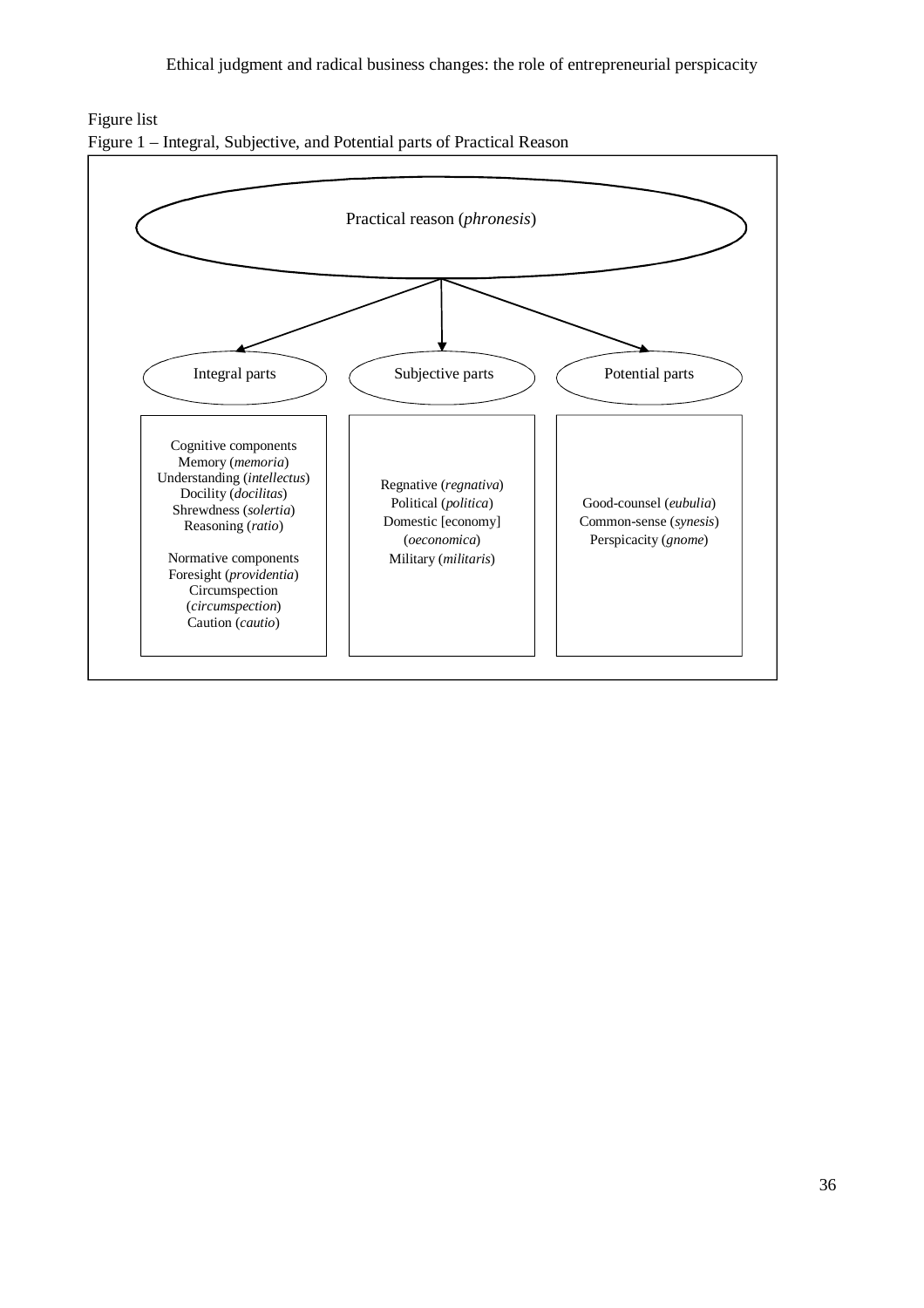

Figure 2 – *Gnome* and *synesis*: approaches to the act of judgment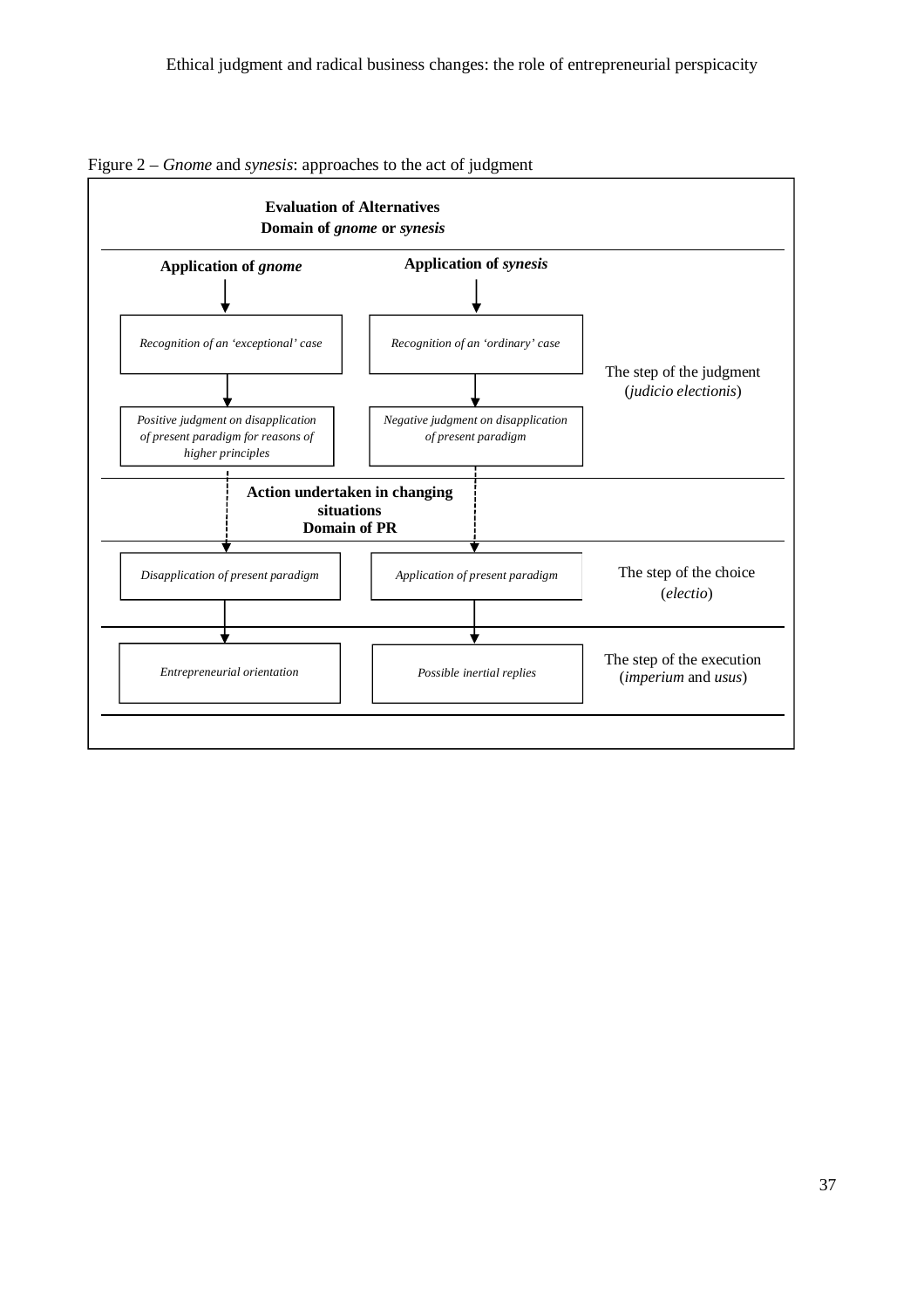

Figure 3 – The three dimensions of judgment made on the basis of *perspicacity*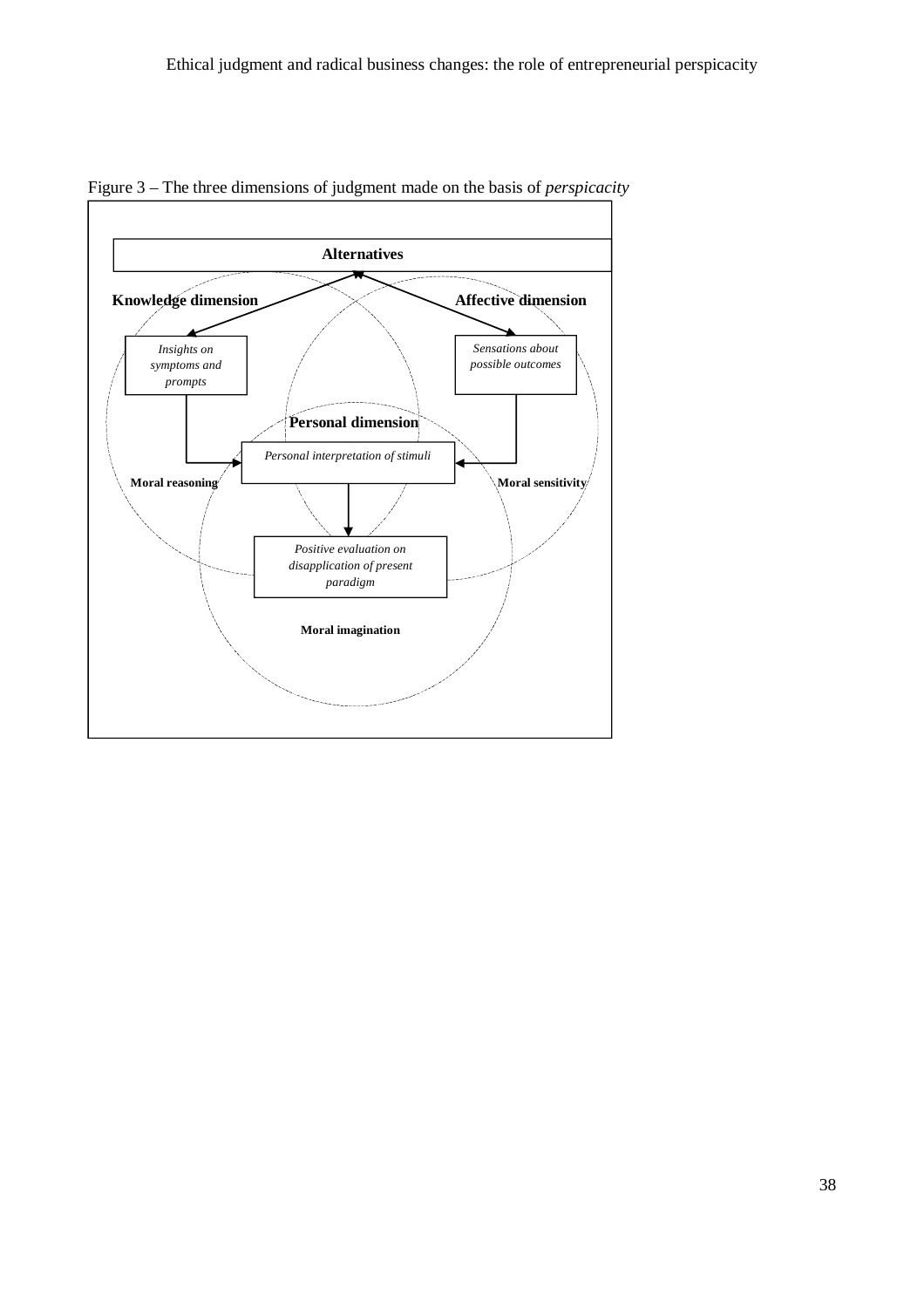Table list

## Table 1 – Reconstruction of the concept of *gnome*

| Title of the book                           | Translator/Author                 | Translation                                                                                                                                                                                                                                                                                                                                                                                                                                                                                                                                                                                    |  |  |  |
|---------------------------------------------|-----------------------------------|------------------------------------------------------------------------------------------------------------------------------------------------------------------------------------------------------------------------------------------------------------------------------------------------------------------------------------------------------------------------------------------------------------------------------------------------------------------------------------------------------------------------------------------------------------------------------------------------|--|--|--|
| <b>English</b>                              |                                   |                                                                                                                                                                                                                                                                                                                                                                                                                                                                                                                                                                                                |  |  |  |
| Aristotle: 1968,<br>Nicomachean Ethics      | Harris Rackham<br>(integral text) | "The quality termed Consideration in virtue of which men are<br>said to be considerate, or to show consideration for others<br>(forgiveness), is the faculty of judging correctly what is<br>equitable. This is indicated by our saying that the equitable<br>man is specially considerate of others (forgiving), and that it<br>is equitable to show consideration for others (forgiveness) in<br>certain cases; but consideration for others is that<br>consideration which judges rightly what is equitable; judging<br>rightly meaning judging what is truly equitable" (Rackham,<br>1968) |  |  |  |
|                                             |                                   | γνωμη $(gnome)$ = Consideration<br>συγγνωμονας (syngnomonas) = Be considerate<br>εχειν [] γνωμην (echein [] gnomen) = Show<br>consideration for others (forgiveness)<br>συγγνωμονικον (syngnomonikon) = Considerate of others<br>(forgiving)<br>συγγνωμην (sygnomen) = Consideration for the others<br>(Forgiveness)<br>συγγνωμη ( <i>sygnome</i> ) = Consideration for the other                                                                                                                                                                                                              |  |  |  |
| Aristotle: 1923,<br>The Ethics of Aristotle | James Edward<br>Cowell Welldon    | Judgment or Consideration<br>Considerate<br>Show consideration<br>Disposed to exercise kind consideration or forgiveness<br>Consideration or forgiveness<br>Forgiveness                                                                                                                                                                                                                                                                                                                                                                                                                        |  |  |  |
| Aristotle: 1998,<br>Nicomachean Ethics      | William David<br>Ross             | Judgment<br>Be sympathetic judges<br>Have judgment<br>Sympathetic judgment<br>Sympathetic judgment<br>Sympathetic judgment                                                                                                                                                                                                                                                                                                                                                                                                                                                                     |  |  |  |
| Aristotle: 2002,<br>Nicomachean Ethics      | <b>Christopher Rowe</b>           | Sense<br>Having a shared sense, sympathetic<br>Have sense<br>Inclined towards sympathy<br>Sympathy<br>To be sympathetic                                                                                                                                                                                                                                                                                                                                                                                                                                                                        |  |  |  |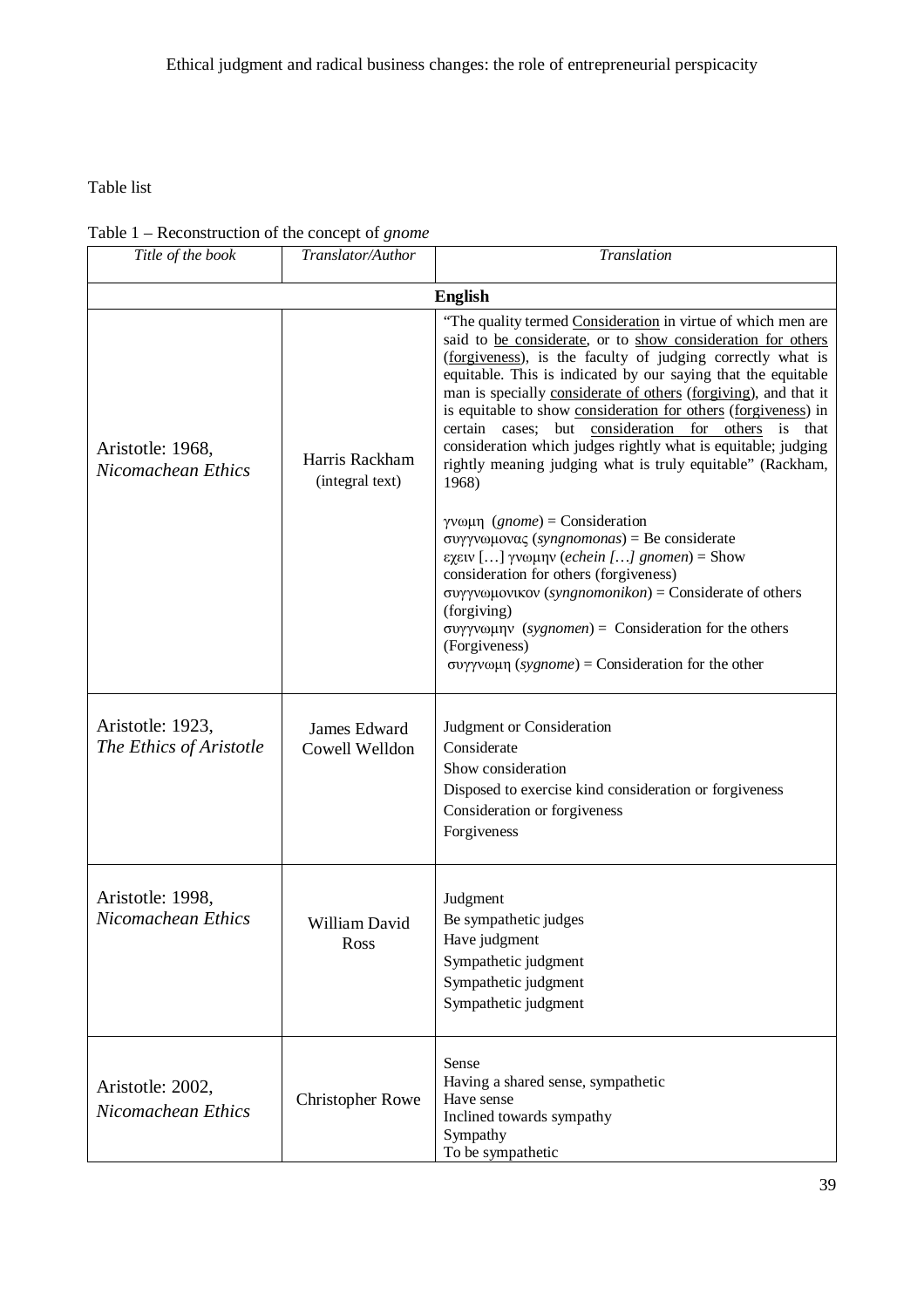| <b>Biblical Greek</b>                           |                                                                                                                                          |                                                                                                                                                                                                                                                                                                                                                                        |  |  |
|-------------------------------------------------|------------------------------------------------------------------------------------------------------------------------------------------|------------------------------------------------------------------------------------------------------------------------------------------------------------------------------------------------------------------------------------------------------------------------------------------------------------------------------------------------------------------------|--|--|
|                                                 |                                                                                                                                          | Comprehension/Discernment (Comprensione)                                                                                                                                                                                                                                                                                                                               |  |  |
| Άριστοτέλης<br>: 1998,<br>Ήθικά Νικομάχεια      | Direct translation<br>of a lecturer of<br>Ancient languages<br>(using the original<br>Greek text contained<br>in the version of<br>Ross) | Indulgent (indulgenti)<br>That have comprehension/sympathy (che hanno<br>comprensione)<br>Inclined/Prone/Dispose towards indulgence/forgiveness<br>(disposti all'indulgenza)<br>Having indulgence/forgiveness (aver indulgenza)<br>Indulgence/Forgiveness (indulgenza)                                                                                                 |  |  |
|                                                 |                                                                                                                                          | <b>French</b>                                                                                                                                                                                                                                                                                                                                                          |  |  |
| Aristote: 1824,<br>$L$ 'Ethique à<br>Nicomaque  | François Thurot                                                                                                                          | Judgment/Discretion (jugement)<br>Judicious (judicieux)<br>Good sense (bon sens)<br>Indulgent (indulgent)<br>Character/Characteristic of indulgence/forgiveness (caractère<br>d'indulgence)<br>Indulgence/Forgiveness (indulgence)                                                                                                                                     |  |  |
| Aristote: 1970,<br>$L$ 'Ethique à<br>Nicomaque  | Rene Antoine<br>Gauthier - Jean<br><b>Yves Jolif</b>                                                                                     | Good Sense (bon sens)<br>Benevolent (bienveillantes)<br>Show (proof of) kindness/goodness (font prévue de bonté)<br>Inclined/Prone/Dispose towards kindness/goodness (enclin à<br>la bonté)<br>Be able to show (proof of) kindness/goodness (savoir faire<br>prévue de bonté)<br>$[]$ (word is not reported)                                                           |  |  |
| Aristote: 1979,<br>$L$ 'Ethique à<br>Nicomaque  | <b>Jules Tricot</b>                                                                                                                      | Judgment/Discretion (jugement)<br>Good judgment (bon jugement)<br>Have judgment/discretion (ont du jugement)<br>Sympathetically/Favourably disposed towards others<br>(favorablement disposé pour autrui)<br>Tolerance/Broad-mindedness (largeur d'esprit)<br>Tolerance/Broad-mindedness (largeur d'esprit)                                                            |  |  |
| German                                          |                                                                                                                                          |                                                                                                                                                                                                                                                                                                                                                                        |  |  |
| Aristotele: 1911,<br>Die Nikomachische<br>Ethik | Eugen Rolfes                                                                                                                             | Gnome, Discretion or Distinction (Gnome, Diskretion oder<br>Unterscheidung)<br>Discrete/Sober people (diskrete Personen)<br>Have/Possess discretion (besitzen Diskretion)<br>Especially prone (Excellent tendency) to indulgence/leniency<br>(neigen vorzüglich zur Nachsicht)<br>Indulgence/Leniency/Clemency (Nachsicht)<br>Indulgence/Leniency/Clemency (Nachsicht) |  |  |
| Aristotele: 2008,<br>Die Nikomachische<br>Ethik | Adolf Lasson                                                                                                                             | Well-intentioned/disposed sentiments/attitude<br>(wohlmeinende Gesinnung)<br>Sage/Good-minded (wohldenkender)<br>Wise man (einsichtiger Mann)<br>Well-intentioned/disposed (wohlmeinend)                                                                                                                                                                               |  |  |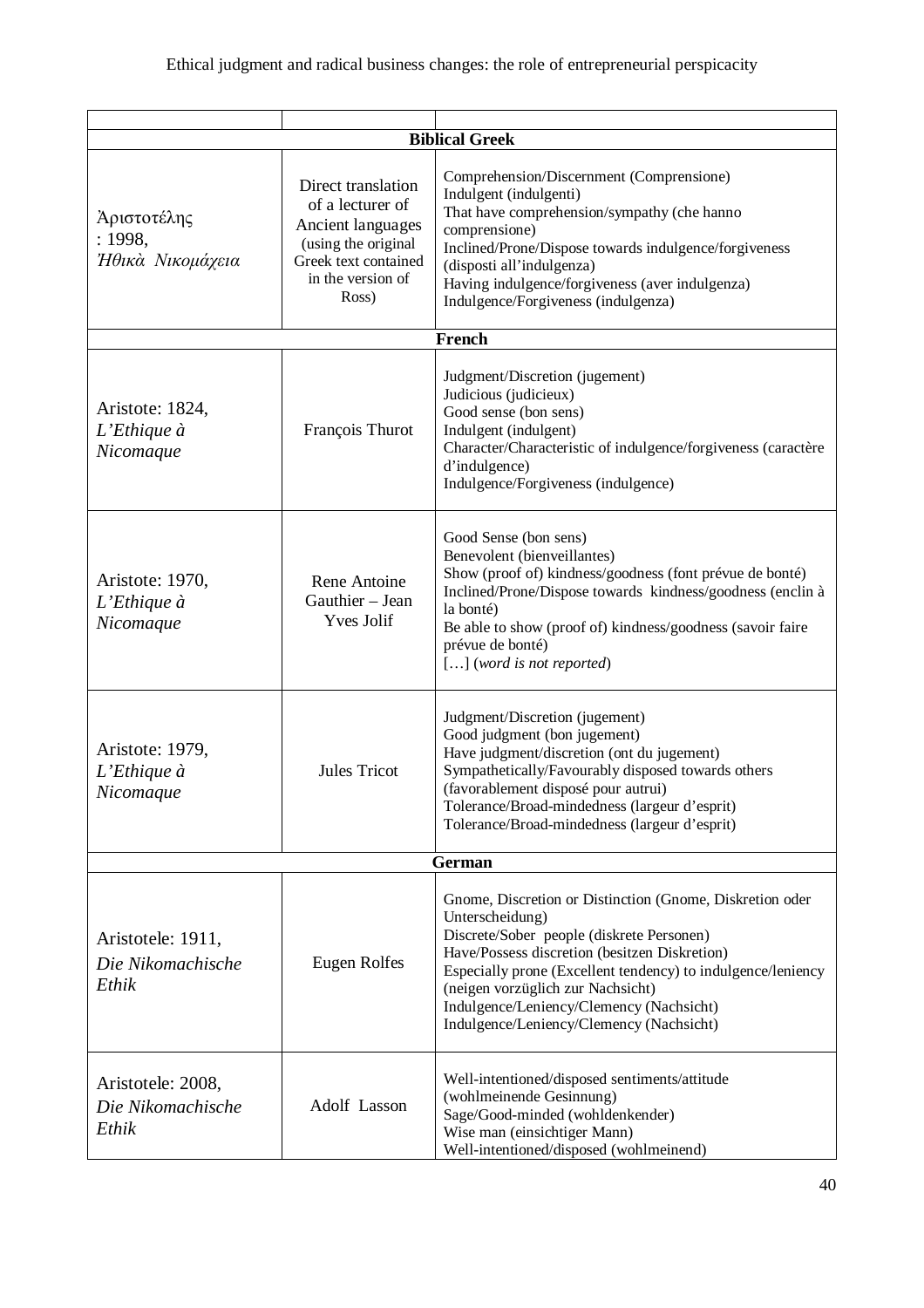|                                                                           |                    | Indulgence/Leniency/Clemency (Nachsicht)<br>Indulgent/Lenient/Clement judgment (nachsichtige<br>Beurteilung)                                                                                                                                                                                           |
|---------------------------------------------------------------------------|--------------------|--------------------------------------------------------------------------------------------------------------------------------------------------------------------------------------------------------------------------------------------------------------------------------------------------------|
|                                                                           |                    | <b>Italian</b>                                                                                                                                                                                                                                                                                         |
| Aristotele: 1949,<br>L'etica Nicomachea                                   | Giacomo Dal Sasso  | Gnome<br>Respectable/Moderate (perbene discreti)<br>That have moderation/discretion (hanno discretezza)<br>Sympathetic/Understanding (comprensivo)<br>Comprehension/Sympathy (comprensione)<br>Comprehension/Sympathy (comprensione)                                                                   |
| Aristotele: 1994,<br>Etica Nicomachea                                     | Armando Plebe      | Capability of discernment (facoltà di discernimento)<br>Moderate (discrete)<br>Capability of discernment (facoltà di discernimento)<br>Sympathetic/Understanding (comprensivo)<br>Comprehension/Sympathy (comprensione)<br>Comprehension/Sympathy (comprensione)                                       |
| Aristotele: 1993,<br>Etica Nicomachea                                     | Claudio Mazzarelli | Comprehension/Discernment (comprensione)<br>Indulgent (indulgent)<br>That have comprehension (che hanno comprensione)<br>Inclined/Prone/Dispose towards indulgence/forgiveness<br>(disposto all'indulgenza)<br>Having indulgence/forgiveness (avere indulgenza)<br>Indulgence/Forgiveness (indulgenza) |
| Aristotele: 1996,<br>Etiche                                               | Lucia Caiani       | Good Sense (buon senso)<br>Indulgent (indulgenti)<br>Have good sense (hanno buon senso)<br>Indulgent (indulgente)<br>Having indulgence/forgiveness (avere indulgenza)<br>Indulgence/Forgiveness (indulgenza)                                                                                           |
| Lucia Caiani: 1998,<br>Lettura all'"Etica<br>Nicomachea" di<br>Aristotele | Lucia Caiani       | γνωμη (Gnome)<br>Disposition by which one is called indulgent (unique<br>translation of two words) (disposizione per la quale si è detti<br>indulgenti)<br>Inclined/Prone/Dispose towards indulgence/forgiveness<br>(incline all'indulgenza)<br>Having indulgence/forgiveness (avere indulgenza)       |
| Aristotele: 1999,<br>Etica Nicomachea                                     | Carlo Natali       | Consideration (considerazione)<br>Reasonable/Sensible (ragionevoli)<br>Having comprehension/sympathy (abbiamo comprensione)<br>Sympathetic/Understanding (comprensivo)<br>Comprehension/Sympathy (comprensione)<br>Comprehension/Sympathy (comprensione)                                               |
| Aristotele: 2002,<br>Etica Nicomachea                                     | Marcello Zanatta   | Good sense (buon senso)<br>Indulgent (indulgenti)<br>That have good sense (che hanno buon senso)                                                                                                                                                                                                       |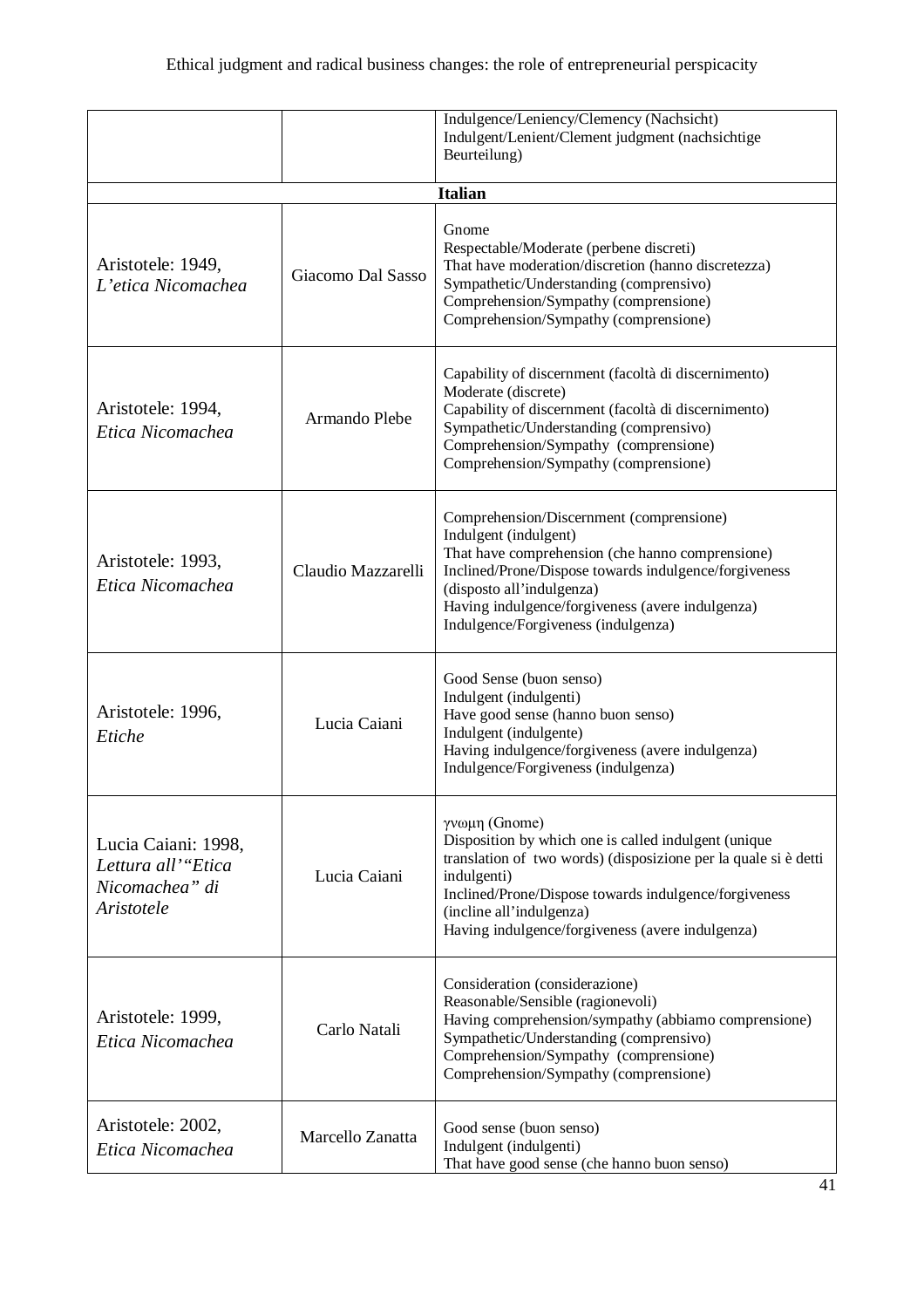|                                           |                            | Inclined/Prone/Dispose towards indulgence/forgiveness<br>(incline all'indulgenza)<br>Having indulgence/forgiveness (avere indulgenza)<br>Indulgence (indulgenza)                                                                                                                                                                                                            |
|-------------------------------------------|----------------------------|-----------------------------------------------------------------------------------------------------------------------------------------------------------------------------------------------------------------------------------------------------------------------------------------------------------------------------------------------------------------------------|
| Aristóles: 1918,<br>La Ética de Aristóles | Pedro Simón Abril          | <b>Spanish</b><br>Judgment or Opinion (sentencia o parecer)<br>Have good sense/right judgment (tienen buen parecer)<br>Judicious/Well-disposed men (hombres de buen parecer)<br>Benign/Mild and merciful/compassionate (benigno y<br>misericordioso)<br>Having mercy/compassion (tener misericordia)<br>Mercy/Compassion or Forgiveness/Clemency (misericordia o<br>perdón) |
| Aristóles: 1931,<br>Ética a Nicòmaco      | Francisco Gallach<br>Palés | Judgment/Sense/Reason (juicio)<br>Be good/well-disposed judges (son buenos jueces)<br>Have judgment/sense/reason (tienen juicio)<br>Men with good sense/good judgment, reasonable men<br>(hombres de buen juicio)<br>Goodness/Kindness of judging (bondad de juicio)<br>Good sense/good judgment (buen juicio)                                                              |